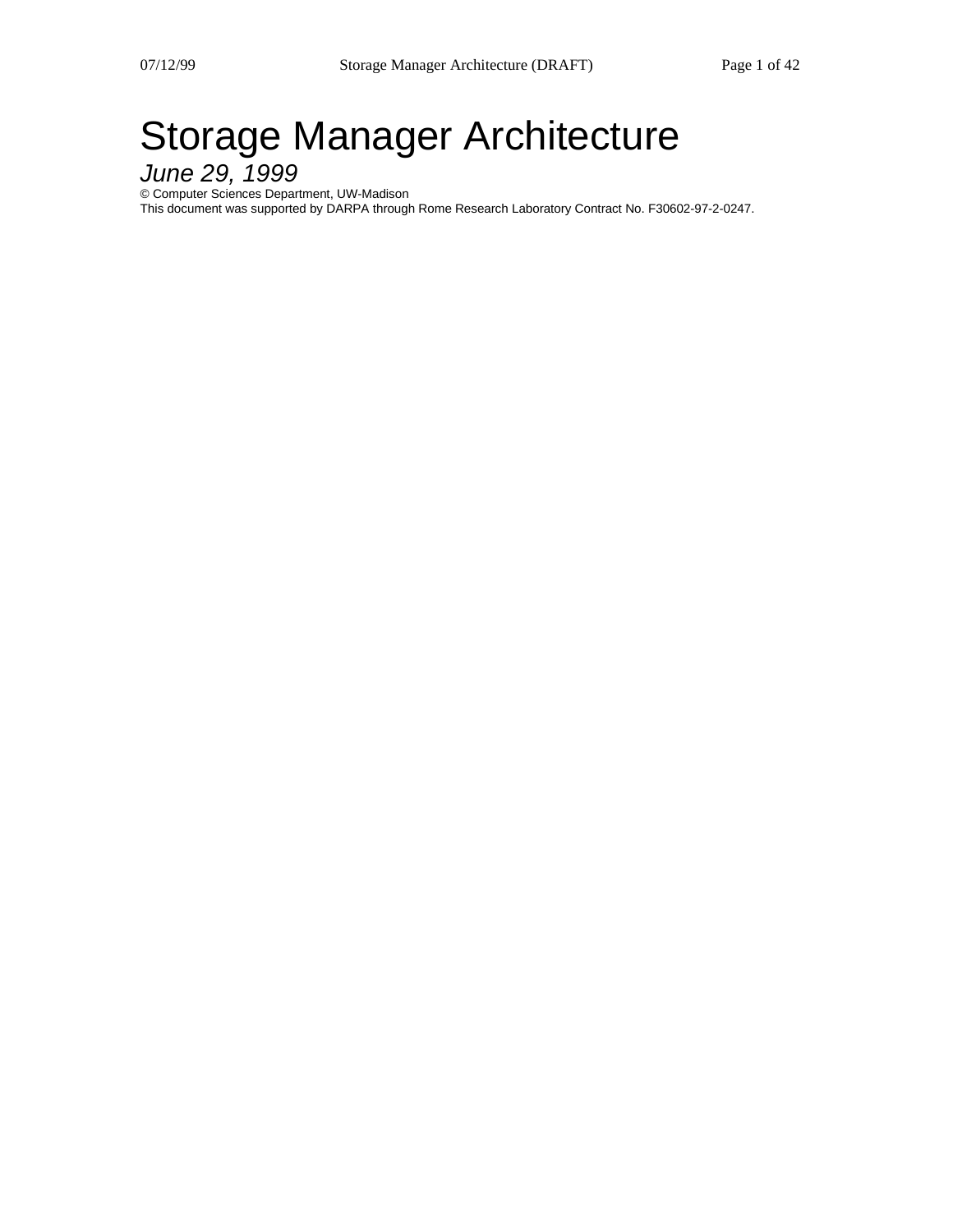# 1 Preface

This document describes the storage manager built for the SHORE (Scalable Heterogeneous Object Repository) project. The SHORE Project ran from 1992 through 1996, and among its goals was to build a typed, persistent object base with language heterogeneity and Unix compatibility. SHORE's type system, Unix compatibility, and language support are provided in layers above the storage manager. The storage manager provides persistence of untyped data, concurrency control and recovery, and other conventional storage manager functions.

Several research projects have been using this storage manager:

- Paradise at http://www.cs.wisc.edu/paradise
- Predator at http://simon.cs.cornell.edu/Info/Projects/Predator
- DimSum at http://www.cs.umd.edu/projects/dimsum/)

In order that researchers can use and extend the storage manager, this document is meant to describe some of the history, rationale and conventions of the code. It is not a description of the programming interface. It is meant to be a companion to the source code.

# 1.1 Historical background

The SHORE project software was intended to be a tool for research. Some researchers used the storage manager in toto, using it as a base for their prototypical software. Others modified the storage manager. In particular, two graduate students' theses were related to storage manager functions. For this reason, it was expected that some parts of the storage manager would be replaced as the researchers' work matured. Two functional areas in particular were written by graduate students whose work was never installed into the public storage manager releases: cooperating distributed servers (so-called multi-server capabilities) and disk space management. Near the end of the SHORE project, the sole in-house user of the storage manager was Paradise, which did its own data distribution above the storage manager layer, so integrating the multiserver functionality was not a high priority. Likewise, the space management work was completed about the time the SHORE project ended, hence that work was never installed. As a result, the space management module of the storage manager is correct, but not particularly efficient in space or time.

Gray and Reuter:<sup>1</sup> is a good place to start reading about some of the basics of storage management; much of the basic design of the storage manager comes from ideas in this book.

Another resource is the Mohan papers<sup>2</sup> about ARIES. The storage manager implements ARIES recovery and the B+-tree implementation is straight from Mohan's ARIES/KVL<sup>3</sup> and ARIES/IM<sup>4</sup> papers.

Finally, much of the source code predates the  $C_{++}$  standard and standard template library (STL), so there is some duplication of functionality between the libraries in the storage manager and the standard template library. Similarly, C++ exception handling is not used in the storage manager because it was non-existent when much of this code was written.

# 2 Organization

The storage manager is a set of libraries. The software was designed for clean separation of functionality into modules with the hope of maximizing unit-testing and software reuse. The organization of the modules into files and directories is, to some extent, an historical artifact of SHORE, but, in general, it reflects a desire to minimize physical (compile- and link-time ) dependencies among files, libraries, and unit tests.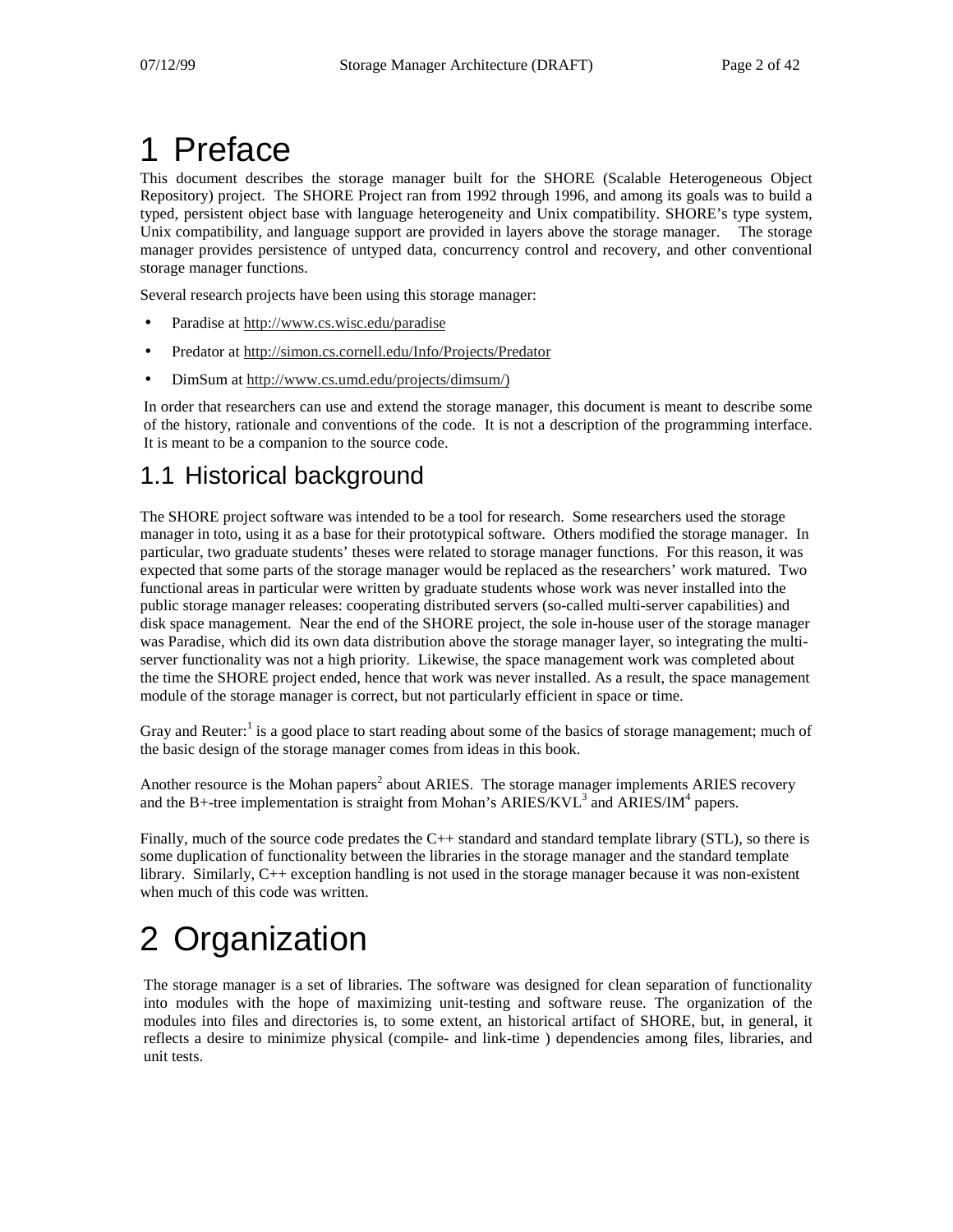The programming language is C++, and as much as possible, each class (or suite of classes) is tested in isolation. Many directories in the source tree contain a subdirectory called tests/, which contains unit-tests for the classes defined in the directory above it.

# 2.1 Configuring and building

There are compile-time configuration constants (e.g., page size) that control the configuration of the entire package. The directory

```
• config/
```
contains templates for generated Makefiles and it also contains a template from which a file called shore.def is made. Shore.def is where compile-time constants are defined and where build-time configuration options are set. For example, to configure the storage manager so that it uses a 32KB page size, you must do as follows:

```
cd config/
cp shore.def.example shore.def
vi shore.def
:/SM_PAGESIZE
:s/8192/32768/
```
The convention is to put a comment in shore.def.example for every configurable option, along with a comment about that option's purpose. Not all options described there are supported anymore. Not all code enclosed in C preprocessor macro controls are described in shore.def.example, either, since some C preprocessor macros are defined by the Makefiles. The most obvious examples are the architecture-dependent macros, such as SOLARIS2 and Sparc.

The software can be built on Solaris 2.5 and 2.6 using GNU Make and  $g++$ , imake, and Perl.

It can also be built on NT 4 using a suite of GNU tools, Perl, and the native VC++ 5.0 compiler, or using the Developer Studio environment. The software does not come with a set of Visual Studio project files.

The source directories have some circular dependencies.

## 2.2 Conventions

### 2.2.1 Conventions used in this document

A convention used in this document is that courier font is used wherever references are made to file names, keyboard input, and code in the storage manager.

Descriptions of classes in this document are not complete; often constructors, destructors, and operators are omitted from the descriptions here. This document is meant to be a companion to the source code.

## 2.2.2 Coding conventions

Early in the life of the SHORE project, the storage manager used these conventions in the code, but the conventions were not strictly held:

- Types end in  $_t$ , as in  $smsize_t$ , unless they are persistent, in which case they end in  $_s$ , as in sinfo\_s.
- Manager classes (of which there is generally a single instance) end in  $\mu$ , as in lock  $\mu$  (the lock manager).
- The names of public methods and data members do not start with an underscore, while the names o f private ones do.
- Because namespaces were not part of  $C_{++}$  at the time, classes and enumerations were used to limit global namespace pollution.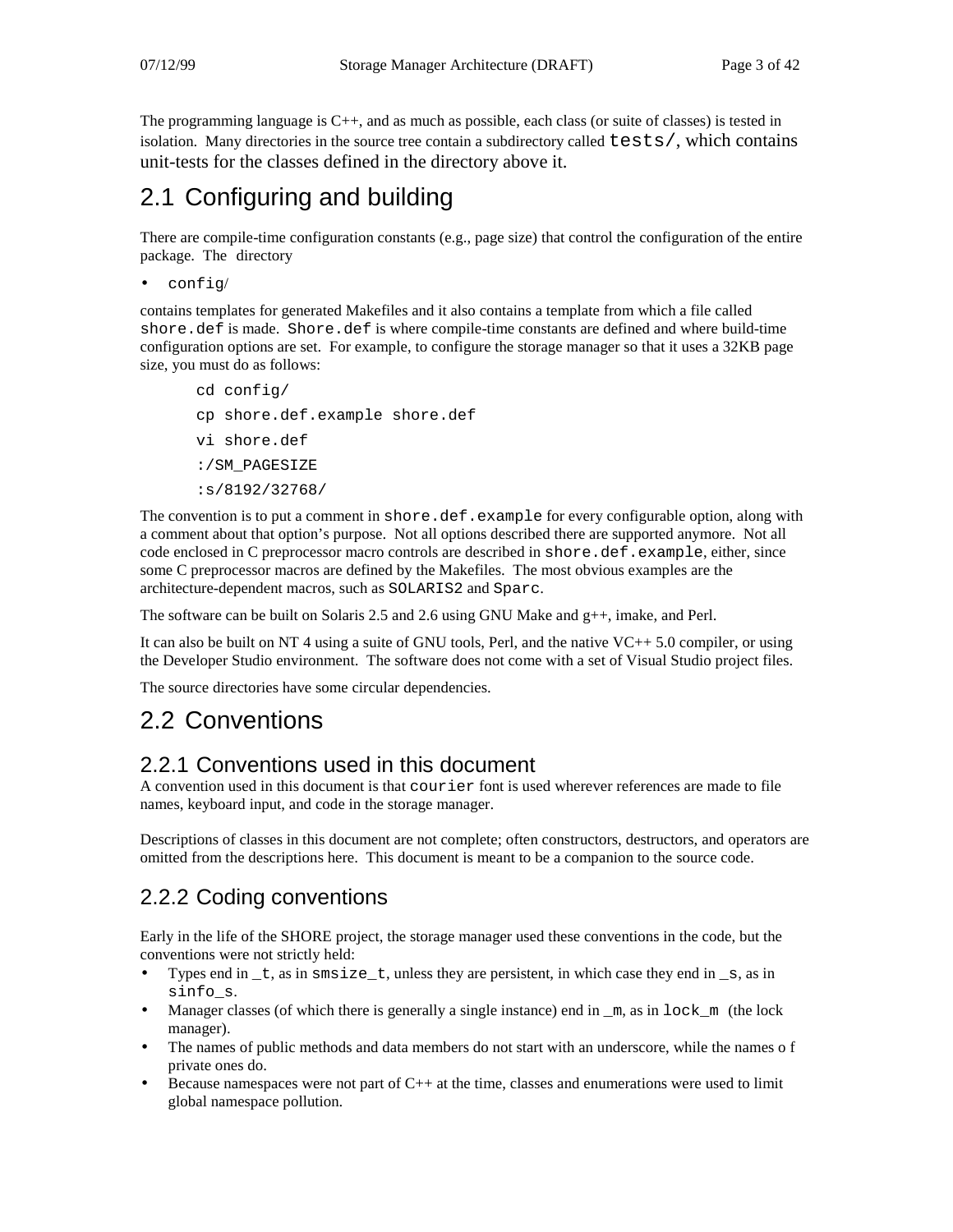- The storage manager makes heavy use of named types in place of primitive types like int, short. Instead, smsize\_t, slotid\_t, and the like are used.
- Iterator classes end in  $\__$  i, as in scan $\__$ index $\__$  i, an iterator for scanning an index.

### 2.2.3 File naming conventions

Input for GNU Make are called Makefile, and are generated from Imakefile. *One should never edit a* Makefile. At the top of the source tree is a special file, GNUMakefile, which is not generated, and can be edited. It starts the process of building the make files in the subordinate directories.

Source files included by other source files have . h suffixes, and all  $C++$  sources are in files with . cpp suffixes. This suffix was chosen so that the NT developer studio can identify  $C_{++}$  files.

Generated source files end in \_gen and a standard prefix. For example, some code generated for logging resides in files logdef gen.cpp and logfunc gen.h.

Input files to Perl scripts, from which code is generated, have .dat suffixes.

Perl scripts have .pl suffixes.

Include files that describe persistent data structures end in  $\equiv s$ . h, as they contain descriptions of types that end in s.

## 2.2.4 Configuration conventions

C preprocessor macros control both the build environment through Makefiles and the compilation environment through the use of  $-Dmacro$  and the  $\# defined$  macros in the file shore.def.

## 2.2.5 Working around compiler bugs

The file  $fc/w_workaround$ .h contains C preprocessor macros that both identify and, when possible, work around compiler bugs. Comments near the macro definitions describe the bug. It is not always possible to work around a bug with a simple macro; in such cases, comments in the code should identify the nature of the bug and the work-around.

### 2.2.6 Unit-testing

Most directories have a set of unit tests. These are short programs that test one or more classes defined in the containing directory. These tests can be run by invoking the shell script  $all.$ The unit tests are not built my the make files in the containing directory. One must descend to the test

directory and type

make

to build the tests.

### 2.2.7 Error codes

Each directory has one or more sets of error codes. An error code is an unsigned integer value that is associated with an error message (character string). A set of error codes is a group of values that share a bit mask. Sets are generated by a Perl script from a .dat file. Error codes are described in more detail below.

# 2.3 Generated sources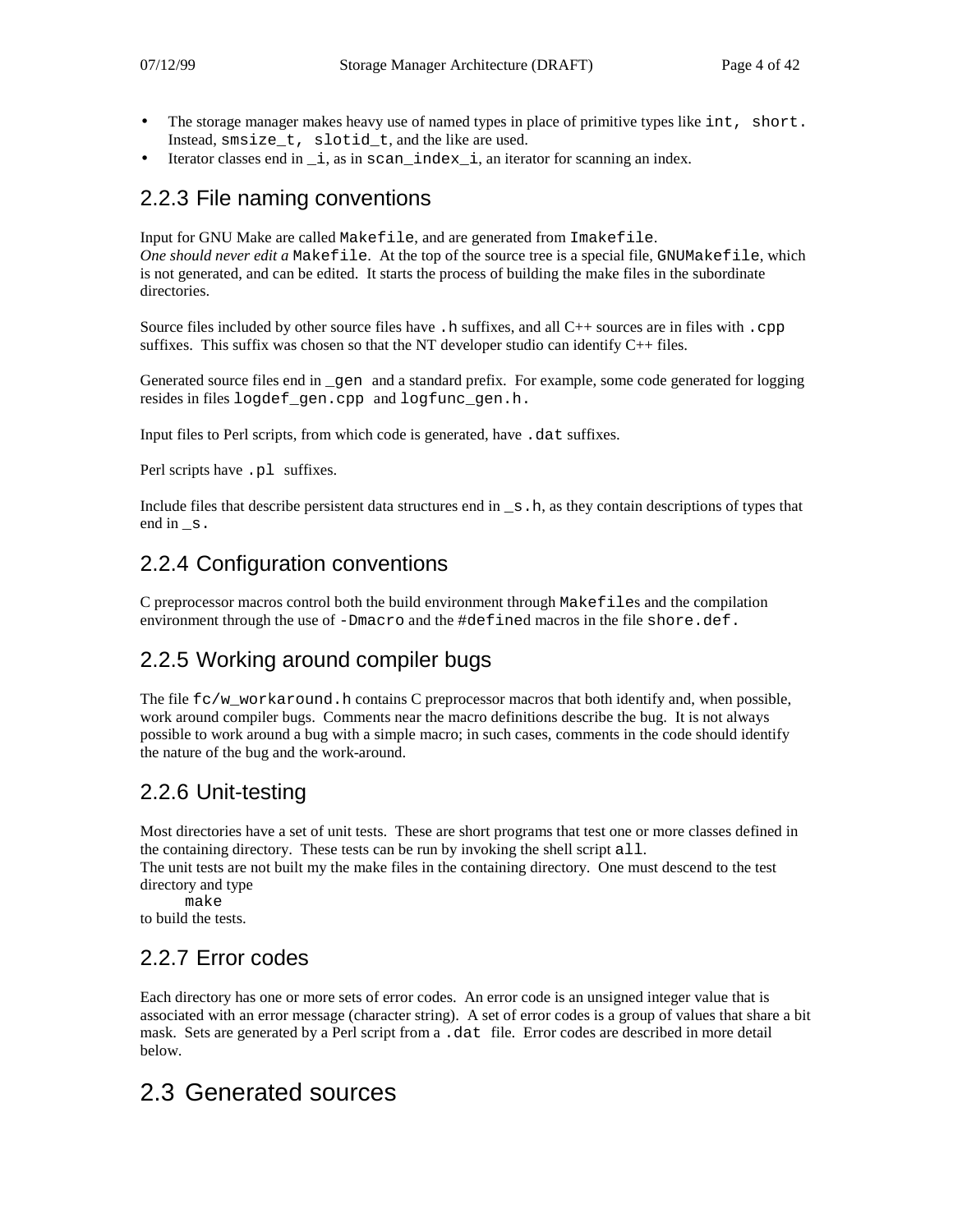Some of the sources in the storage manager are generated from Perl scripts. Most of the Perl code that is used resides in various .pl files in the directory

• tools/

This directory also contains some scripts that are run on an occasional basis, such as those for updating copyrights.

# 2.4 Source directory hierarchy

The directory

src/

contains sources for four libraries, as follows:

- Common types:  $fc/$
- SHORE threads: sthread/
- More common types: common/
- Storage manager: sm/

# 3 Common types - fc/

This library, called libfc.a, contains template classes for linked lists, hash tables, for class-specific memory allocation, reference-counted pointers, vectors of arithmetic values, and miscellaneous low-level functions. Also included are support for extensible (generated) sets of statistics, and OS-specific statistics. Each layer in the source hierarchy keeps its own statistics, but uses functions provided here.

Nothing in this directory is aware of threads, so none of the code here is thread-safe.

The include files in this directory are exported for client use. That is, they are copied to installed/include with the make target "make install".

#### **Virtual tables**

This library also contains some classes whose purpose is to present to servers certain low-level information in such a way that servers can easily turn the information into "virtual tables. There are some circular dependencies among the source directories in order to support virtual tables, but the build mechanism takes care of that, as described above.

The premise is that a server will collect miscellaneous run-time information from the storage manager and put that information in to a table (relation). The information gathered is from various and sundry classes in the storage manager, some of them hidden deep beneath the server-storage manager API. To allow the server access to the (sometimes private) data for these disparate classes, we provide a simple canonical form (vtable\_info\_array\_t) to which each class converts its data for the server to receive. For example, when the server collects up-to-date transaction data from the storage manager it calls a storage manager method (ss\_m::xct\_collect(vtable\_info\_array\_t &t), which in turn, visits each transaction instance and puts all the transaction data into a 2-dimensional array of values (a vtable\_info\_array\_t), t. Each  $t[i]$  is a vtable\_info\_t, which represents a tuple or row in the table.  $T[i][j]$  is a value in the column j of the table, and the domain of j is an enumeration defined in vtable\_enum.h Every value in the table is represented by a string; it is already in string form.

```
Files: vtable_info.h, vtable_info.cpp, vtable_enum.h, files generated by
tools/stat.pl: *collect_gen.h
```
**Error logging**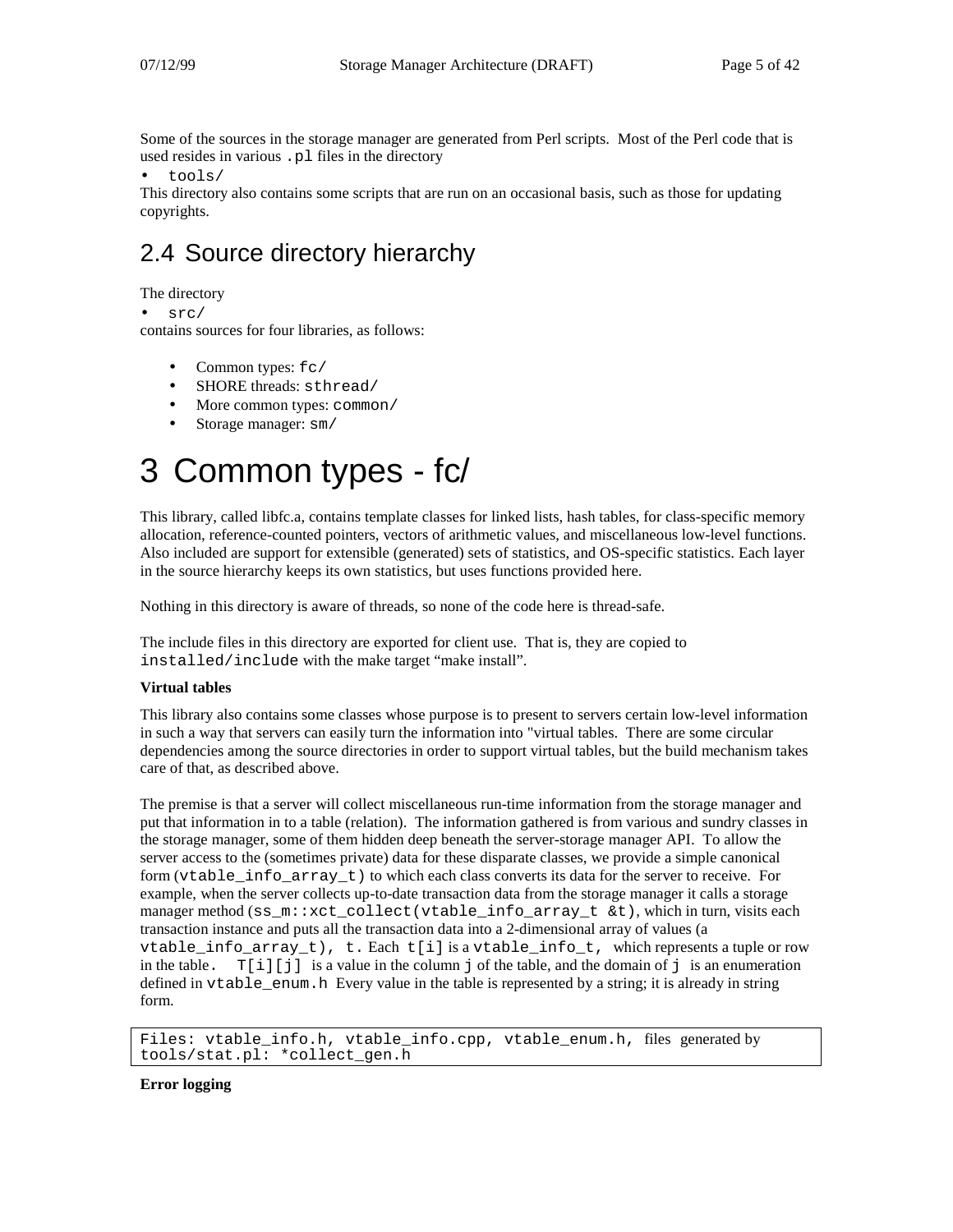Here you will find a set of classes, ErrorLog and \_debug, which provide low-level debugging (tracing). This is for logging to an OS file, not to a database storage structure or to a recovery log. These classes are meant to provide a service like the Unix syslog service with C++ ostream syntax. For example, the storage

```
manager creates an instance of an error log, which it uses as follows:
       smlevel_0::errlog->clog << error_prio
              << "ss_m cannot be instantiated more than once."
              << flushl;
```
The message will be sent to the log only if the storage manager's runtime configuration option sm\_errlog\_level

is higher than or equal to the level of the message. The levels are represented by the enumeration enum LogPriority {

```
log_none, log_emerg, log_fatal, log_alert, log_internal,
log_error, log_warning, log_info, log_debug, log_all
```
The I/O manipulators error\_prio, warning\_prio, info\_prio, etc., correspond to the log priorities. The storage manager uses only these three I/O manipulators in its messages.

#### A special log,

};

```
class debug : public ErrLog \{ \ldots \}is used when the storage manager is built with -DDEBUG (which is turned on by setting
#define DEBUGCODE ON in the configuration file shore.def). The macros
```
#### DBG() and DBGTHRD()

send their output to this class along with the line number and file name of the source file in which the macro appears. The class prints to a file only if the class's source file list contains the name of the file in which the macro is used. This allows tracing to turned on and off on a per-source file basis. The destination for tracing messages is determined by

setenv DEBUG\_FILE <filename> and the source file list is determined by the value of the environment variable DEBUG\_FLAGS, for example:

```
setenv DEBUG_FLAGS "sm.cpp vol.h"
```
Files: errlog.h, errlog.cpp, errlog\_s.h, debug.h, debug.cpp

#### **Error codes and return codes**

Errors are reported from functions by returning an instance of class in this library, called w  $rc$ t, with the alias  $rc$  t. This class supports stack traces and integer-to-string mappings for library-specific error sets. The size of the stack trace is a compile-time option (max\_trace enumeration constant in w\_error.h

An instance  $w\_rc\_t$  is the size of a pointer. It is, in fact, a reference-counted pointer to an instance of w\_error\_t. The w\_error\_t keeps the stack trace and error code. Operations on w\_rc\_t are translated to operations on the underlying w\_error\_t. If a function returns an instance of a w\_rc\_t, and that return value is never *checked,* the destructor for the return value prints an error message: "Error not checked". This is mean to encourage complete error-checking on the part of programmers.

Files: w\_rc.h, w\_rc.cpp, w\_error.h, w\_error.cpp, w\_sptr.h

#### **Dynamic memory allocation**

The classes

- auto\_delete\_t, and
- auto delete array t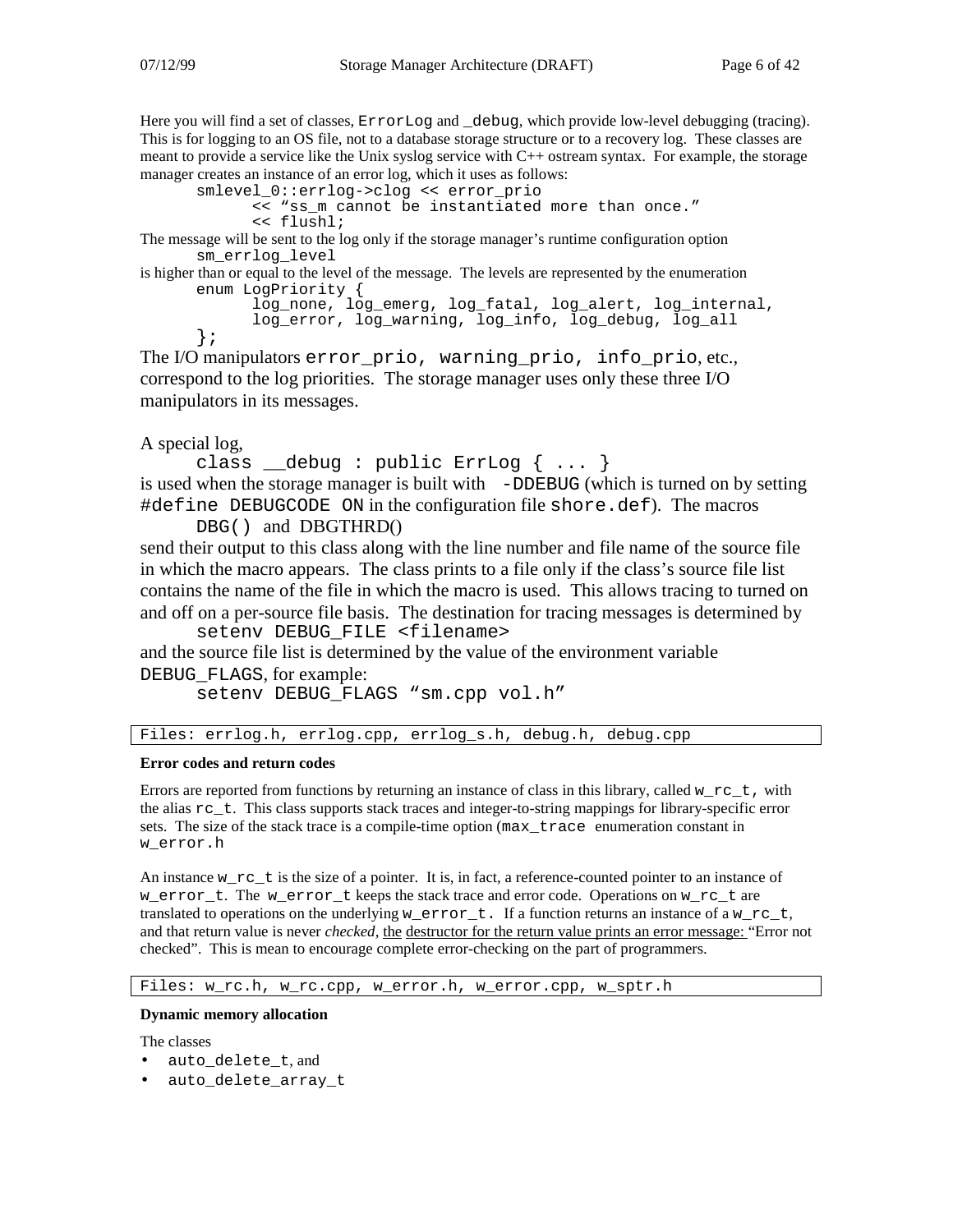are used to clean up heap-allocated objects when leaving a scope, similar to the auto\_ptr class template in the C++ standard template library.

Files: w\_autodel.h

#### **Factories**

Throughout the storage manager, there are examples of classes of fixed size that are instantiated often. A set of template classes allows the storage manager to create *factories* that allocate a set of instances to dole out at a later time. The template w  $f$  fastnew  $t$  does this, with the intent of avoiding checkerboarding memory in the standard library malloc/free space. The template class w\_threadnew\_t further allows the allocated space to be accounted for, on a per-thread basis.

Both of these classes are derived from a common base class, w\_factory\_t, which can be configured to do some detailed accounting of the allocated memory. When compiled with

#define INSTRUMENT\_MEM\_ALLOC,

this class calls two callback functions to account for the space allocated, and it links together all allocated memory. The metadata in the memory header contains a "heap identifier", of the form

```
w_heapid_t
```
which is assigned and used by the callback functions.

This library defines the callback functions

```
extern w_heapid_t w_shore_thread_alloc(
      size_t bytes,
     bool is_free);
extern void w_shore_thread_dealloc(
      size t bytes,
      w_heapid_t h);
```
The callback functions defined in this library account for all allocations as allocated from a global heap,, which is to say that it keeps a single counter for all allocations; w\_shore\_thread\_alloc() always returns the heap id

```
w_heapid_t w_no_shore_thread_id,
and w_shore_thread_dealloc() ignores its heap identifier argument.
```
The threads library contains a different implementation of the callback functions, which account for the allocation and freeing of space in the running thread, and use the identifier of the running thread for the heap identifier.

These classes contain the necessary methods to collect the memory-allocation statistics into a virtual table.

When building a storage manager on NT with Visual Studio, care must be taken not to link in the  $\epsilon$ *version of the callback functions.*

```
Files: w_factory.h, w_fctory.cpp, w_factory_fast.h, w_factory_fast.cpp,
w_factory_thread.h, w_factory_thread.cpp, w_shore_alloc.h,
w_shore_alloc.cpp
```
#### **OS statistics**

The class unix stats can be used to start and stop the collection of the resource usage statistics available on different Unix flavors. An example of its use is in fc/tests/stats.cpp.

```
Files: unix stats.h, unix stats.cpp
```
#### **Bitmaps**

Files: w\_bitmap.h, w\_bitmap.cpp, w\_bitmap\_space.h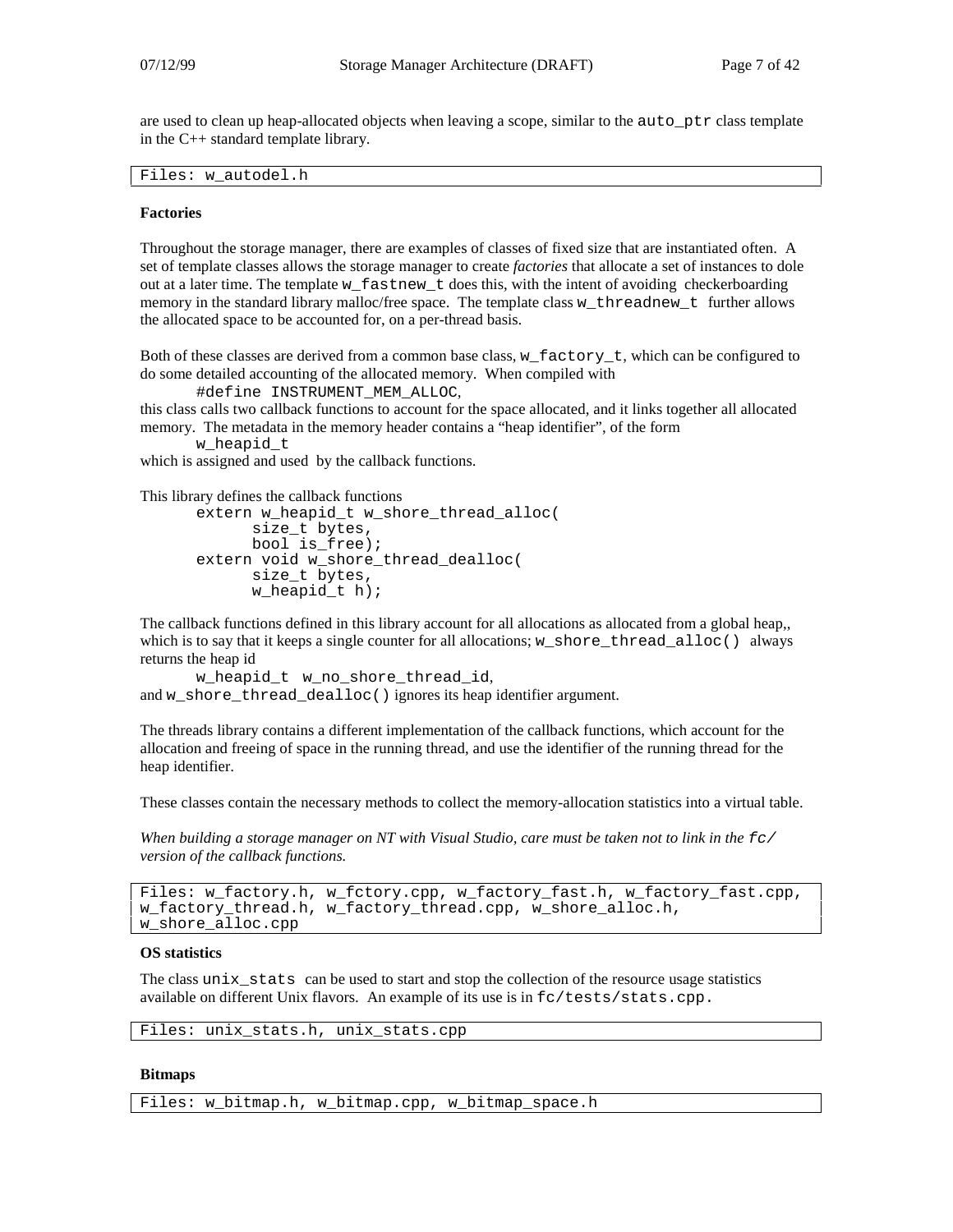#### **Lists**

```
The storage manager makes heavy use of doubly-linked lists, provided by
       template <class T> class w_list_t
and its companion iterator
       template <class T> class w_list_i.
To use these lists, a structure or class must contain a
       w_link_t
for each list that it wants to be put on at any one time. For example,
       struct foo {
                             bar[10];
               short barnone;<br>w link t link;
               w linkt};
The list keeps track of the offset of the link that it will use, so that offset is given when the list is
constructed:
       typedef w_list_t<foo> foolist;
       foolist FL(offsetof(foo, link));
       foo* F = new foot...
       FL.push(F); // put F on the front of the list
                      // OR
       FL.append(F); // put F at the end of the list
To iterate over the list:
       w_list_i<foo> i(FL);
       while (F = i.next()) }
                // use F
       }
To remove items from the list:
       F = FL.pop();
Lists can be ordered, as implemented by the subclassed templates
template <class T, class KEY> class w_ascend_list_t;
template <class T, class KEY> class w_descend_list_t;
Such a list is constructed by giving the offset of a key as well as the offset of the link:
       w_descend_list_t<foo,short) list(
                              offsetof(foo, barnone),
                              offsetof(foo, link));
The test program
       tests/list3.cpp
demonstrates the use of these lists.
```
Files: w\_list.h, w\_listm.h

#### **Queues**

```
Circular queues are implemented by the classes
       template <class T> class w_cirqueue_t;
```
which, unlike the lists, does not link its contents; rather it maintains an array of pointers. The size of the array is given when the queue is constructed. The iterators for a queue are template <class T> class w\_cirqueue\_i; template <class T> class w\_cirqueue\_reverse\_i; These classes are demonstrated by the test programs tests/cq1.cpp and tests/cq2.cpp.

Files: w\_cirqueue.h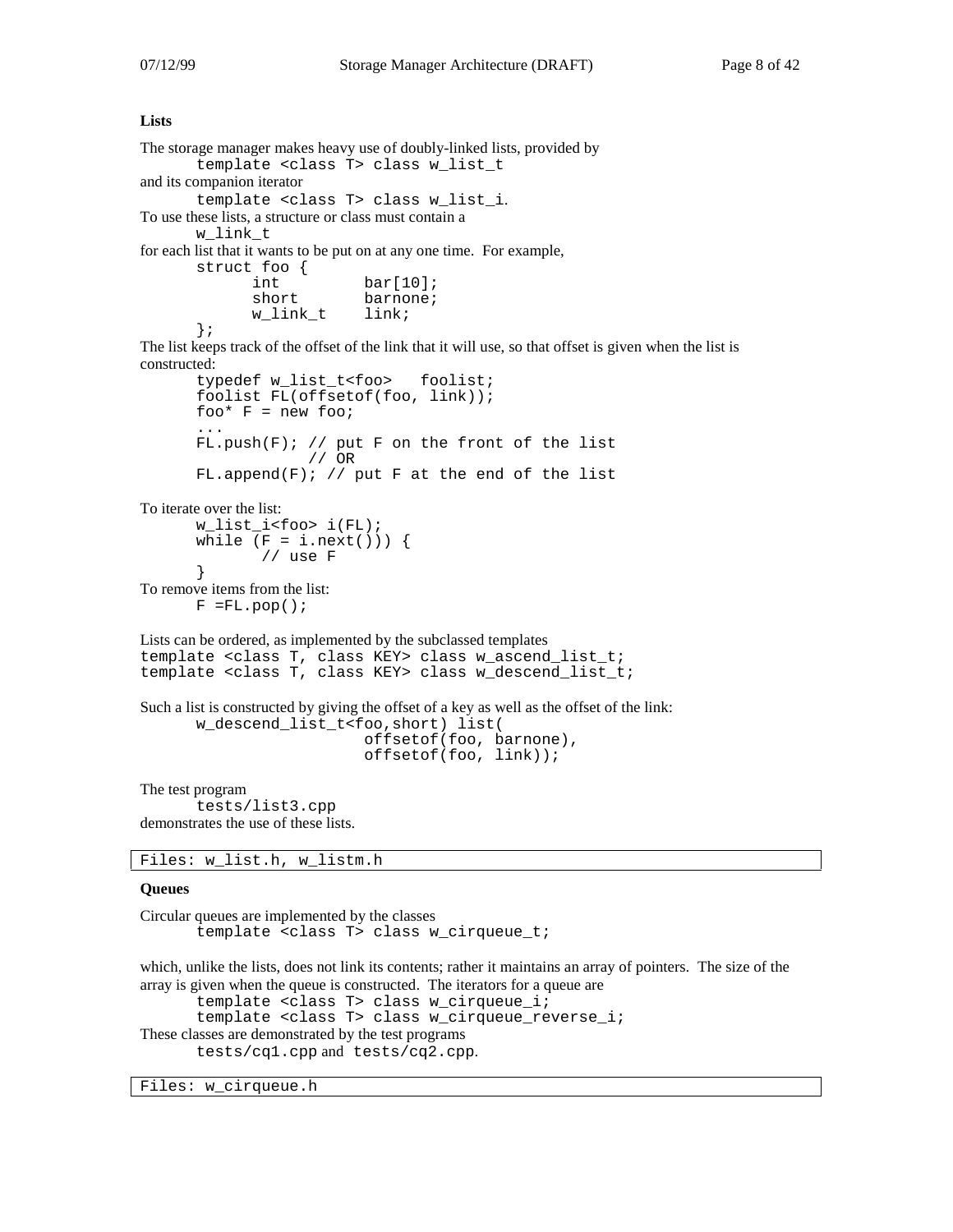#### **Timers**

Files: w\_timer.h, w\_timer.cpp

#### **Shared memory**

The Unix implementation of the storage manager uses shared memory for communication among processes. The system calls for allocating and attaching shared memory are encapsulated in a class w\_shmem\_t.

Files: w\_shmem.h, w\_shmem.cpp

#### **Pseudo-random numbers**

Some of the test programs (ioperf and ssh) use pseudo-random numbers. The class random\_generator encapsulates the platform-specific differences in the random-number library functions.

```
Files: w_random.h, w_random.cpp
```
#### **Heaps**

Files: w\_heap.h

# 4 SHORE threads - sthread

The storage manager uses a home-grown threads package that is derived from NewThreads (from the University of Washington). The API is a portable OS interface. The threads are dynamically allocatable, and their maximum stack sizes may be determined at the time they are allocated. The library contains a main thread, an idle thread, and a prioritized ready queue for all user-defined threads. All scheduling is non-preemptive. This library runs on NT, but it is not a mapping to native NT threads.

This layer has been ported to the following Platforms:

- Solaris 2.5/Sparc, x86
- SunOS/Sparc
- AIX4.1/RS6000
- Windows NT/x86

# 4.1 Non-blocking I/O

The first implementation ran on several variants of Unix, providing non-blocking I/O by forking off processes that communicate via shared memory. Under NT, the cooperating processes are NT threads within the server process. For each disk, a separate "diskrw" (disk read-write) process (or NT thread) is forked by the storage manager process. Under Unix, there is also a master diskrw process that cleans up after catastrophic failures. (It does not do recovery or restart -- it just cleans up shared memory.) On Unix, the diskrw process communicates with the server process using a shared-memory queue and a pipe. The pipe is not used to convey information other than to "kick" the server into checking the shared-memory queues. Process synchronization on the shared-memory queue is accomplished with a test-and-set instruction, if the architecture has one, else with spin locks (at most two processes are vying for any one critical section). On NT, since the diskrw and server processes share address spaces, there is no need for the queues and pipes, but because the port to NT is a "shallow", i.e., minimal-effort, port, there is a pipe between threads, implemented over TCP, which allows the threads layer to work, albeit with unnecessary overhead.

Files: diskrw.h, diskrw.cpp, sthread.h, sthread.cpp, spin.h, tsl.h, tsl.S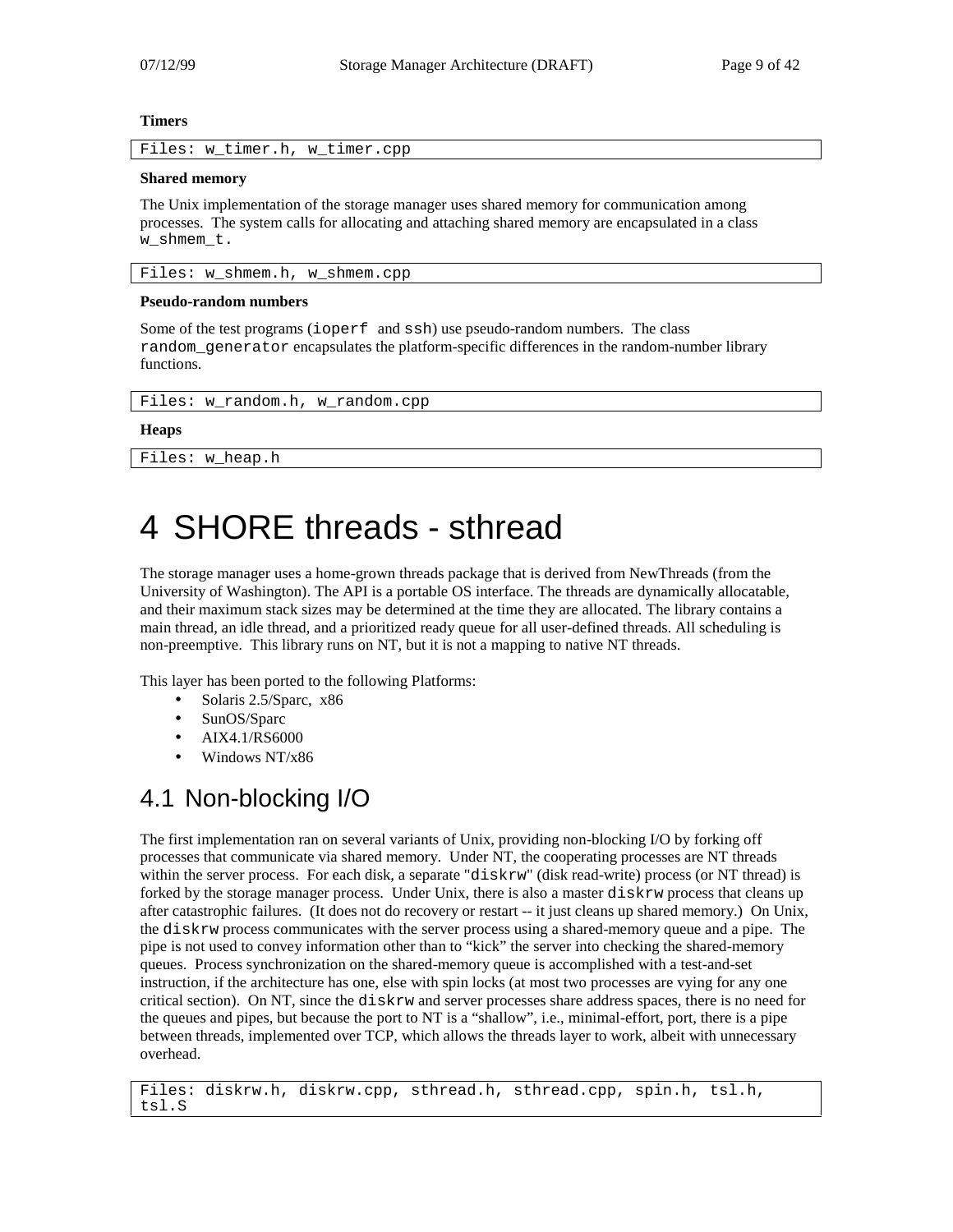# 4.2 Thread synchronization

The threads package provides synchronization services that are used throughout the storage manager:

- $\mathcal{L}$  a mutual exclusion variable (lock, mutex variable, binary semaphore) whose methods are acquire(timeout)*(wait, P)* and release() *(signal, V).* Only a holder of (a thread that has acquired ) a mutex can release it. A mutex has at most one holder at any time.
- scond t a condition variable (a list of waiters, protected by a mutex of the caller's choice), whose methods are wait(smutext\_t, timeout), signal(), broadcast(), and bool is\_hot(). Like condition variables described by Silberschatz<sup>56</sup>, signaling a scond\_t when no threads are waiting is a null operation. Any thread can signal a condition variable.

The implementation assumes a uniprocessor environment, so waiting on a mutex or a condition variable always means being put on a list; spinning is not used.

Files: sthread.h, sthread.cpp

# 4.3 Statistics

The library keeps some statistics that help debugging and performance analysis. These statistics are not thread-safe, hence, they are approximate. The statistics are kept in a global variable

extern sthread\_stats SthreadStats;

The statistics kept include the number of

- I/O system calls
- select() system calls (on Unix)
- times a thread awaited a latch
- times a thread awaited a condition variable
- times a thread awaited a mutex

An example of its use is in tests/ioperf.cpp

Files: sthread\_stats.dat, sthread\_stats.cpp

# 4.4 I/O performance

The test directory contains several unit tests and one very useful program, ioperf.

Ioperf is an example of a program that uses the threads for non-blocking I/O in a minimal way, so that it is easy to measure the performance of I/O through the threads package. By default, it performs sequential I/O. If its name is randomioperf (by way of a hard link or a rename), it performs pseudo-random I/O instead.

Files: tests/ioperf.cpp

# 5 Common Types - common/

This library (libCOMMON.a), contains some types that use types defined by the threads library.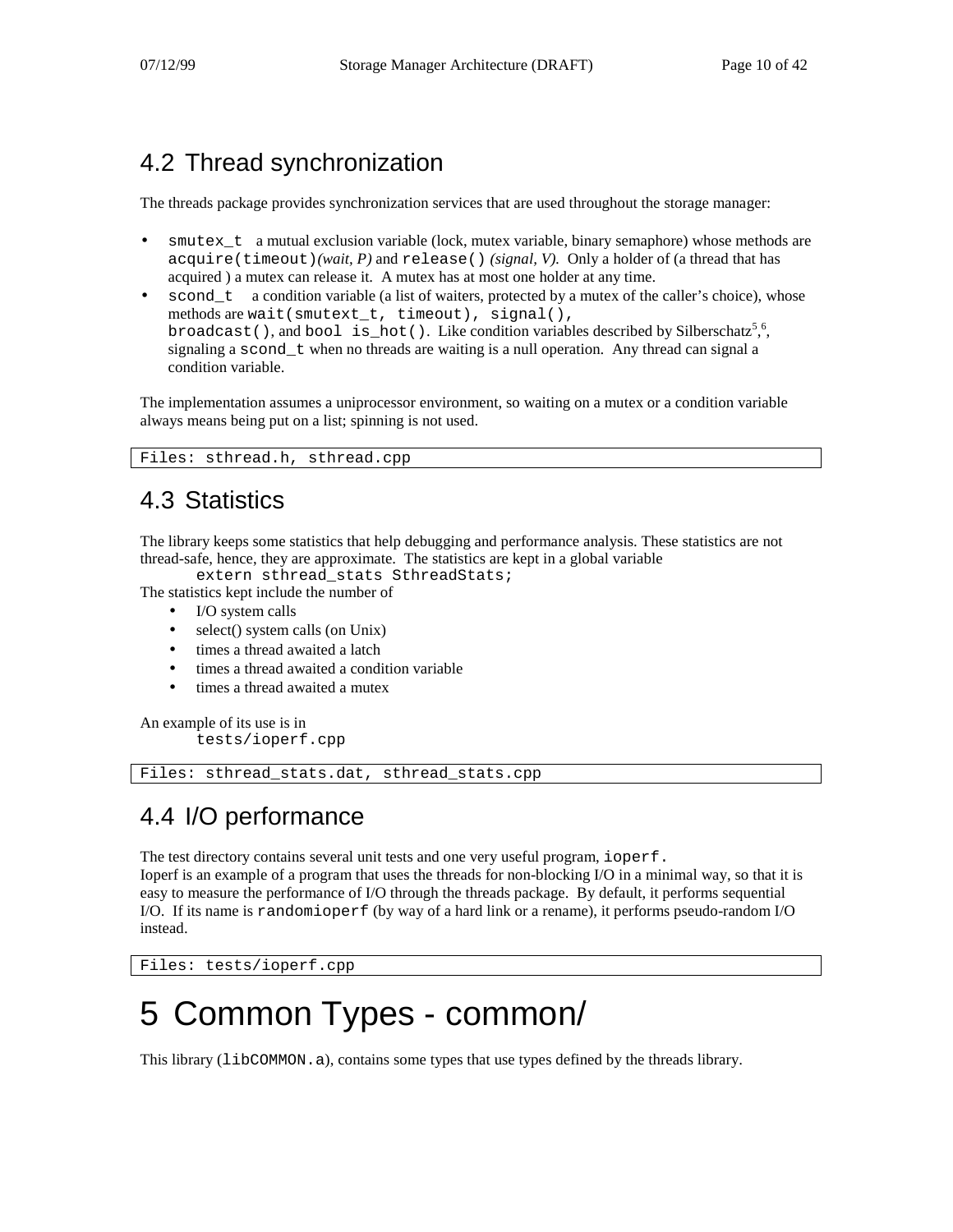It was originally meant to contain types that are shared with client-side code (clients of value-added servers). It also contains some things that are here only for historical reasons, and could just as well be in libFC.a.

#### **Hash table**

The logical-ID service of the storage manager uses a fixed-sized, thread-safe hash table with LRU replacement.

|  |  | Files: hash_lru.h, hash_lru.cpp |  |  |  |
|--|--|---------------------------------|--|--|--|
|--|--|---------------------------------|--|--|--|

#### **Transaction IDs**

Files: tid\_t.h, tid\_t.cpp

#### **Data vectors**

Files: vec\_t.h, vec\_t.cpp, vec\_mkchunk.cpp, zvec\_t.h

#### **Basic types**

Files: basics.h, basics.cpp, devid\_t.h, devid\_t.cpp, vid\_t.h, vid\_t.cpp, stid\_t.h, stid\_t.cpp

#### **Options**

Files: opt\_error.dat, option.h, option.cpp

#### **Latches**

Besides mutexes and condition variables, the storage manager uses *latches* to synchronize multi-thread access to memory. The latch implementation is located in common/, although it will probably be moved to sthread/.

A latch is, like a database lock, can have more than one holder, and can, held in *shared* or *exclusive mode.* Like a mutex, a latch does not perform deadlock detection when a thread waits on it. Latches are implemented by the class latch\_t {

```
public:
      latch_t(const char *const name=0); // latches
                                                // are named
     \simlatch t();
     w_rc_t acquire(latch_mode_t m, timeout = WAIT_FOREVER);
     void release();
     w_rc_t upgrade_if_not_block(bool& would_block);
     bool is locked() const;
      int lock_cnt() const;<br>latch_mode_t mode(
                             mode() const;bool is hot() const;
      int num_holders() const;
     bool is_mine() const;
     const sthread_t * holder() const;
};
```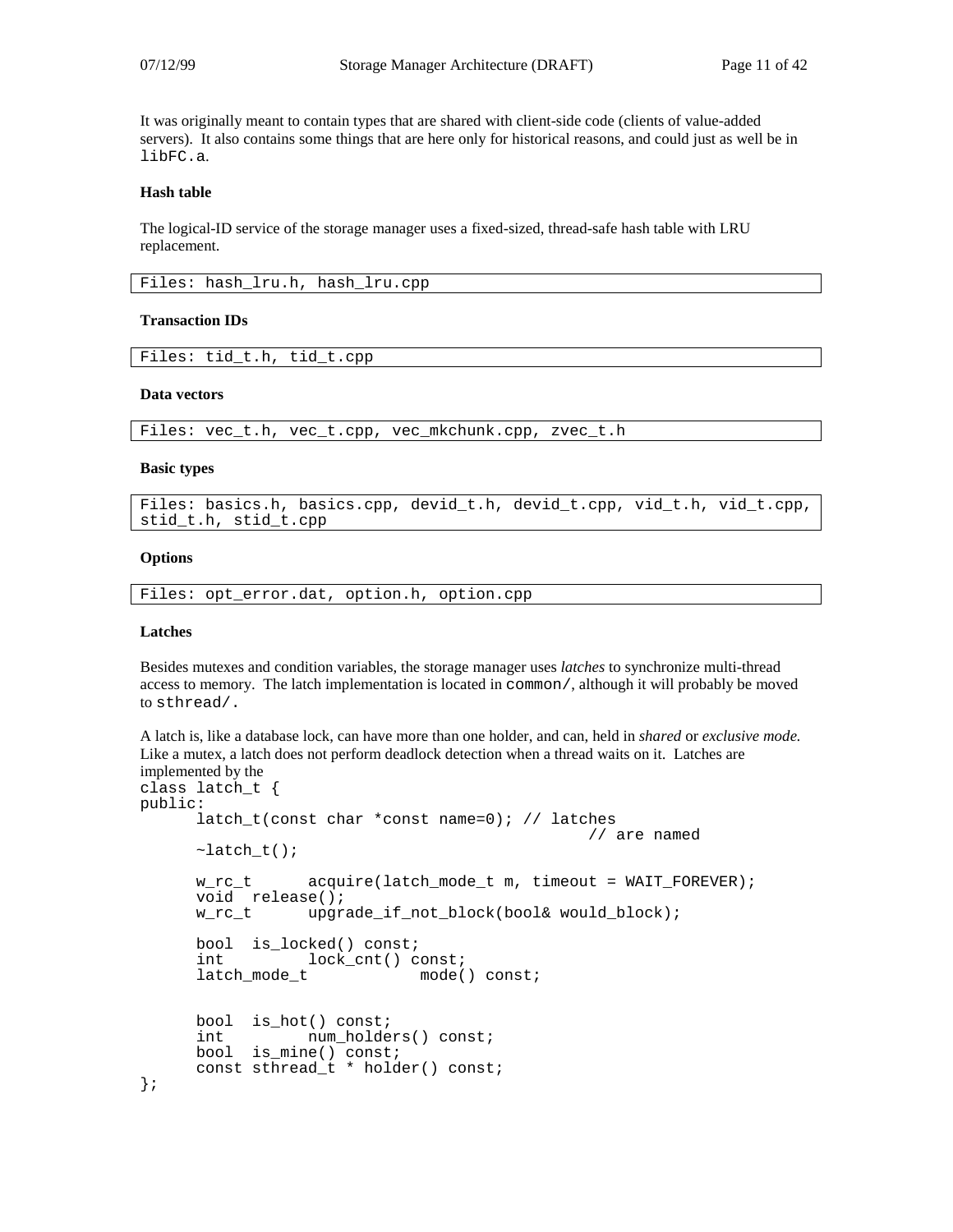At most 4 threads can hold a single latch (in shared mode, of course) at any one time. This limit is a compile-time constant.

Files: latch.h, latch.cpp

The class auto\_release\_t provides for automatic releasing of a mutex when leaving scope.

Files: auto\_release.h

#### **Key-value locks**

Files: kvl\_t.h, kvl\_t.cpp

#### **Regular expressions**

Because the options-processing code uses regular expressions, a copy of freely-available GNU regular expression code is included here. The code has been modified only to suit the storage manager build environment.

```
Files: regex.h, regex.posix.h, regex2.h, regex_cclass.h, regex_cname.h,
regex_engine_i.h, regex_utils.h, regcomp_i.h regerror_i.h, regcomp.cpp,
regerror.cpp, regex.posix.cpp, regex_engine.cpp, regexec.cpp,
regfree.cpp
```
#### **Logical IDs**

The logical IDs are:

- volume ID: implemented by lvid t
- record ID implemented by class lrid\_t, which contains an lvid\_t and a *serial number*, which is implemented in serial\_t.

Serial numbers are 32- or 64-bit (determined by a compile-time option) quantities that identify records on a volume. A logical record ID is unique. Each volume that is formatted for use with logical IDs contains two indexes. One maps serial numbers to physical record IDs, and the other is the reverse mapping. Using logical IDs accomplishes two things, at some expense:

- 1. Logical IDs are smaller than physical IDs, so some space can be saved for databases that include many intra-database references.
- 2. Databases using logical IDs can be reorganized without requiring a complete dump and reload operation.

The expense of using logical IDs comes from

- 1. the space overhead for the mappings, and
- 2. the time overhead for maintaining the mappings.

```
Files: lid_t.h, lid_t.cpp, serial_t.h, serial_t.cpp, serial_t_data.h
```
# 6 Communication package (missing)

Under the aegis of the Paradise project, a communications library was written to support low-level interprocess, inter-machine communications. The source code for the communications library is not available to the public, but it is mentioned here, because the storage manager's support for distributed transactions was built on this package. Lest a reader consider inserting his own communications library, what follows is a brief description of the communications package that was used.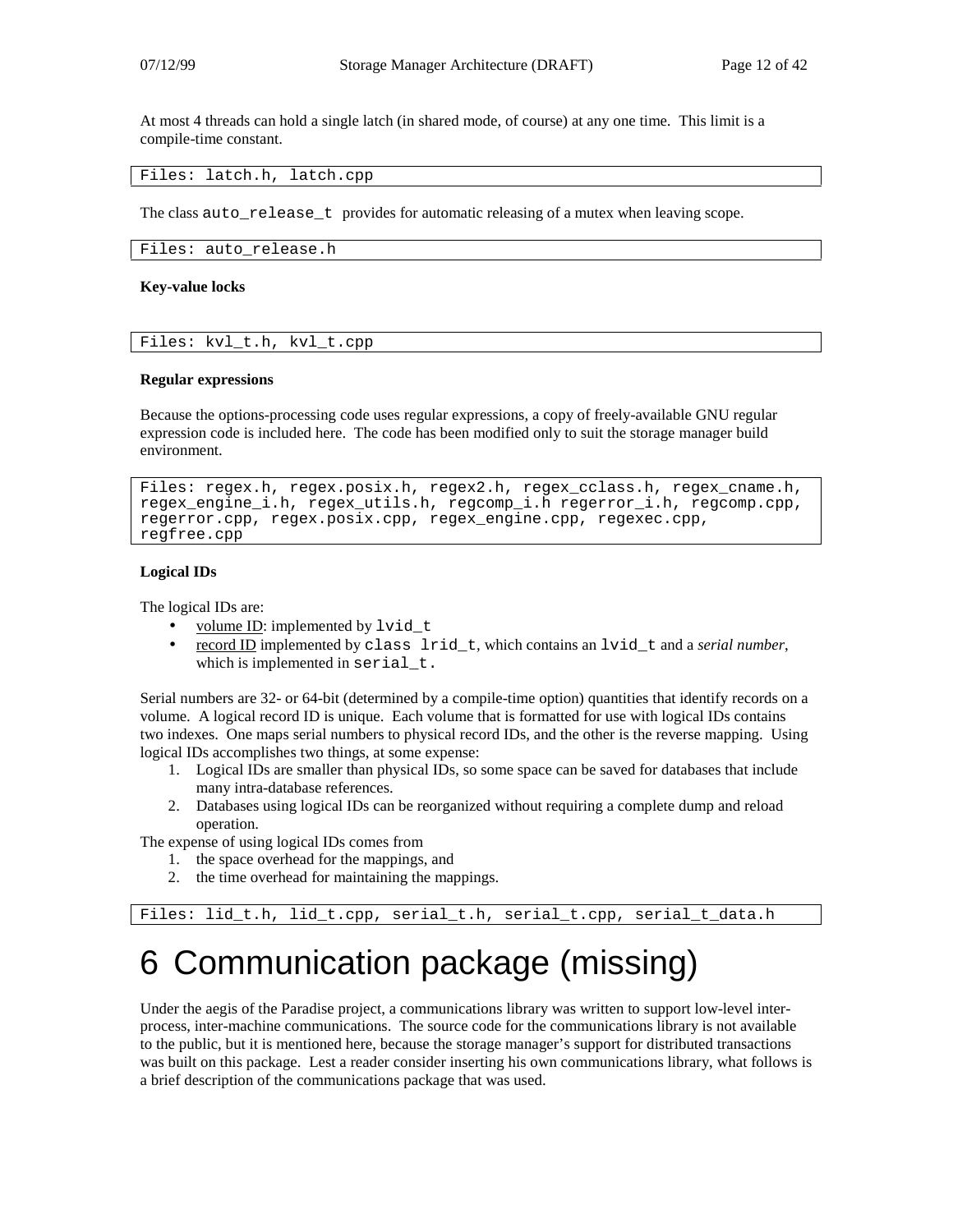The communications library provides a communications model based on Endpoints, which are similar to Mach ports. Messages can be passed among threads and among processes, with low overhead in space and time. Endpoints can be shipped along with messages. Delivery is reliable and ordered between a (source) thread and a (destination) endpoint. The API contains "death notifications" - a registration mechanism that gives reliable failure detection.

```
The communication service assumed by the storage manager is as follows:
class CommSystem;
        a handle on the basic communications subsystem
class NameService;
        a handle on a service for registering endpoints by name and for looking them up
class Buffer;
        a place in which to put messages to be sent, and from which to extract those that are received
class Endpoint;
        an entity that sends and receives messages. Endpoints are not connected to form streams, rather,
        each message is sent to an endpoint as if it were anonymously sent --without any notion of a
        source endpoint
```

```
class EndpointBox;
        a collection of Endpoints that can be sent along with messages.
```

```
The portions of these classes that are used by the storage manager are:
class Buffer {
```

```
public:
     static Buffer& null;
     Buffer();
     Buffer(int length);
     Buffer(void *addr, int length);
      \nuBuffer();
     Buffer &operator=(const Buffer &from);// copy
      int mlength() const; // returns size() (msg length)
};
class EndpointBox {
public:
     EndpointBox(unsigned box_size = default_size);EndpointBox(const EndpointBox &box);
      ~EndpointBox();
      EndpointBox &operator=(const EndpointBox &box);
      // Box is an array with origin 0
     w_rc_t set(unsigned n, const Endpoint &it);
         // put "it" in the "n"th slot in the box
     w_rc_t get(unsigned n, Endpoint &it);
         // get an endpoint from the "n"th slot
         // and return it in "it"
     unsigned count() const; // # endpoints in box
};
class NameService {
public:
     static w_rc_t startup(CommSystem &, istream &,
                                   NameService *&);
```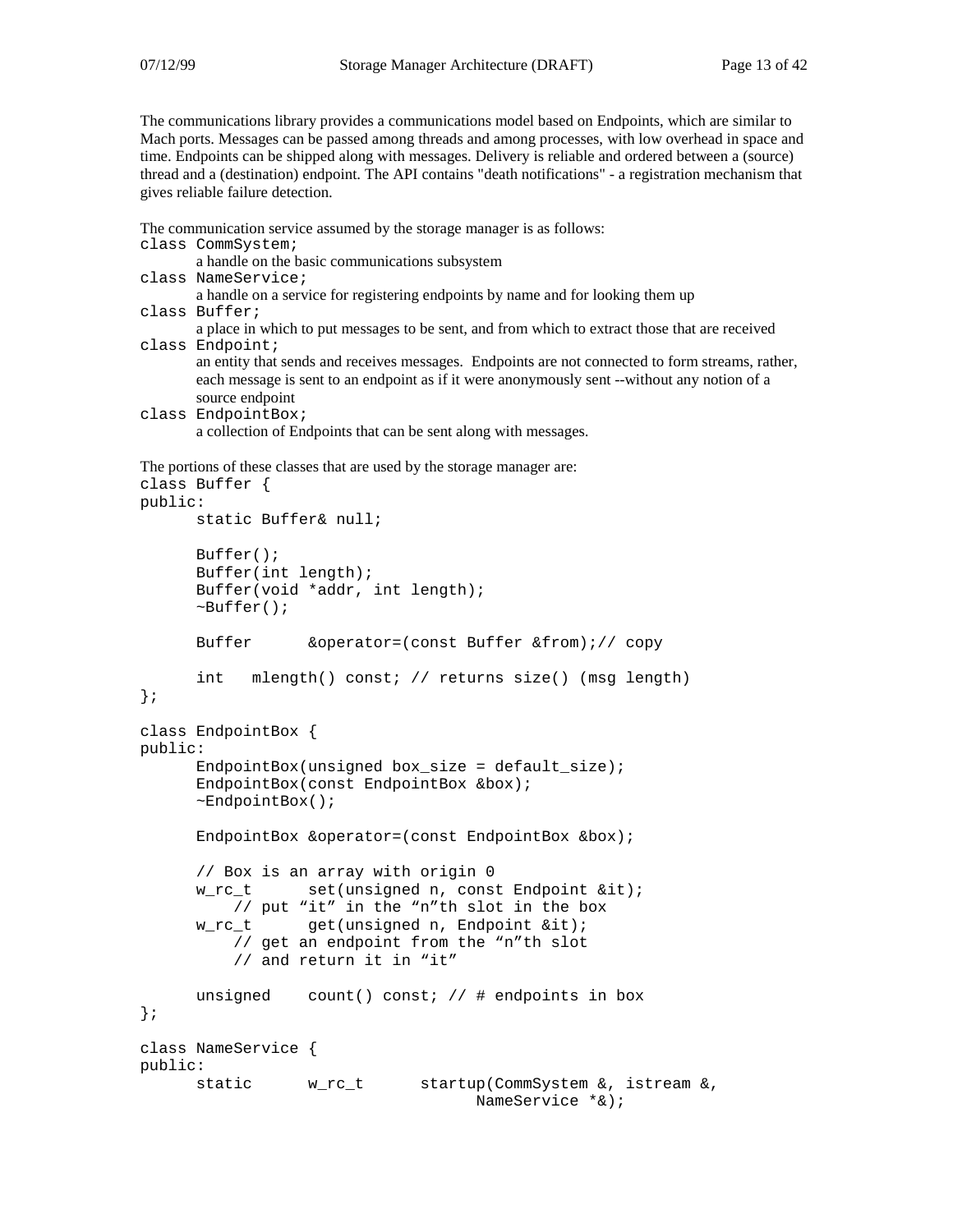```
~NameService();
     // register a name
     w_rc_t enter(const char *name, Endpoint ep);
     // create an endpoint associated with a name
     w_rc_t lookup(const char *name, Endpoint &ep);
     // un-register a name
     w_rc_t cancel(const char *name);// remove
     // don't need any more name service
     w_rc_t shutdown();
};
class CommSystem {
public:
     // locate the CommSystem, return a ptr to it
     static w\_rc\_t startup(CommSystem *&me);
     w_rc_t shutdown();
     // Create anonymous endpoints
     w_rc_t make_endpoint(Endpoint &it);
     // ascii representations of endpoints:
     w_rc_t make_endpoint(istream &spec_text,
                      Endpoint &it);
      w_rc_t get_spec(Endpoint ep, ostream &spec_text);
      ostream &print(ostream &) const;
};
class Endpoint {
public:
     Endpoint();
     ~Endpoint();
     // send msg TO this endpoint, and enclose the
     // box of endpoints with the message
     w rc t send(Buffer &msq,
                 EndpointBox &\text{box} = \text{emptyBox} const;
     // receive a message bound for this endpoint,
     // and collect the endpoints enclosed in the box
     w_rc_t receive(Buffer &msg,
                 EndpointBox &box) const;
     // endpoints are reference-counted
     w_rc_t acquire() const;// increment ref count
     w_rc_t release() const;// decrement ref count
     w_rc_t destroy();//clear ref count
     // If this endpoint "dies" (we can't send to it
     // anymore), send the message in "buffer" to
     // the endpoint "target"
     w rc t notify(Endpoint &target, Buffer &buffer);
     // undo the above action -- no longer interested
     // in death notification
```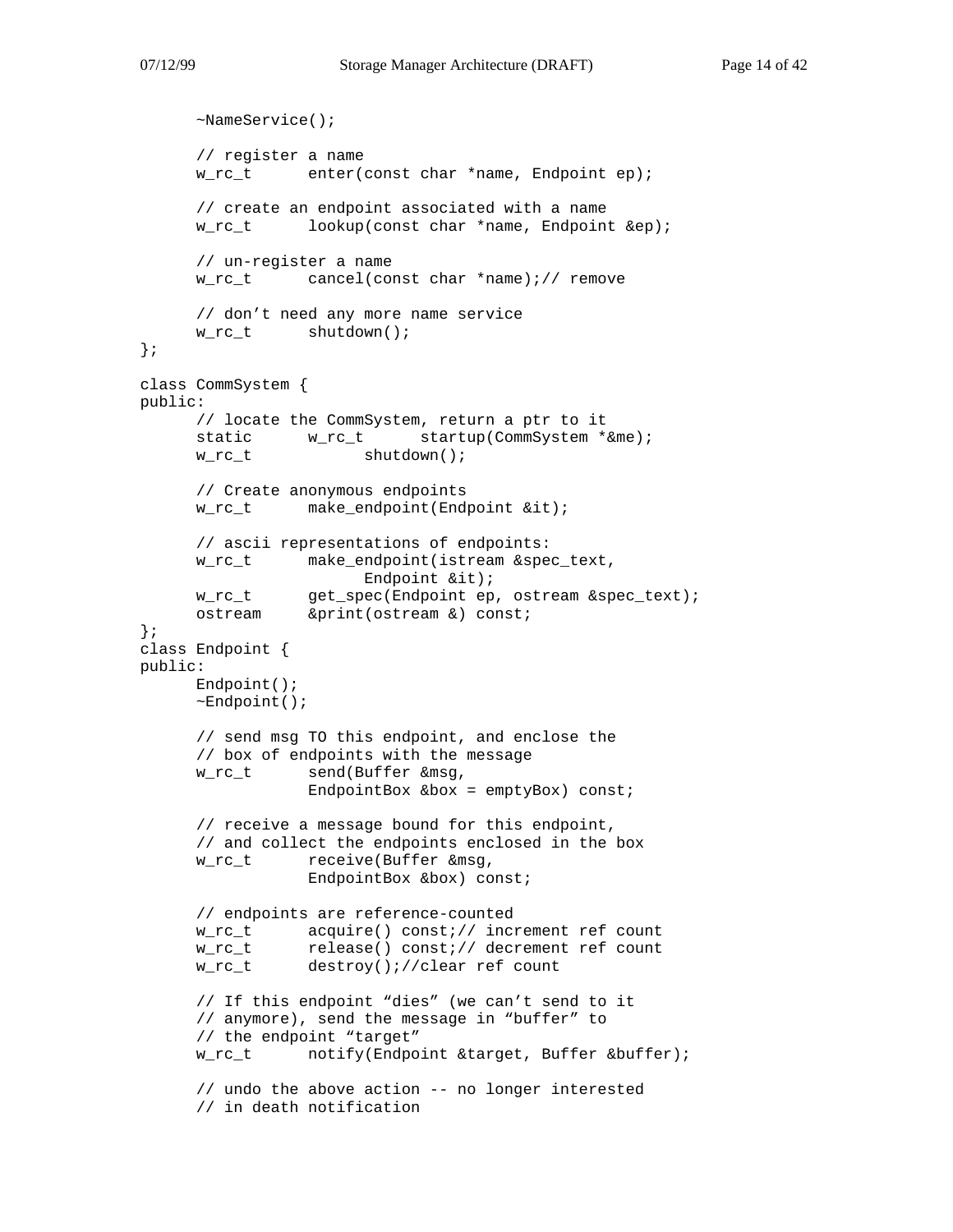```
w_rc_t stop_notify(Endpoint &target);
bool is_valid() const
bool operator==(const Endpoint &it) const;
bool operator!=(const Endpoint &it) const;
ostream &print(ostream &s) const;
```
};

# 7 Storage Manager - sm/

The storage manager library (libSM.a) is the largest library in the group. Because it encompasses a lot of functionality, we break it into a set of smaller, somewhat inter-dependent modules. There is no direct correspondence between modules (identified below) and source files, although the names of the source files should be somewhat indicative of their content.

Before we delve into the various parts of the storage manager, a few words are in order concerning the storage manager's use of threads, interactions with clients and other servers, and class instantiations.

# 7.1 Threads

The storage manager is a library. The server (code that uses the library) is responsible for its interactions with clients and cooperating servers. For the server to accomplish this without blocking the entire process, the server must use the threads library that the storage manager uses.

It is assumed that the server will run as a collection of threads (of the SHORE threads variety). Some of those threads will be invoking the storage manage; others might not. For a thread to use any storage manager functions, it must be a special thread: one derived from the class

smthread\_t which is derived from  $\text{sthread}_t$ , the basic SHORE thread. Before any storage manager services can be used, the server will create a single instance (one instance in the address space of the process) of the storage manager:

 $sm = new ss_m()$ ;

At this time, the storage manager performs recovery and creates instances of the various manager classes that compose the storage manager: it creates a lock manager, a buffer pool manager, etc. Some of these managers create instances of smthread\_t threads that run in the background. Thereafter, all storage manager activity occurs in server threads (presumably acting on behalf of clients).

Synchronization among threads is accomplished with smutex\_t, s\_cond\_t (from the threads package) and latch t (built using smutex t) classes.

```
Files: smthread.h, smthread.cpp, smthreadstats.cpp
```
# 7.2 Identifiers

The storage manager supports both logical and physical identifiers. This document describes only the physical identifiers. Each class in the API has pairs of methods -- one method that takes logical identifiers and one that takes physical identifiers. The logical ID methods can be understood from the descriptions of physical-ID methods in this document.

### 7.2.1 Physical IDs

The physical IDs that are used throughout the storage manager are: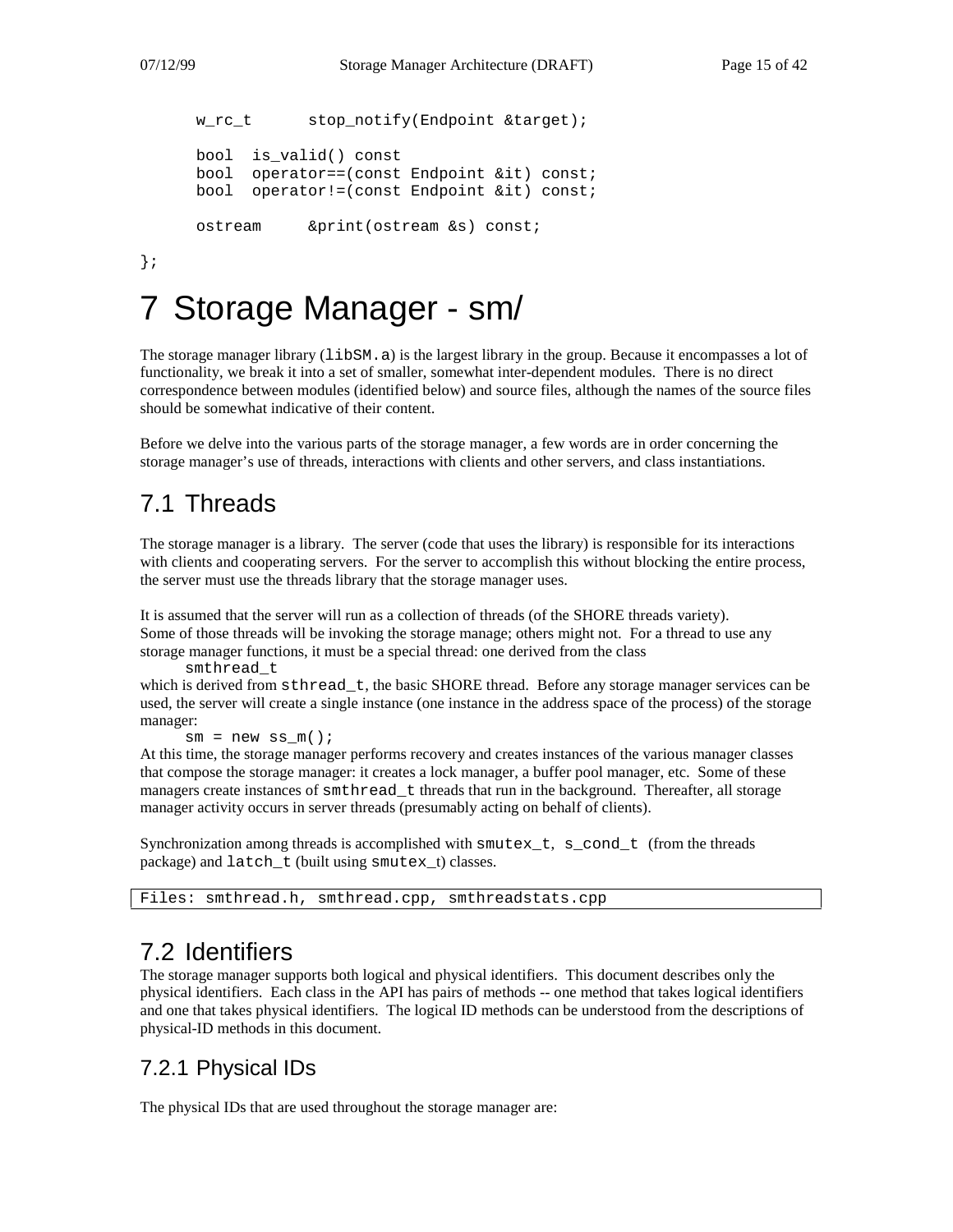- volume ID: given to a volume when the volume is formatted. Implemented by the class vid\_t.
- store ID (file ID, index ID): identifies all storage structures. Implemented by the class stid\_t, which contains a vid t and a store number, snum t.
- page ID: implemented by the class lpid  $t$ , which contains a stid  $t$  and a page number, shpid\_t.
- record ID: implemented by the class  $rid_t$ , which contains a lpid\_t and a slotid\_t.

# 7.2.2 Logical IDs (lid\_m)

The data types for logical IDs are defined in the common library and include files (q.v.).

# 7.3 Disk space management (vol m, io m)

The "volume manager" manages space on a volume. The storage manager API permits extensible volumes, but the implementation is limited to one volume per operating system disk partition or file.

#### The API:

- A volume is a set of pages on a single "logical device", which can
- contain any number of volumes, depending on how it is formatted.
- A "logical device" consists of one or more physical devices.
- A physical device is a Unix raw partition or an OS file.

#### The IMPLEMENTATION:

- at most one volume per logical device.
- a logical device  $==$  one physical device.

All pages are the same size (a compile-time constant). This is an assumption that pervades the storage manager.

The storage manager modules use different types of pages. Each module derives its own private page types from a common base class. The common base class manages the common page header and the slot table for the page. Thus, every page is a slotted page, even though some managers use only one slot. (This gives rise to some confusing terminology in the storage manager: "slotted page" usually refers to file pages only.) The volume manager allocates and deallocates pages without regard to their type. The volume manager is responsible only for a few derived page types: those that contain only metadata for managing the allocation and

deallocation of pages.

Together, each page type and the common base class for pages account for each byte on the page. The accounting functions distinguish metadata from user data from bytes wasted on alignment This permits a complete accounting of every byte on a volume.

The volume manager arranges pages on a volume into "stores". Pages are allocated to stores in "extents" (groups of contiguous pages). Hence, the unit of *reservation* is an extent, while the unit of *allocation* is a page. There is NO clustering support in the storage manager other than extents. The number of pages in an extent is a compile-time constant; the default is 8.

Regardless of its page type, every reserved or allocated page resides in a store. Each store has a property that determines the way updates to the store are logged.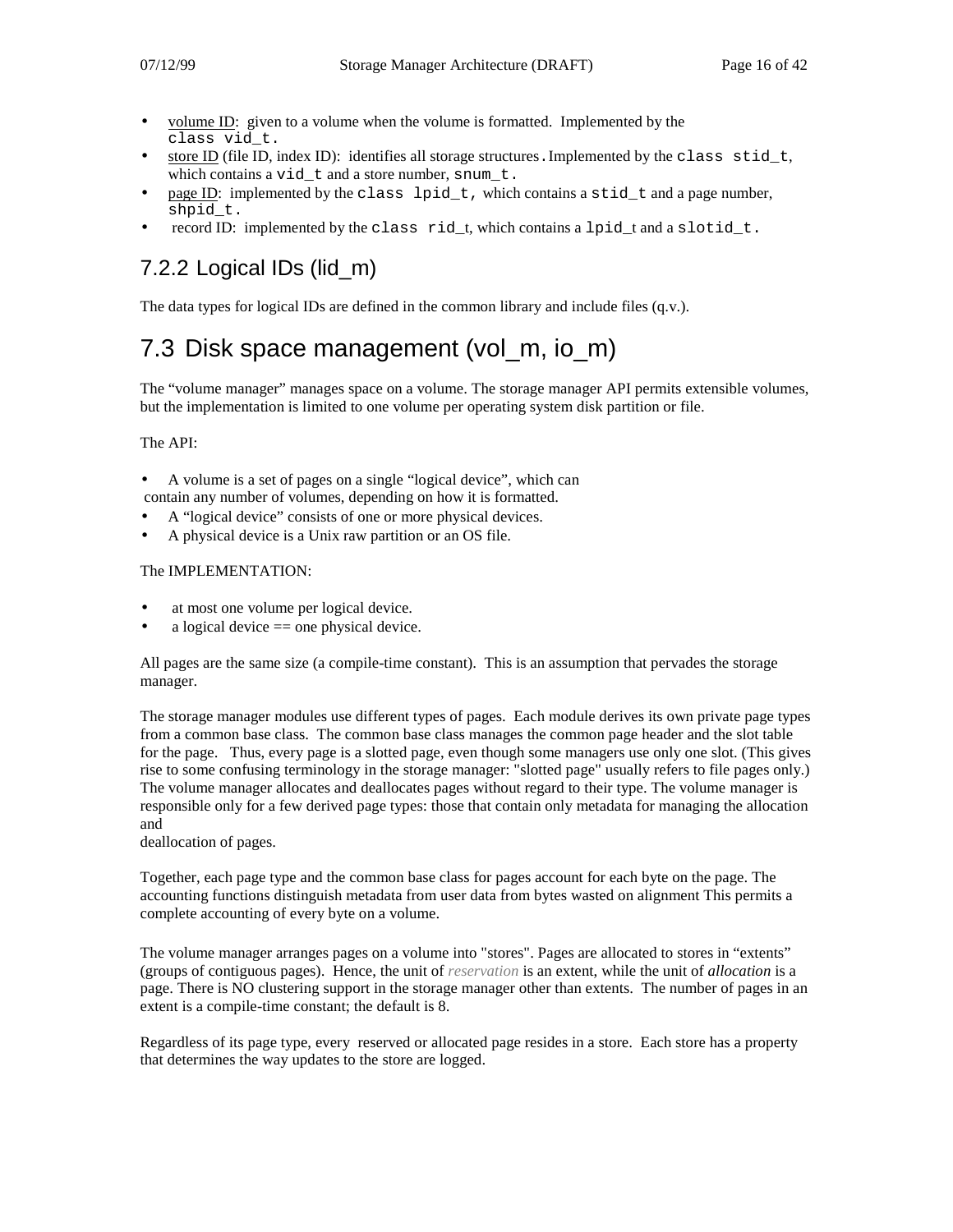At any given time, each page is either fully logged (all updates to the page are logged) or not logged (no updates to the page are logged). The allocation metadata are kept on pages that are always fully logged.

Each store has a logging property whose meaning can be expressed in terms of the logging properties of the pages in the store, as follows:

- Regular: a regular store's pages are fully logged The store is marked with a store\_flag\_t value, st regular.
- Temporary: a temporary store's pages are not logged. A temporary store can persist between transactions. It is removed on mount or dismount of its volume. The store flag for a temporary store is st\_tmp.
- Load: a store created with this property starts out looking like a temporary store, but it is changed to a regular store when its creating transaction commits. This change is enforced by the storage manager. Such a store has a store flag of st\_load\_file.
- Insert: a store cannot be created with this property. A regular store can be changed to an insert store (st\_insert\_file), which allows newly allocated pages to be unlogged until commit, and committed pages to be regular. Only stores that are used for files can be used this way (stores used by indexes cannot).

This permits bulk-loading with minimal logging, followed by fully-logged updates, followed by large, minimally-logged append operations. Changing the logging property of a store does not require updating each page in the store.

A transaction creates and deletes stores when it creates and deletes storage structures. Deletion of stores is postponed until the transaction commits so that the pages allocated to the deleted store remain reserved. lest the deleting transaction aborts. The deleting transaction could (in theory) reallocate such pages, however that is never done. Instead, when a store is deleted by a transaction, the head of the store is marked "for deletion", and the store's identifier is appended to a list held by the transaction. When the transaction ends, the stores on the list are destroyed if the transaction commits, or not it the transaction aborts. Stores that are marked st\_load\_file by a transaction are also put on a list held by the transaction. At commit time, the stores on this list are re-marked so they become st\_regular. Because these are logged actions, and they occur if and only if the transaction commits, the storage manager guarantees that the ending of the transaction and the re-marking and deletion of stores is atomic. This is accomplished by putting the transaction into a state  $xct\_freeing\_space$  (see Transaction manager), and writing a log record that indicates the state change. The space is freed, stores are converted to regular stores as needed, and a final log record is written to indicate that the transaction has truly ended. In the event of a crash while a transaction is freeing space, the recovery module searches all the store metadata for stores marked "for deletion" and deletes those that would otherwise have been missed in the redo phase.

Pages are reserved for a store in units of  $ss_m$ :  $ext\_sz$ , a compile-time constant that indicates the size of an *extent.* An extent is a set of contiguous pages. Extents are represented by persistent data structures, extnode  $t$ , which are linked together to form the entire structure of a store. A stnode  $t$  holds metadata for a store and sits at the head of the chain of extents that forms the store, and the extents in the store list are marked as having an owner, which is the store id of the store to which they belong. A store id is a number of type snum\_t, and an extent id is a number of type extnum\_t. Scanning the pages in a store can be accomplished by scanning the list of extnode\_ts. Each extent has a number, and the pages in the extent are arithmetically derived from the extent number; likewise, from any page, its extent can be computed. Free extents are not linked together; they simply have no owner (signified by an  $extnode_t::current == 0$ .

### 7.3.1 Page allocation and deallocation

Searching for free extents is a round-robin scheme that involves inspecting the extracted t structures on a volume. Since these structures sit at the head of the volume on pages dedicated to them, such searches are relatively inexpensive. Similarly, searches for free stnode\_t structures are limited to a few pages at the head of a volume. When a volume is formatted, the first several pages of the volume are dedicated to store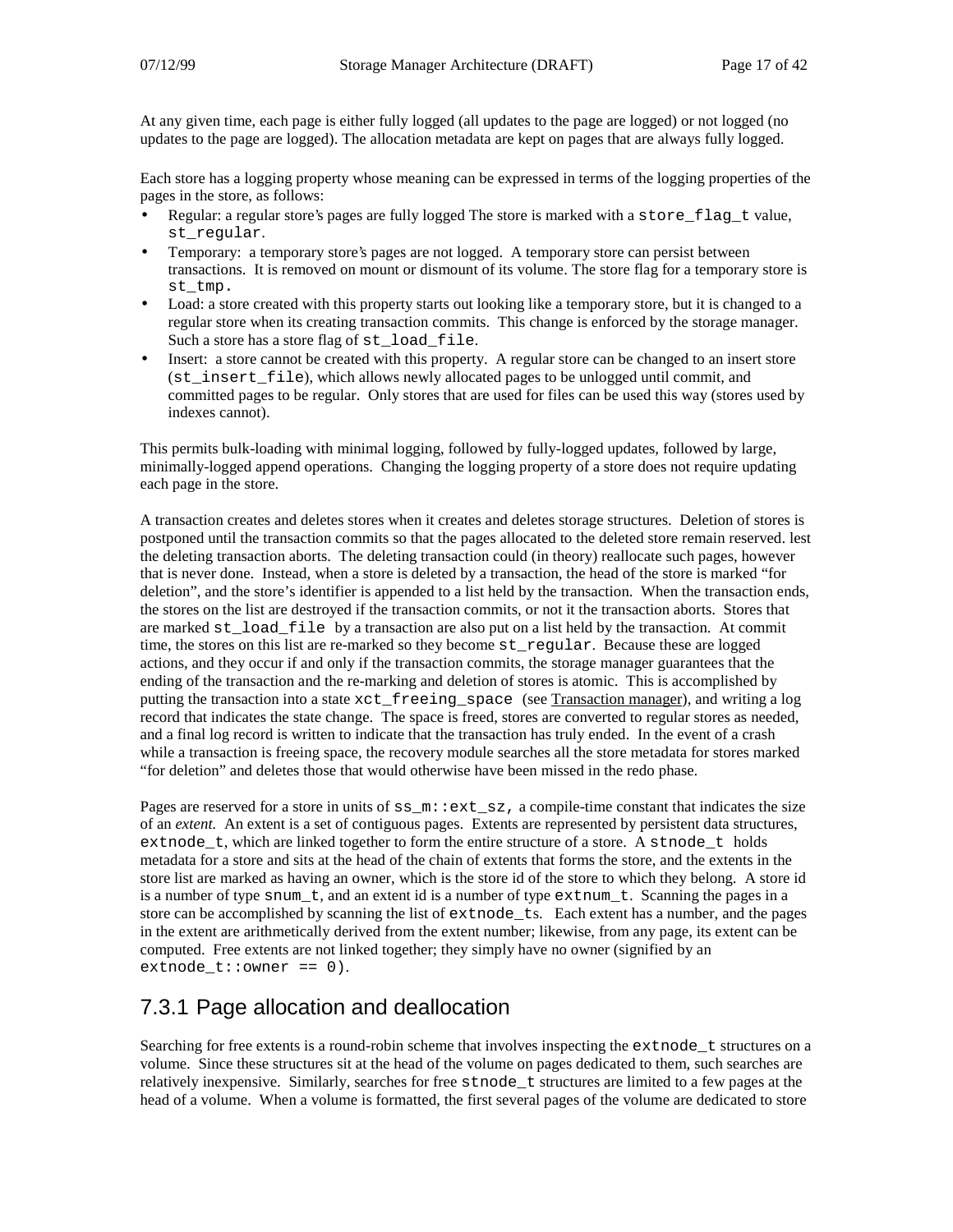and extent metadata; the number of pages so dedicated is a function of the size of the volume given to the format method by the server. Store numbers and extent numbers are 32-bit unsigned values, so there is a limit of 4 billion of each on a volume.

Page allocation depends on a *policy* that differs with context: When objects are appended to a file by means of the append-object API (append\_file\_i), pages are allocated at the end of the file by locating the last extent and allocating pages in that extent, and adding extents as needed. When objects are created by any other API method, extents in the file are searched and unallocated pages in allocated extents may be used. Such pages are found by looking in a cache of recently-used pages, and by a linear search through the file as a last resort. Before resorting to a linear search, the storage manager consults histogram (hints) that it keeps for recently-used files, to see if a search is likely to yield anything.

Pages and extents that are freed by a transaction are kept in a list for deferred deallocation when the transaction commits. This prevents other transactions from allocating such pages and extents and thereby interfering with rollback.

### 7.3.2 One-page storage structures

Creating a file or an index normally results in allocating a minimum of one extent , since the storage structures allocate stores An extent is a set of contiguous pages, so, this can results in waste if the storage structure will never need so many pages. To avoid this waste, a volume has a special store whose pages can be allocated to storage structures individually (rather than by the extent). This is used by the B-tree implementation to allow indexes to start out small (one page) and grow to a store when needed. (This can only be done if logical IDs are used for the index, since the index is known by its store ID when physical IDs are used.) This mechanism was put into place for the higher layers of SHORE, which implemented Unix-style directories as small B-trees.

Files: sm\_io.h, sm\_io.cpp, vol.h, vol.cpp

### 7.3.3 Space reservation on a page

Because fine-grained locking (slot-level -- i;.e., records in files) is the default, special care must be taken to reserve space on a page when slots are freed (records are deleted) so that rollback can restore the space on the page. In the case of B-trees, this is not a concern, since undo and redo are handled logically -- entries can be re-inserted in a different page. But in the case of files, records are identified by physical ID, which includes page and slot, so records must be reinserted just where they first appeared. Like Mohan's scheme<sup>7</sup>, the transaction freeing space can re-use the space it freed. Unlike Mohan's scheme, this algorithm does not distinguish contiguous free space and non-contiguous free space, nor does it use the *Commit\_LSN* idea to identify committed data.

Holes in a page are coalesced (moved to the end of the page) as needed, when the total free space on the page satisfies a need but the contiguous free space does not. Hence, a record truncation followed by an append to the same record does not necessarily cause the shifting of other records on the same page.

```
Space-reservation metadata are kept in a
class space_t {
public:
      int usable(xct_t* xd);
      rc t acquire(int amt, int slot bytes,
                         xct t^* xd, bool do it=true);
      void release(int amt, xct_t* xd);
      void undo_acquire(int amt, xct_t* xd);
      void undo_release(int amt, xct_t* xd);
```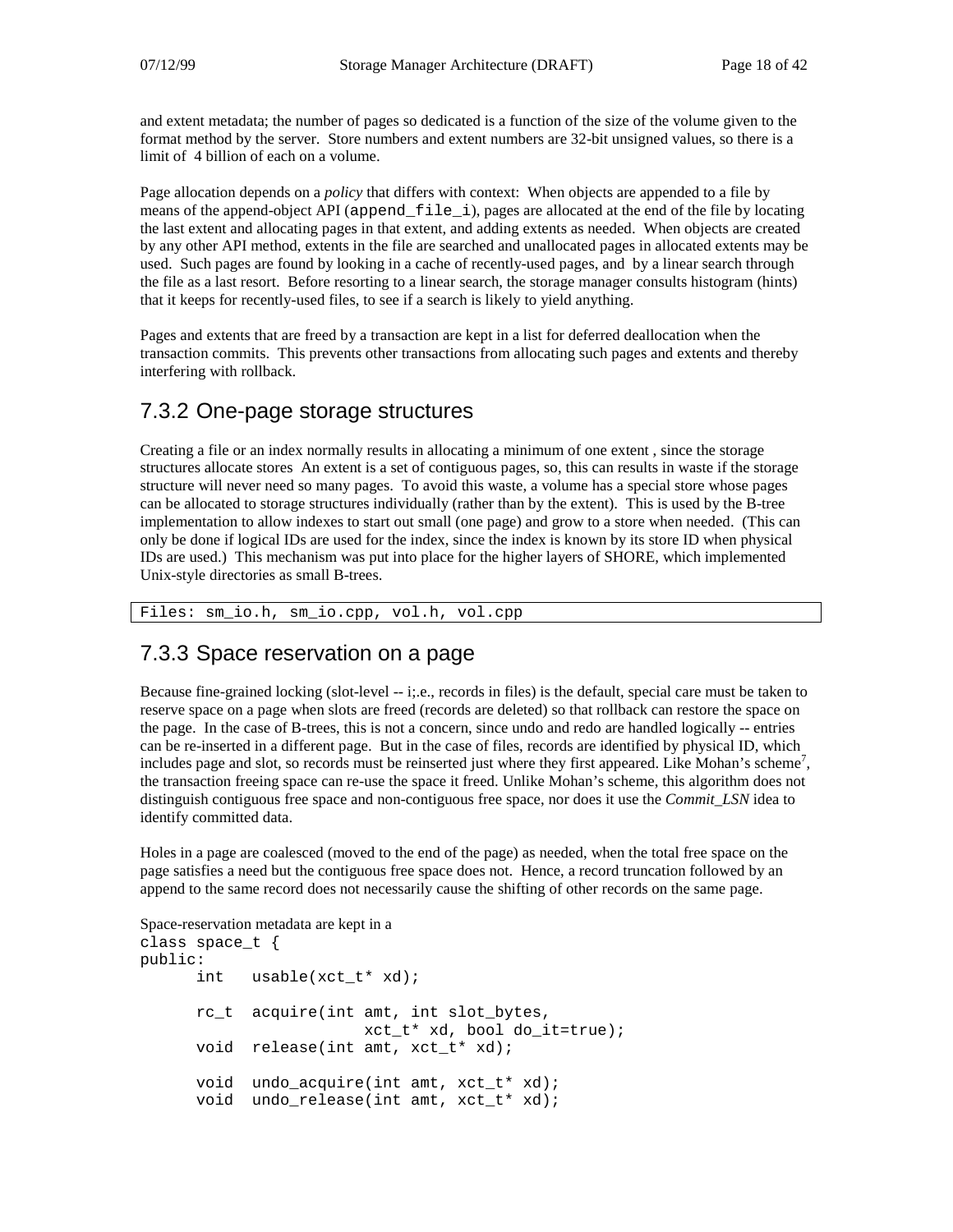```
private:
```

| tid;       |
|------------|
| nfree;     |
| nrsvd;     |
| _xct_rsvd; |
|            |

};

When a transaction destroys a record, it releases the space for the record's slot by calling the method release(amount in bytes, transaction  $ptr)$ . The space t keeps track of

- the number of *free* bytes on the page (\_nfree)
- the number of *reserved* bytes on the page (\_nrsvd)
- the transaction ID of the *youngest* active transaction freeing space on this page (\_tid)
- the number of reserved bytes freed by the youngest transaction  $( \times ct \text{ rsvd}).$

The free byte count is maintained for all page types. The rest are kept only for those page types that require space reservation.

When the youngest transaction to reserve space on a page commits, the reserved space on that page can be released, and the page's tid, nrsvd, and xct rsvd are cleared. A new page has no pre-allocated slots. Creating a record consists of

- find an allocated but unused slot, if there is one, and acquire space for the record
- if there are no unused slots on the page, allocate a new slot -- this means acquire space for the record and for the slot.

Destroying a record consists of releasing the space for the record and marking the slot free. Space for the slot is never released because slots that are in use must keep their slot IDs (array indices).

During rollback, a transaction can use any reserved space. During forward processing, a transaction can use any space that *it* reserved. The space that was reserved by a transaction is known only if that transaction is the youngest one reserving space on the page, so this scheme does not always allow every transaction to make the maximum use of its reserved space on a page, but this scheme is simple and requires very little overhead on the page, while guaranteeing that transactions can roll back and reclaim whatever space they need on each page.

None of the changes to metadata in space  $\pm$  are logged. Instead, the operations of freeing a slot and allocating a slot are logged (with log record types page\_mark and page\_reclaim, respectively).

```
Files: page.h, page.cpp, page_s.h
```
# 7.4 Buffer manager (bf\_m)

The buffer manager is the means by which all other modules (except the log manager) read and write pages. A page is read by issuing a fix method call to the buffer manager. If the page requested cannot be found in the buffer pool, the requesting thread blocks, waiting for a cooperating process or thread to read in the page.

On Unix, the buffer pool is in shared memory, where cooperating processes can find and place pages in response to read and write requests. On NT, a cooperating NT thread performs the read. The buffer pool's size is a run-time configuration option. All frames in the buffer pool are the same size, and they cannot be coalesced, so the buffer manager manages a set of pages of fixed size, and all cooperating processes trade in pages of the given size.

The buffer manager forks background threads to flush dirty pages to their respective disks. It makes an attempt to avoid hot pages and to minimize the cost of I/O by sorting and coalescing requests for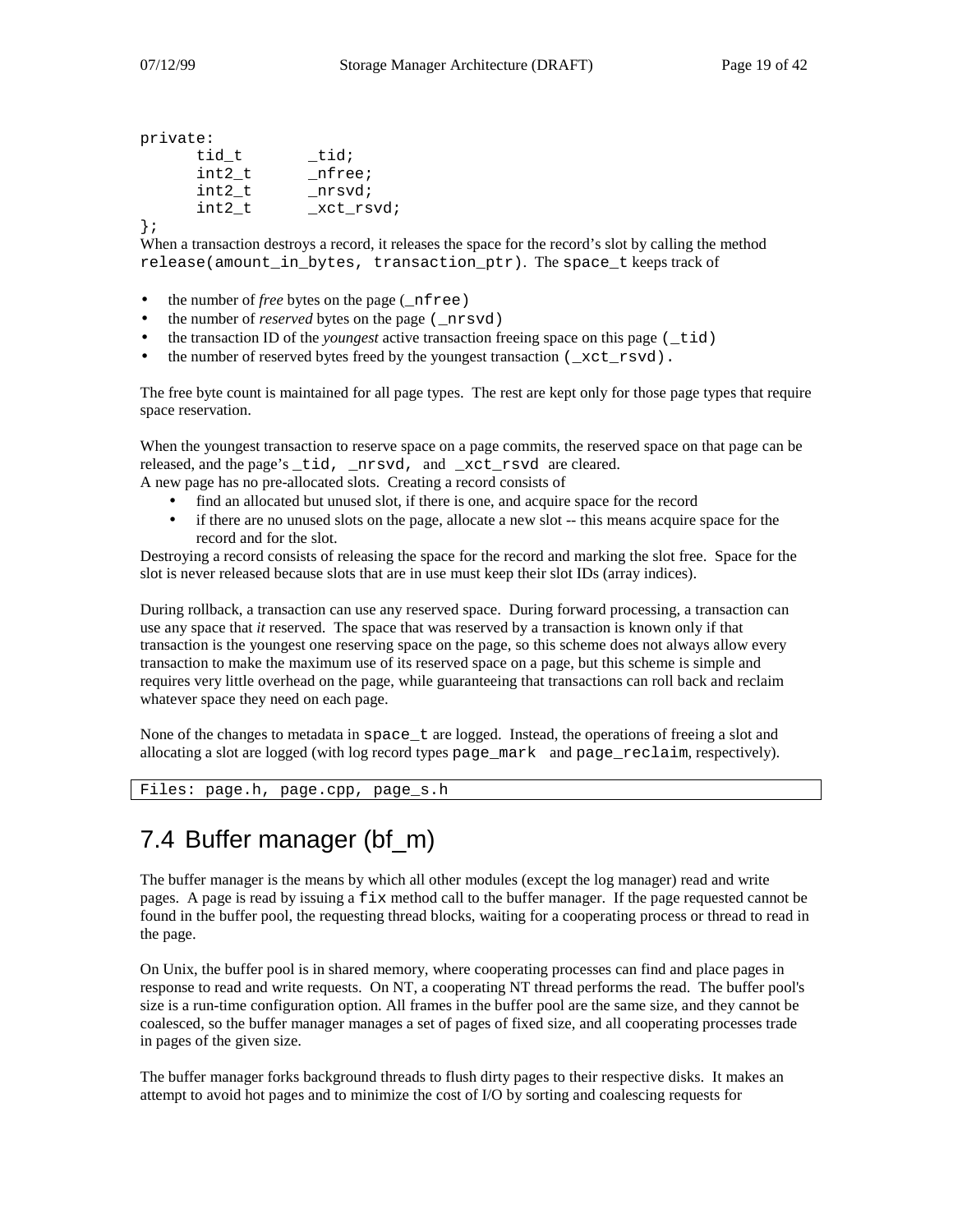contiguous pages. (This is the extent of disk scheduling that is done: the diskrw process/thread does not do disk scheduling.) Groups of contiguous pages are written to disk in a single vectored write request. Statistics kept by the buffer manager tell the number of resulting write requests of each size.

The buffer manager writes dirty pages even if the transaction that dirtied the page is still active (steal policy). Pages stay in the buffer pool as long as they are needed, except when chosen as a victim for replacement (no force policy).

The replacement algorithm is clock-based (it sweeps the buffer pool, noting and clearing reference counts). This is a cheap way to achieve something close to LRU; it avoids much of the overhead and mutex bottlenecks associated with LRU.

#### 7.4.1.1 Fixing pages

The buffer manager maintains a hash table that maps page IDs to buffer frame control blocks (bfcb\_t), which in turn point to frames in the buffer pool. The bfcb\_t keeps track of the page in the frame, the page ID of the previously-held page, and whether it is in transit, the dirty/clean state of the page, the number of page fixes (pins) held on the page (i.e., reference counts), the *recovery LSN* of the page (see Log manager, Checkpoints, below), etc. The control block also contains a latch. A page is always fixed in a *latch mode*, either LATCH\_SH or LATCH\_EX. Page fixes are expensive (in CPU time, even if the page is resident.

Each page type defines a set of *fix* methods that are virtual in the base class for all pages: The rest of the storage manager interacts with the buffer manager primarily through these methods of the page classes. The macros MAKEPAGECODE are used for each page subtype; they define all the fix methods on the page in such a way that  $bf m::fix()$  is properly called in each case.

| fix(<br>static rc_t |                          |
|---------------------|--------------------------|
| page s*&            | page,                    |
| const lpid_t&       | pid,                     |
| uint2 t             | tag,                     |
| latch mode t        | mode,                    |
| bool                | no read,                 |
| store flag t&       | out stflags,             |
| bool                | ignore_store_id = false, |
| store flag t        | $stflags = st\_bad$ ;    |
|                     |                          |

Fix() looks up the page identified by pid in the buffer pool, reading the page in if necessary. The tag indicates the type of page this page should be (or will become), mode indicates the latch mode to use when latching the page (frame). No read, if true, prevents the buffer manager from reading in the page if it's not found. This allows the caller to grab a page frame and immediately format the page in that frame. It is used when pages are being allocated. The out\_stflags is where the buffer manager returns the flags that describe the logging characteristics of the store to which the page belongs. This is a performance hack -- it allows the storage manager to avoid excess looking-up of store flags, which might entail reading another page (the page containing the store header). If ignore store id is true, the buffer manager allows the store ID on the page to differ from that in the page ID given. This happens when a page is deallocated from one store and is allocated to another. The page is not always written to disk after the deallocation. (For example, when a store is destroyed, rather than visit each page in the store to change the store ID on the page, the head of the store is marked free, and the pages are updated when they are read in by the buffer manager.) When a new page is being allocated and formatted, a  $fix()$ call is made to allocate a frame for the page, and the new store flags are passed to the buffer manager in that call. The buffer manager keeps track of the store flags for each page (this is kept in the control block) because the buffer manager is responsible for ensuring the WAL protocol is used; this involves inspecting the LSN on each page, but pages of temporary files do not have legitimate LSNs, since changes to those pages are not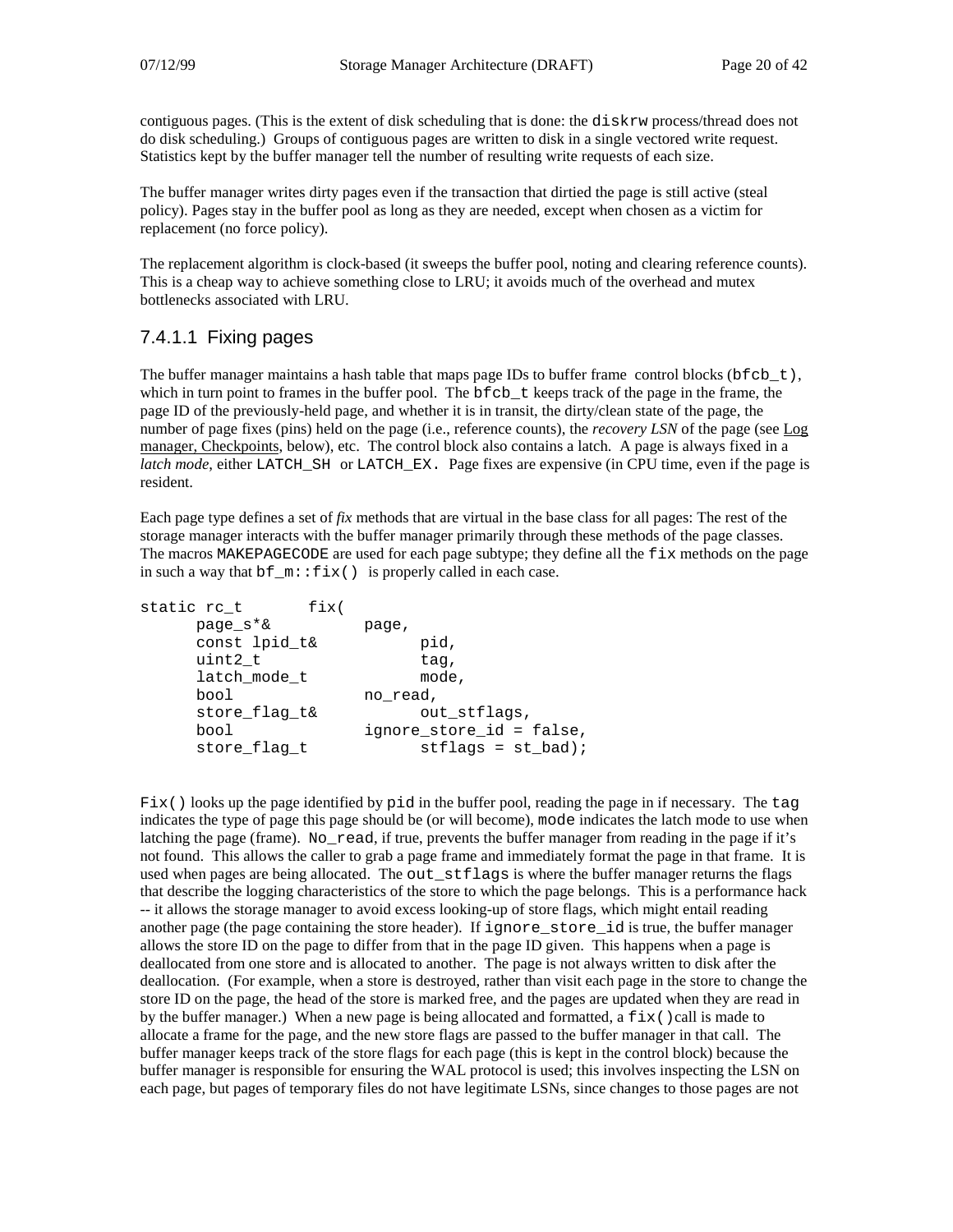logged. All this means that the buffer manager has to treat some pages as special cases, and those cases are detected by inspecting the store flags for a page.

If the page is still in the buffer pool, a refix is faster than a fix:

static rc t refix( const page\_s\* p, latch\_mode\_t mode);

Likewise, if a page is fixed, latched in share mode, and an exclusive latch is needed, it is preferable to upgrade the latch than to unfix the page and fix it again in the desired mode:

```
static void upgrade_latch(
   page_s*& p,
   latch mode t m);
```
When unfixing a page, the caller determines whether the page is to be marked dirty. The caller also has an opportunity to fool the clock algorithm by setting the ref "bit" to something other than the default:

```
static void unfix(
   const page_s*& buf,
   bool dirty = false,
   int refbit = 1);
```
To mark a page dirty without unfixing the page, use the following, which is used by the generated logging code:

```
static rc t set dirty(const page s* buf);
```
The following methods allow pages or sets of pages to be discarded from the buffer pool without being written to disk One can discard a single page, all the pages in the buffer pool that belong to a given store or volume, or the entire buffer pool.

```
static void discard_pinned_page(
                          const page_s*& buf);
static rc_t discard_store(stid_t stid);
static rc_t discard_volume(vid_t vid);
static rc_t discard_all();
```
One or more may be forced to disk (and discarded from the buffer pool if the argument flush is true):

```
static rc_t force_store(
   stid t stid,
   bool flush = false);
static rc_t force_page(
   const lpid_t& pid,
   bool flush = false);
static rc_t force_volume(
   vid t vid,
   bool flush = false); static
rc_t force_all(bool flush = false);
```
#### 7.4.1.2 Buffer manager internals

Unless you are hacking the buffer manager, you can safely skip this section.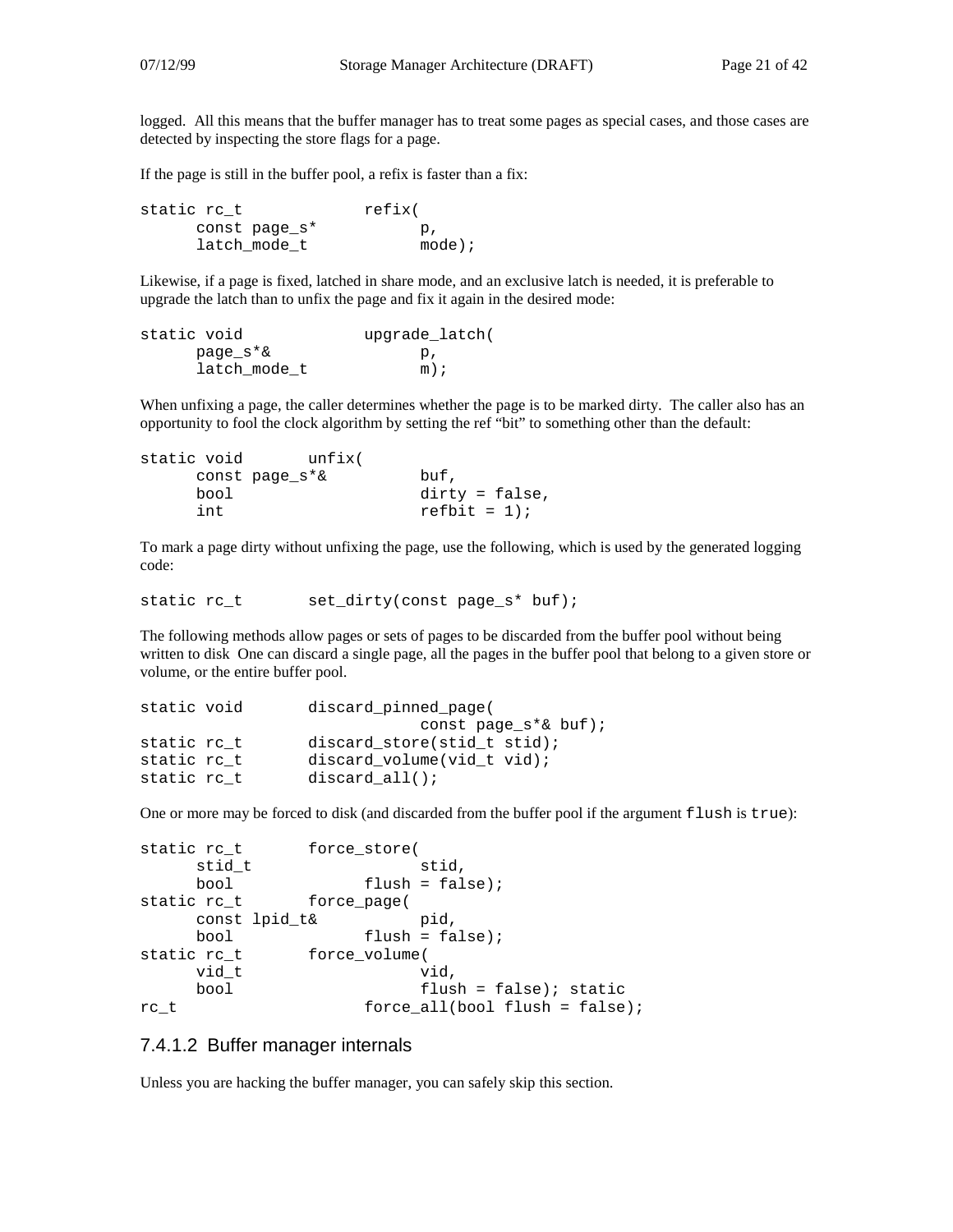The buffer manager implementation is split into two files, bf.cpp and bf\_core.cpp. Bf core, cpp contains the thread-safe hash table implementation, which takes care of latching the pages. The following methods of class bf\_core\_m bear discussion. The type bfpid\_t is the buffer manager's notion of a page ID. The buffer manager uses  $bfpid_t$  to override the operator== for page IDs because *in the context of the buffer manager, pages are identified by volume ID and page number only; the store ID is not germane*, and if used in a comparison, yields errors because pages can move from one store to another.

```
w_rc_t find(
    bfcb_t*& ret,
    const bfpid_t& p,
    latch_mode_t mode = LATCH_EX,
    int timeout =
         sthread_base_t::WAIT_FOREVER,
    int4_t ref_bit = 0
);
```
Find() is the basic look-up function. It searches the hash table for a frame containing the page identified by  $p$ . The method returns in error if the page is not found. If the page is found, it is latched in the given mode. If the page cannot be read before the given timeout expires, the method returns in error. The last argument allows the caller to set the reference "bit" (which is not a bit) to fool the clock algorithm used to clean the buffer pool.

```
w_rc_t grab(
    bfcb_t*& ret,
    const bfpid_t& p,
    bool& found,
    bool& is_new,
    latch mode t mode = LATCH EX,
    int timeout =
         sthread_base_t::WAIT_FOREVER);
```
The method grab() finds a frame into which the caller will read a page identified by page ID p.. First, it looks for the page in the table; if found, it latches the frame and returns. If the page is not in the table, a frame is grabbed, latched, and marked as *in-transit*. It might be that the frame chosen contains another page, and that other page needs to be replaced. The caller then forces out the old page before it reads in the page it wants. Any function that calls grab() must subsequently call publish() after the frame is filled.

```
void publish_partial(bfcb_t* p);
void publish(
    bfcb_t* p,
    bool error_occured = false);
```
Publish() and publish\_partial() change the state of the control regarding in-transit pages. When grab() returns an in-use frame and a page replacement occurs, the caller uses publish\_partial() after flushing out the old page. Publish\_partial() wakes up any threads that were waiting on the page that was written out.. After the desired page is read into the frame, publish() is called to make the new page generally available to other threads, and to wake up any threads waiting for the new page.

```
w_rc_t pin(
    bfcb_t* p,
    latch_mode_t mode = LATCH_EX);
void unpin(
    bfcb_t*& p,
```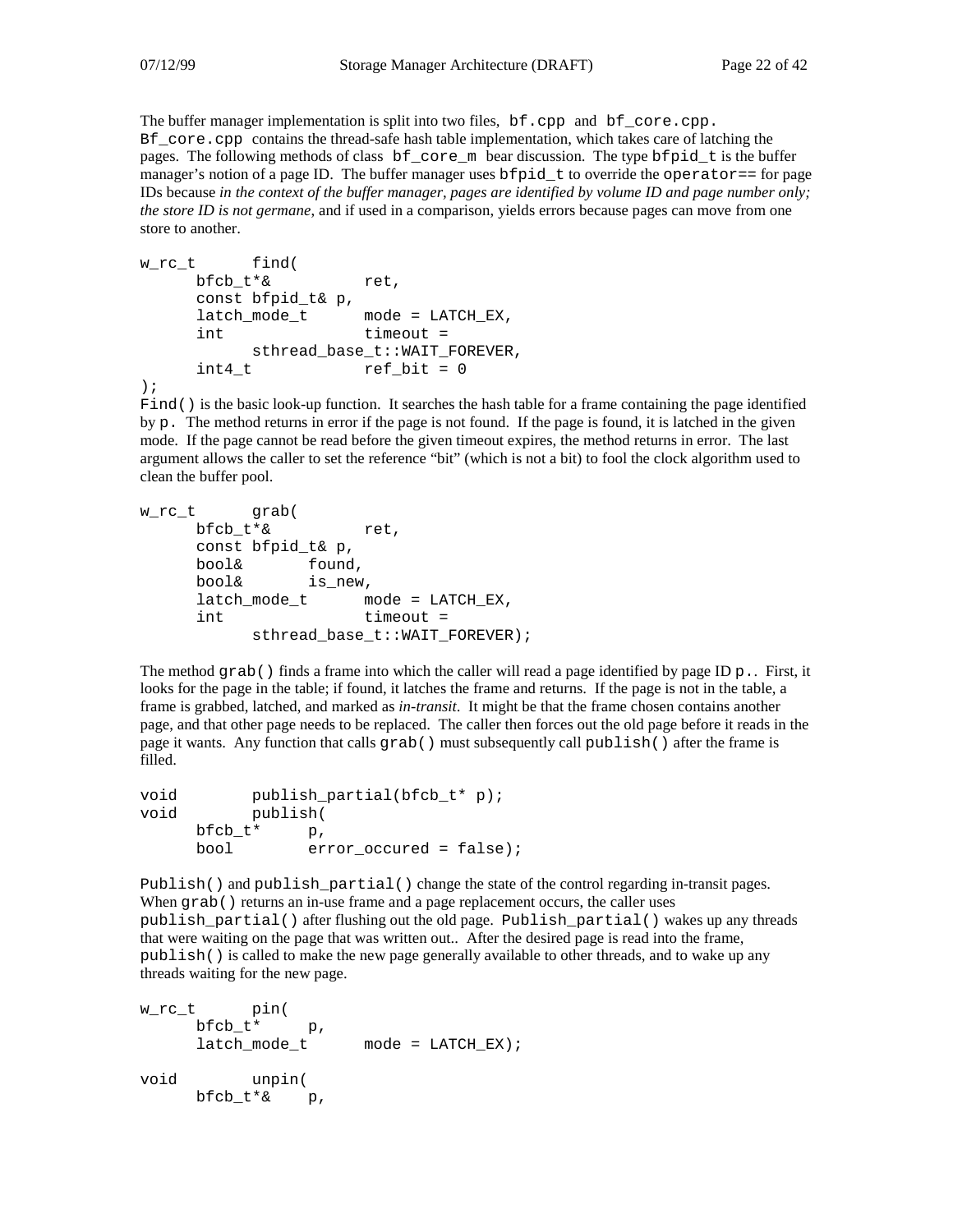| int  | $ref bit = 0$ ,     |  |
|------|---------------------|--|
| bool | in_htab = $true$ ); |  |

Pin() and unpin() adjust the pin count of a frame, given the control block. Using these methods bypasses the hash-table lookup.

Files: bf.h, bf.cpp, bf\_core.h, bf\_core.cpp

## 7.5 Storage structures

The storage manager supports three storage structures. Storage structures may have their own navigable structures in addition to the underlying structure of the store(s) that compose them. In the case of smallobject files, no such structure exists; in the case of B-trees, of course, it does.

### 7.5.1 The directory (dir\_m)

Every storage structure that is accessible to a server through the API appears in a *store directory*. The directory is a B-tree index that contains information about the storage structures.

The index key is the identifier of the storage structure (stid\_t, which serves as a file id, a B-tree id, an rtree id, and a store id). The data stored for each store (sdesc\_t) includes some persistent information and some transient information ( e.g., an approximate last page of the store). The persistent data are stored in an sinfo\_s, and include

- kind of structure: B-tree, file, rtree
- if a B-tree, is it unique?, what concurrency control does it use (kvl, IM, none)?
- what stores compose this storage structure?
- what page is the root of this storage structure?
- if this is an index, what is the type of the key of this index?

Store descriptors are cached so that the disk need not be used every time a storage structure is looked up in the directory.

```
Files: dir.h, dir.cpp, sdesc.h
```
### 7.5.2 File manager (file\_m)

Files are groups of variable-sized records (or "objects"). A record is the smallest persistent datum that has identity. Records may also have headers. As records vary in size, so their storage representation varies. The storage manager changes the storage representations as needed.

A file comprises one or two stores. One store is always allocated for slotted (small-record) pages. If any large records exist in the file, the file will also contain a store for large-record pages.

The scan order of a file is the physical order of the records in the file. See the note in the section below, **Scanning files.**

Every record, large or small, has metadata called a *tag*, represented by class rectag\_t, which contains the following (and more).

```
struct rectag_t {
     uint2_t hdr_len;// length of user header
     uint2_t flags;// enum recflags_t
```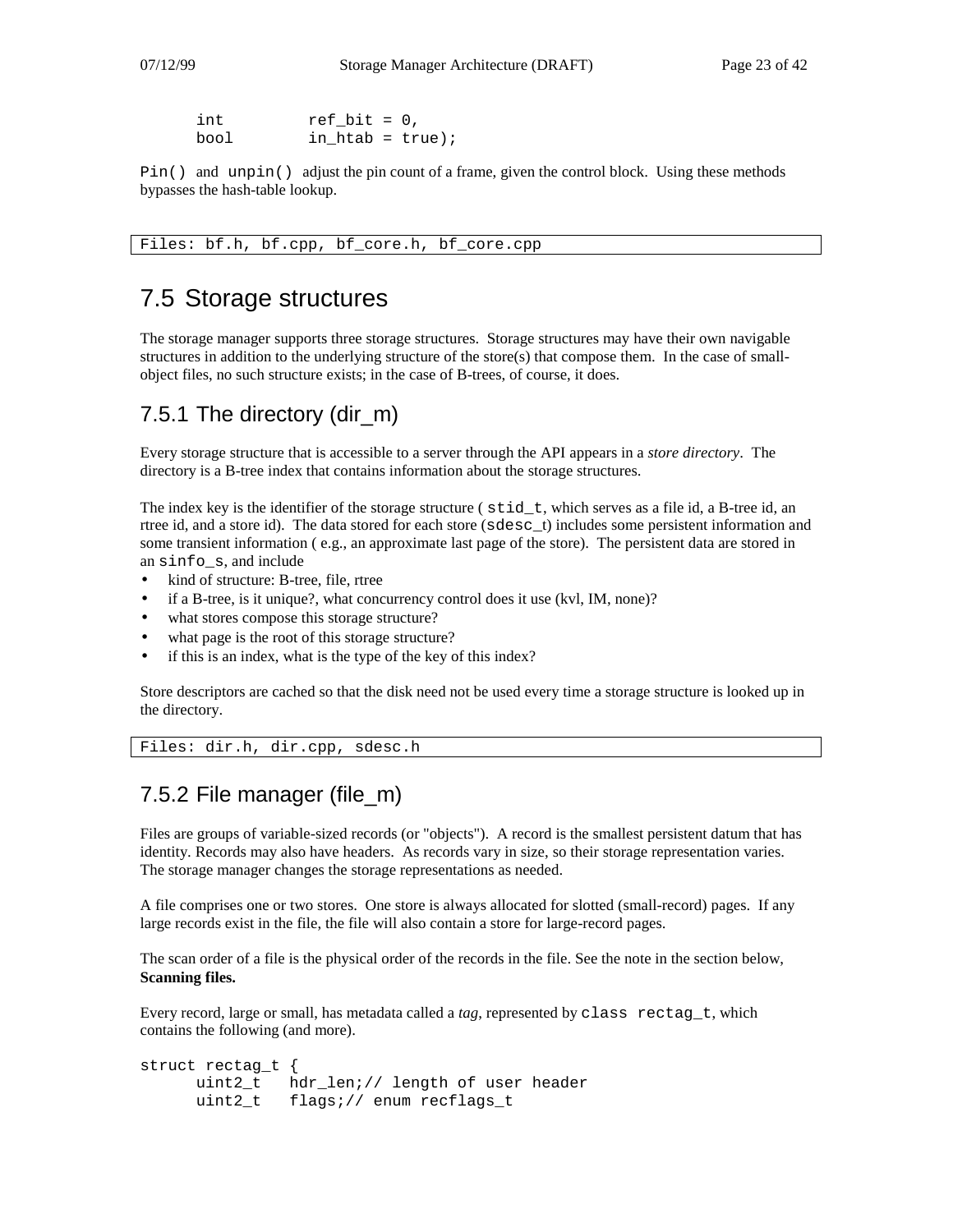```
smsize_t body_len; // true length of the record
serial_t serial_no;// logical serial number in file
```
};

The hdr\_len tells the length of the "user header", which may be of size 0. The flags is a bit mask that indicates, among other things, the representation used to store the record. The bit mask will include one of the following values:

- t\_small the record is small enough to fit on a single file page.
- t\_large\_0 the record is too large to fit on a single file page; it has the representation described below
- t\_large\_1 the record was converted from a t\_large\_0 to a representation that uses a 1level tree
- t\_large\_2 this representation uses a 2-level tree

Every record's tag can be manipulated (internally by the storage manager -- not by a server) through class record\_t {

```
public:
      // You can look directly at the tag
     rectag_t tag;
     bool is_large() const;
     bool is_small() const;
     // get size of user header or body
     smsize t hdr size() const;
      smsize t body size() const;
      // get pointer to user header or
     // some part of body -- whatever is
     // pinned
     const char* hdr() const;
     const char* body() const;
      // offset of the part of the body that's pinned
     int body_offset() const
      // page id of page containing the given offset
      // into the record's body
      lpid_t pid_containing(smsize_t offset,
            smsize_t& start_byte,
            const file_p& page) const;
```
};

There are two APIs for servers to manipulae individual objects:

- methods of the storage manager class (ss\_m::create\_rec (), ss\_m::append\_rec(), etc.), and
- the class pin\_i. (Pin\_i is an *iterator* over the pages of an object, hence its name.) The pin\_i class permits small records or single pages of large records to be pinned in the buffer pool under the control of the server. It contains methods for reading and updating records in whole or in part.

Regardless of the API used, updates to records are accomplished by copying out part or all of the record from the buffer pool to the server's address space, performing the update there, and handing to the storage manager the new data (part or all of the updated record). This simplifies logging of updates in the storage manager.

When a record is *pinned* (fixed in the buffer pool), the page containing the header and tag may be in the buffer pool, and at the same time, at most one page of the record's body is placed in the buffer pool. A server manipulates the pinned state of a record through the

class pin\_i {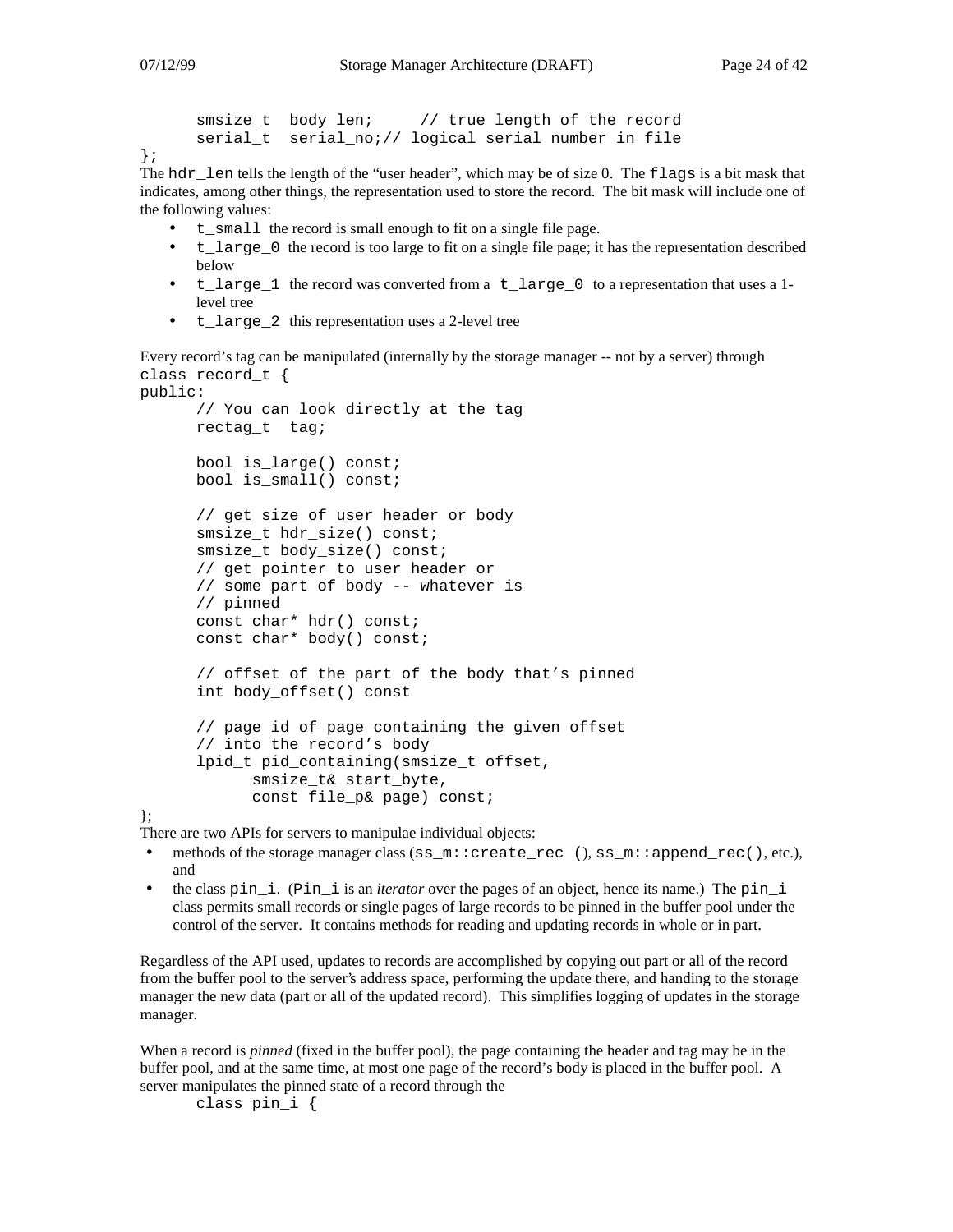```
public:
// flags that describe the pin state of the record
     enum flags_t {
           pin\_empty = 0x0,
           pin\_rec\_pinned = 0x01,
           pin\_hdr\_only = 0x02,
           pin_separate_data = 0x04,
           pin\_lg\_data\_pinned = 0x08 // large data page is
           pinned
     };
     pin_i();
     \negpin_i();
     // pin the record identified by "rid". We're
     // interested in the portion of the record that
     // starts at "start"
     // lock the record in the given mode.
     w_rc_t pin(
           const rid_t rid,
           smsize t start,
           lock_model_t lmode = SH);
     // release the record from the buffer pool
     void unpin();
     // repin efficiently repins a record after
     // its size has changed, or after it has been
     // unpinned.
     w_rc_t repin(lock_mode_t lmode = SH);
     // conditionally pin: only if the page is
     // cached in the buffer pool.
     w_rc_t pin_cond(
           const rid_t& rid,
           smsize_t start,
           bool& pinned,
           bool cond = true,
           lock mode t lmode = SH);
     // pin the next range of bytes in the record,
     // freeing the page of the body that's now pinned
     // Parameter eof is set to true if there are
     // no more bytes to pin.
     // When eof is reached, the previously
     // pinned range remains pinned.
     w_rc_t next_bytes(bool& eof);
     // is something currently pinned
     bool pinned() const;
     // is the entire record pinned
     bool pinned_all() const
     // return true if pinned *and*
     // pin_i is up-to-date with the LSN on
     // the page. in other words, verify that
```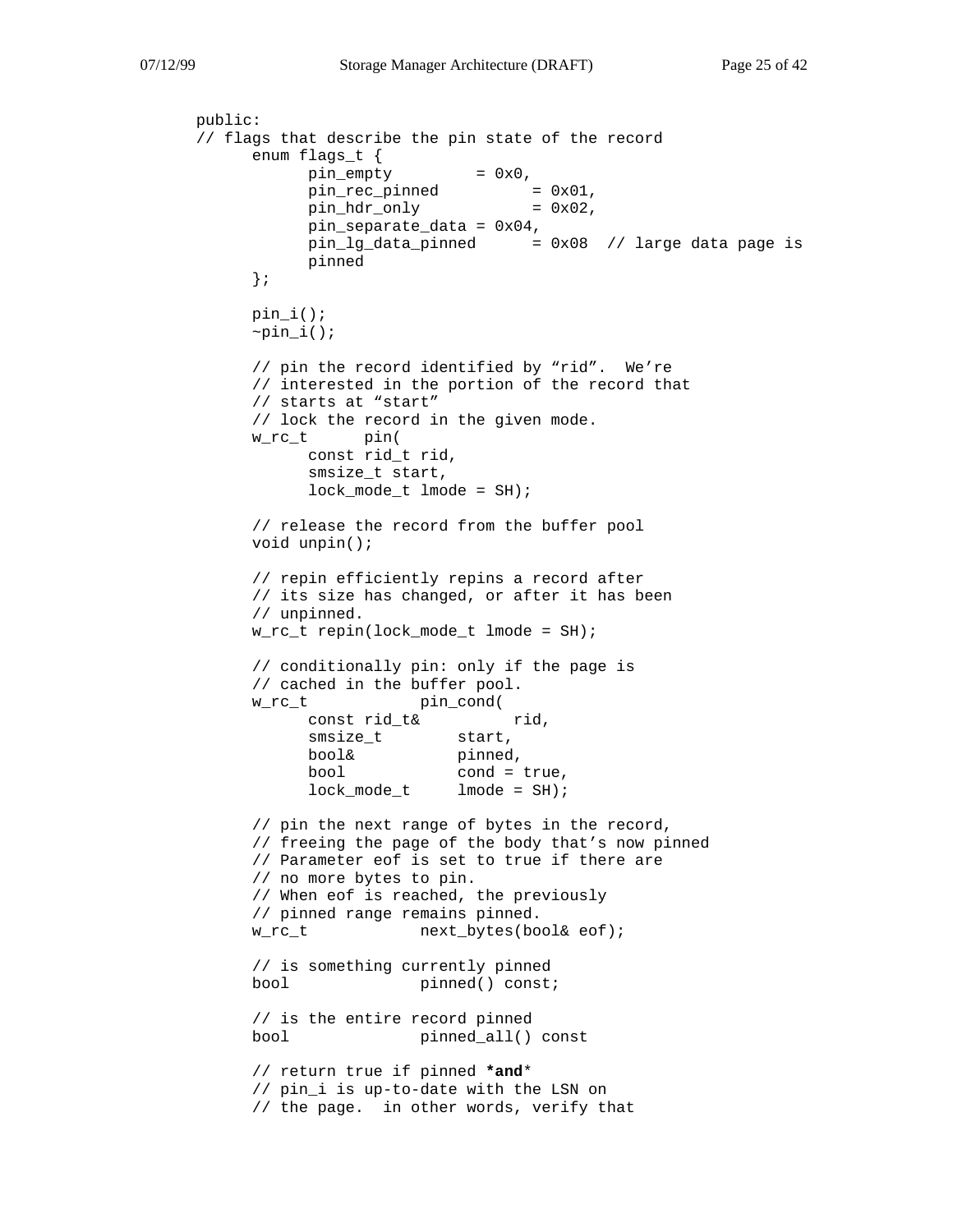// the page has not been changed by another // pin\_t after this pin\_i pinned the page bool up\_to\_date() const; // return offset of first byte pinned smsize t start byte() const; // how many bytes from start\_byte() are pinned smsize\_t length(); // size of user header smsize\_t hdr\_size() const; // size of entire body smsize\_t body\_size() const; bool is\_large() const; bool is\_small() const; // record id const rid\_t& rid() const; // pointer to user header const char\* hdr() const; // pointer to first pinned byte of body const char\* body(); // These record update functions // duplicate those in class ss\_m // and are more efficient. // They can be called on any pinned record // regardless of where and how much is pinned. w\_rc\_t update\_rec(smsize\_t start, const vec\_t& data,  $int*$  old\_value = 0); w\_rc\_t update\_rec\_hdr(smsize\_t start, const vec\_t& hdr); w\_rc\_t append\_rec(const vec\_t& data); w\_rc\_t truncate\_rec(smsize\_t amount); lpid t page containing(smsize t offset, smsize t& start byte) const;

};

When a server manipulates a record through the  $ss$  m methods, the storage manager pins the records, performs the operation and unpins the record. When a server manipulates a record through the pin\_i methods, the record remains pinned between storage manager operations. *The server must unpin or repin records at the proper times in order to avoid latch-latch deadlocks or latch-lock deadlocks.* Pinning a record amounts to

1. locking the record (and page, per hierarchical locking)

2. fixing the page in the buffer pool (acquiring a latch on the page for the thread that performs the pin)

3. computing the page offset of the record's tag

If a server pins two different records that reside on the same page, an update to one of the records might invalidate the pin\_t for the other record because the update might cause the page to be rearranged and the offsets to change. For this reason, a server might have to call the repin() method. Furthermore, if the server has two or more threads operating on behalf of the same transaction, the lock acquisition will provide no deadlock protection among the threads, and the storage manager does not perform deadlock detection for latches. Finally, if two or more threads pin more than one record each, on behalf of two different transactions, and if a strict ordering is not imposed on the pins, the two threads may find themselves in latch-lock deadlock.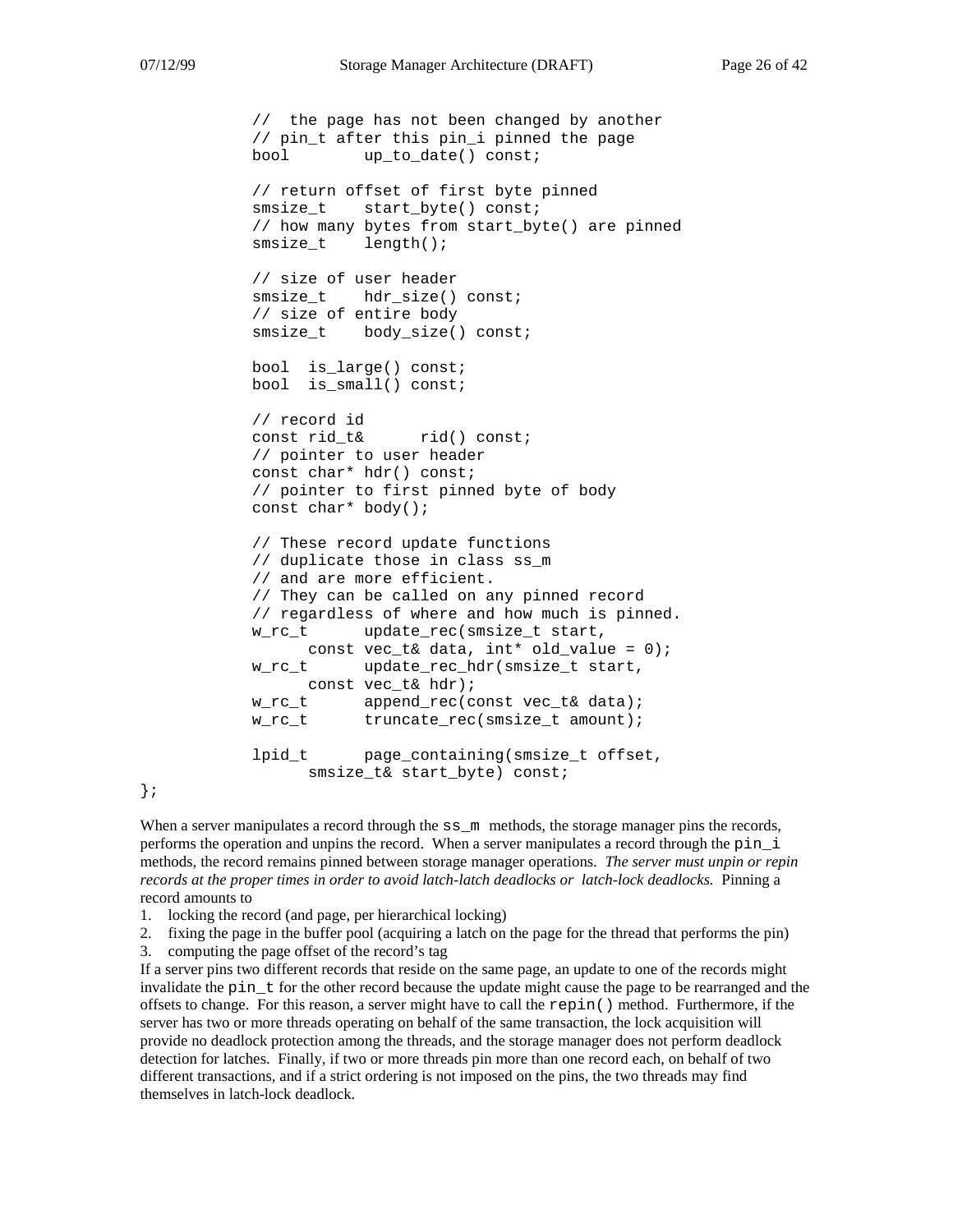#### 7.5.2.1 Small records (t\_small)

Small records are those small enough to fit (one or more) on a slotted page. When a small record grows too large to fit on a slotted page, the storage manager moves the object and changes its storage representation.



### 7.5.2.2 Large records

Every large record has a small amount of metadata on a slotted page. It may also have a header on the slotted page.

#### 7.5.2.2.1 Large records: t\_large\_0

The body portion of the record in the slotted page is a list of chunks (1g\_tag\_chunks\_s). A chunk represents a set of contiguous pages, up to 65536 pages long (since 2 bytes are used for the length of a chunk). Thus, for a storage manager compiled with 8K pages, a  $t$  arge 0 record is between 8096 (largest small object size) and about 21 gigabytes in size (if each chunk is 65K pages long). If there is bad clustering in the object, a  $t$ \_large\_0 might have to be converted to a  $t$ \_large\_1 when it is only 5 pages in size.



7.5.2.2.2 Large records: t\_large\_1, t\_large\_2

The body portion of the record in the slotted page contains no information about leaf pages; rather, it points to the root of a 1-level index for the record (it is a lg\_tag\_indirect\_s). Large record index pages use one slot, which is simply an array of page Ids. Thus, for 8K-sized pages, 2030 page Ids fit, meaning that a t\_large\_1 record can be up to about 16.4 megabytes. 2-level indexes (t\_large\_2) are not yet implemented.

A t\_large\_1 record looks like this: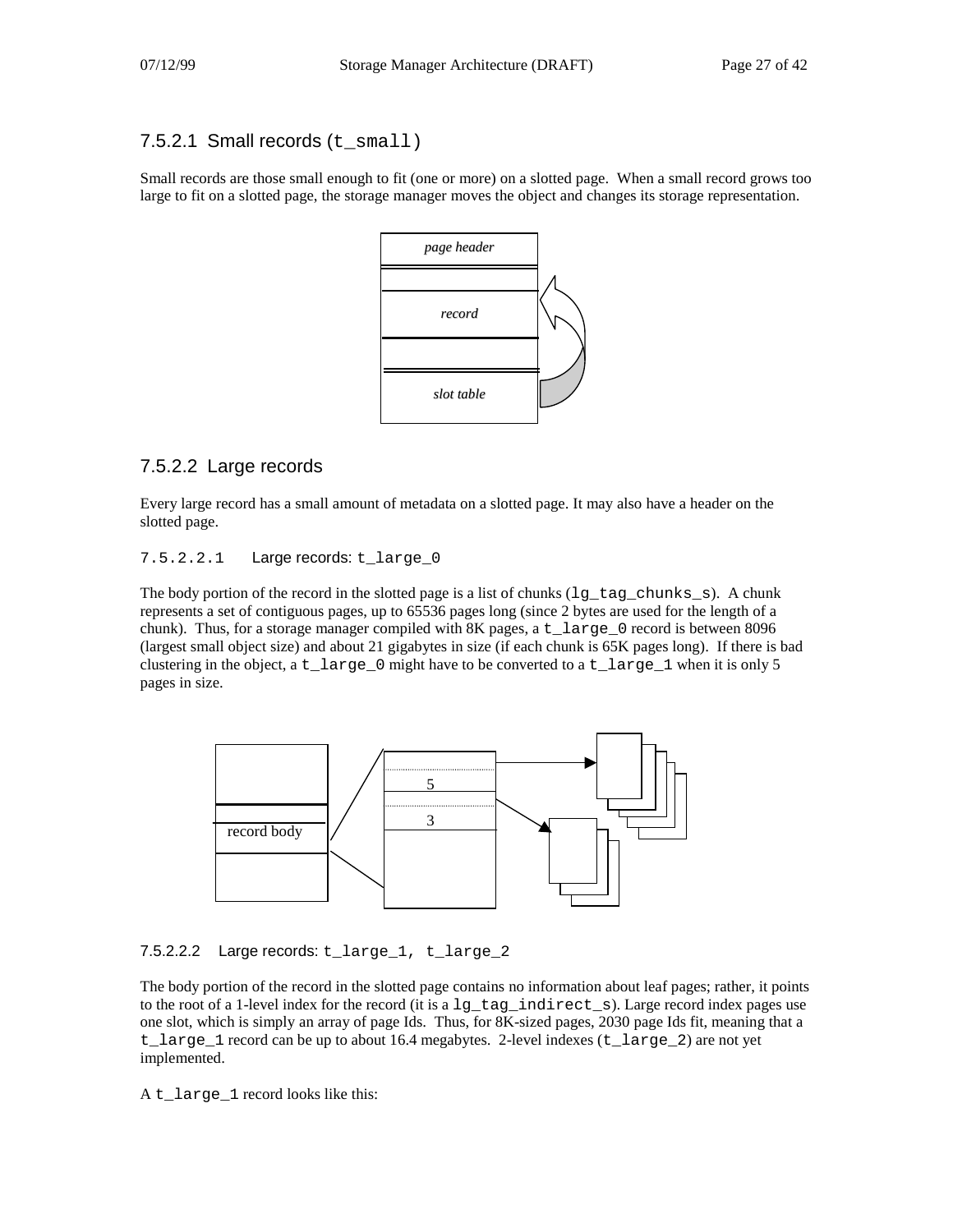

The storage manager automatically performs record-level, two-phase locking by default. The server can choose coarser granularity for the locking, and (as described later) it also has limited ability to free locks.

### 7.5.2.3 Scanning files

The API for scanning files is the iterator class scan  $file$  i, which provides optional 1-page prefetch. The prefetch mechanism was added to see if the access patterns of the Paradise server offered sufficient opportunity to exploit prefetch that it might be worth re-designing the interface between the buffer manager and the I/O layer to allow a "real" implementation of prefetching. The existing prefetch mechanism consists of a thread that communicates with the scan iterator, and accepts prefetch requests from the iterator. The thread then fixes the page and unfixes it, in the hope that by the time the scan iterator fixes the page, the page will then be in the buffer pool. This is a haphazard way to accomplish prefetch, and involves a lot of overhead: fixing pages is not cheap.

The storage manager provides a class for rapidly appending objects to a file (append\_file i -- a misnomer because it is not an iterator, but it derives from  $scan_file_i)$ . This amounts to keeping the last page in a file fixed in the buffer pool (through the append  $file$  i) to avoid excess fixing of that page.

The scan order of a file is the physical order of records in the file. If the append file i API is used to append records to a file, the scan order will be the append order. If any other methods are used to create objects in the file, all bets are off.

### 7.5.2.4 Allocating space for records

When the append file i API is used to create records, the storage manager keeps the records in the order in which they were appended; this can waste disk space, but it preserves the sort order of sorted files. When any other method is used to create records, a different policy applies. The storage manager keeps a small cache of recently-used pages for each store; if a request cannot be satisfied by pages in this cache, the storage manager checks a histogram describing the store to determine whether it is worthwhile to perform a linear search of the file for allocated-but-unused space.

```
Files: sm.h, pin.h, pin.cpp, smfile.cpp, file.h, file s.h, file.cpp.
lgrec.h, lgrec.cpp, scan.h, scan.cpp
```
### 7.5.3 B-tree manager (btree\_m)

The B-tree indexes are B+-trees, but "B-tree" is commonly used in the sources and documentation.

When a B-tree is created, the server ("user" of the storage manager API) chooses 1. the key type for the index, from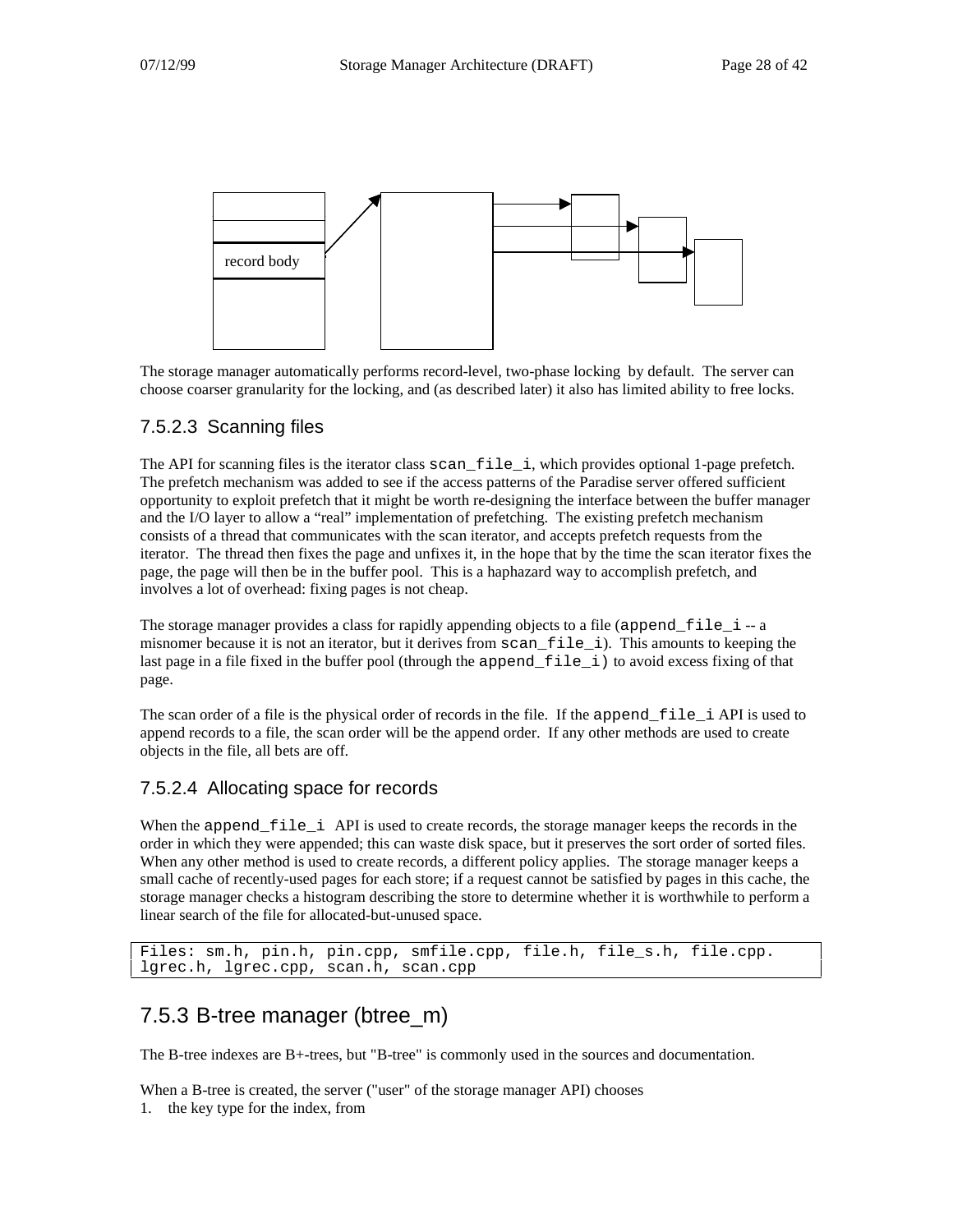- signed, unsigned 1-, 2-, 4-byte integers
- fixed-length strings
- variable-length strings
- IEEE float and double
- combinations of the above
- 2. optional prefix compression
- 3. which locking protocol to use with the index, among
	- no locking
	- KVL
	- IM
	- A variant of KVL that provides higher concurrency by avoiding next-key locking, but does not avoid phantoms, and so it does not permit range scans.

The values associated with the keys are opaque to the storage manager, except when IM is used, in which case the value is treated as a record ID, but no integrity checks are done. It is the responsibility of the server to see that the value is legitimate in this case.

B-trees can be bulk-loaded from files of sorted key-value pairs.

The implementation of B-trees is straight from the Mohan ARIES/IM and ARIES/KVL papers. Those two papers give a thorough explanation of the arcane algorithms, including logging considerations. Anyone considering changing the B-tree code is strongly encouraged to read these papers carefully. Some of the performance tricks described in these papers are not implemented here. For example, the ARIES/IM paper describes performance of logical undo of insert operations if and only if physical undo is not possible. The storage manager always undoes inserts logically.

Files: sm.h, smindex.cpp, btree.h, btree.cpp, btree\_impl.h, btree\_impl.cpp, btree\_p.h, btree\_p.cpp, btcursor.h, btcursor.cpp, btree\_bl.cpp, lexify.h, lexify.cpp, sort.h, sort\_s.h, sort.cpp

### 7.5.4 R-tree manager (rtree\_m)

The spatial indexes in the storage manager are  $R^*$ -trees<sup>8</sup>, a variant of R-trees that perform frequent restructuring to yield higher performance than normal R-trees. The entire index is locked.

Files: sm.h, smindex.cpp, rtree.h, rtree.cpp

# 7.6 Lock manager (lock\_m)

The lock manager's API allows explicit acquisition of locks by other modules in the storage manager. Freeing locks is automatic at transaction commit and rollback. There is limited support for freeing locks in the middle of a transaction. This is accomplished by creating a *quark* (sm\_quark t). A quark is a marker in the list of locks held by a transaction. When the quark is destroyed, all locks acquired since the creation of the quark are freed. Quarks cannot be used while more than one thread is attached to the transaction, although the storage manager does not strictly enforce this (due to the cost).

The lock manager enforces two lock hierarchies:

- Volume, store, page, record
- Volume, store, key-value

A lock identifier (lockid t) contains all the necessary information for the lock manager to do this. The lock manager does not verify that lock identifiers refer to any existing object. Other than the way the lock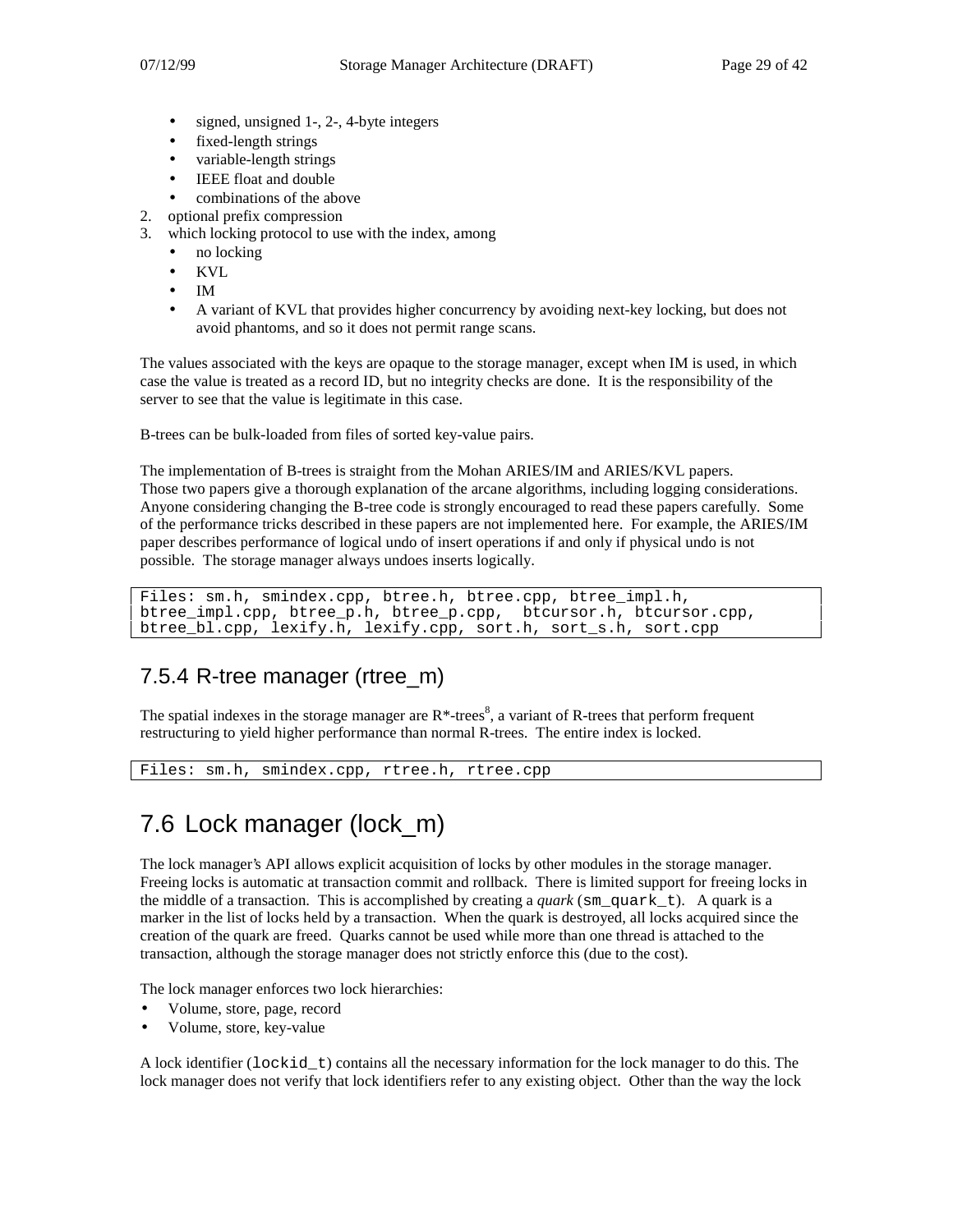identifiers are inspected for the purpose of enforcing the hierarchy, lock identifiers are considered opaque data by the lock manager.

The lock manager escalates up the hierarchy by default. The escalation thresholds are based on run-time options. They can be controlled (set, disabled) on a per-object level. For example, escalation to the store level can be disabled when increased concurrency is desired. Escalation can also be controlled on a pertransaction or per-server basis.

The lock manager contains hooks for distributed deadlock detection (described later).

The lock manager uses a hash table whose size is determined by a configuration option. The hash function used by the lock manager is known not to distribute locks evenly among buckets. This is partly due to the nature of lock IDs. The lock manager code contains several hash functions that can tested, and the lock manager can be instrumented with some expensive statistics to measure the effectiveness of the hash function. To do so, you must

#define EXPENSIVE\_LOCK\_STATS (which can be done in the generic configuration file, shore.def).

In anticipation of porting the storage manager to a preemptive threads environment, the lock manager can be configured to use a mutex on each bucket rather than a mutex on the entire table.

```
Files: lock.h, lock.cpp, lock_core.h, lock_core.cpp, lock_s.h
lock_s_inline.h, lock_x.h
```
# 7.7 Transaction manager

Transaction management is not encapsulated into a single manager; rather, it is largely implemented in the class xct\_t (a transaction) with certain functionality in other managers. For example transaction management is closely related to lock management, and there are some classes that know a little about both (xct\_lock\_info\_t, lock\_cache\_t).

By default, transactions have standard (degree 3) ACID properties. The storage manager assigns a local transaction ID when a transaction is begun (the server cannot choose its transaction Ids). Distributed transactions are not fully implemented in the storage manager, however there are all the hooks necessary for full distributed transactions to be implemented in a server. The server is responsible for bookkeeping (associating a global transaction ID with a set of local transaction IDs -- one in each server process). The storage manager API contains functions that allow the server to inform the storage manager of the coordinator's name (opaque to the storage manager) for logging purposes, for preparing a local transaction, and for recovering prepared transactions after a crash-restart. More will be said about distributed transactions later. For the purpose of this section, a transaction refers to a local transaction (which might happen to be a "branch" of a global transaction).

The server may choose to chain transactions (commit one transaction, begin another, and transfer the locks from the committed to the new transaction). Partial rollback is provided through savepoints.

### 7.7.1 Multi-threaded transactions

Several server threads (threads of control, as opposed to a branch of a global transaction) may participate in a transaction under limited circumstances. Participating in a transaction occurs when any storage manager activity occurs while the thread is "attached" to a transaction. (Attaching consists in the existence of a reference from a thread instance to a transaction instance. Threads may be attached to no transaction.) For example, the transaction cannot be committed or rolled back (fully or to a savepoint) while more than one thread is attached to a transaction. Only one thread of the transaction can use the log at a given time, since the transaction ID written in log records does not contain any thread ID.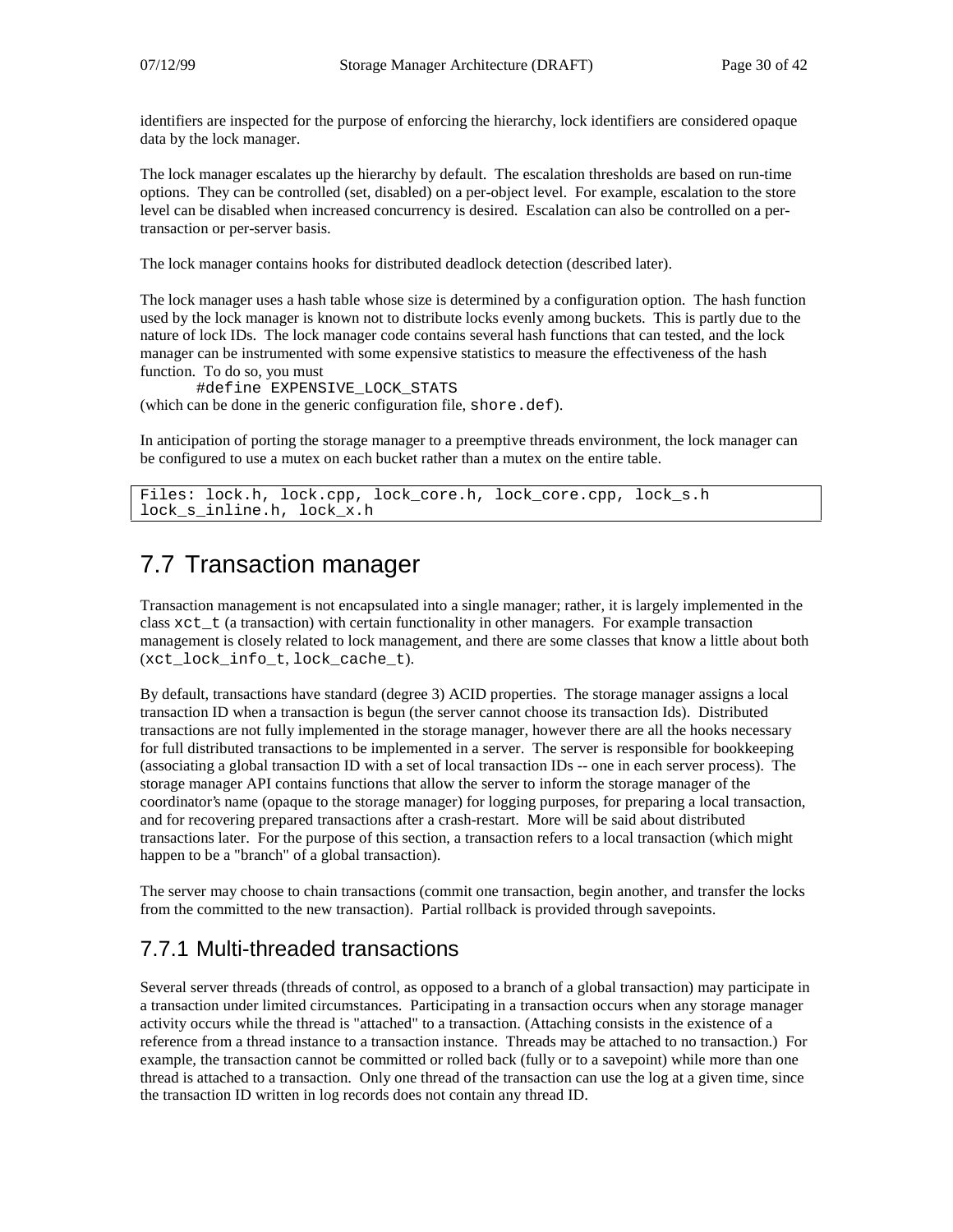# 7.7.2 Transactions and logging

Each transaction caches the last log record written until that log record is forced to the log by the logging protocol. Caching the last record allows compensations to be piggy-backed on the log record, reducing logging overhead. Log records for redoable-undoable operations contain both the redo- and undo- data, hence an operation never causes two different log records to be written for redo and for undo. This, too, controls logging overhead.

The protocol for applying an operation to an object is as follows:

- 1. Lock the object.
- 2. Fix the page(s) affected in exclusive mode.
- 3. Apply the operation.
- 4. Write the log record(s) for the operation.
- 5. Unfix the page(s).

The protocol for writing log records is as follows:

- 1. Grab the transaction's buffer in which the last log record is to be cached by calling xct\_t::get\_logbuf(logrec\_t\*& l)
- 2. Write the log record in the buffer.
- 3. Release the buffer with

xct\_t::give\_logbuf(logrec\_t \*l, const page\_p \*page),

passing in the second argument the fixed page that was affected by the update being logged. This does several things:

- 1. writes the transaction ID, previous LSN for this transaction into the log record
- 2. flushes the record to the log and remembers this record's LSN
- 3. marks the given page dirty.

Between the time the log buffer is grabbed and the time it is released, the buffer is held exclusively by the one thread that grabbed it, and updates to the log buffer can be made freely.

The above protocol is enforced by the storage manager in helper functions that create log records; these functions are generated by Perl scripts from the source file  $log\det A$ . (See Log manager, Log record types below.)

Some logging records are *compensated*, meaning that the log records are skipped during rollback. Compensations may be needed because some operation simply cannot be undone. The protocol for compensating actions is as follows:

- 1. Fix the needed pages.
- 2. Grab an *anchor* in the log. This is an LSN for the last log record written for this transaction.
- 3. Update the pages and log the updates as usual.
- 4. Write a compensation log record and free the anchor.

#### *Grabbing an anchor prevents all other threads in a multi-threaded transaction from gaining access to the transaction manager*.

In some cases, the following protocol is used to avoid excessive logging by general update functions that, if logging were turned on, would generate log records of their own.

- 1. Fix the pages needed in exclusive mode.
- 2. Turn off logging for the transaction.
- 3. Perform the updates by calling some general functions. If an error occurs, undo the updates explicitly.
- 4. Turn on logging for the transaction.
- 5. Log the operation. If an error occurs, undo the updates with logging turned off..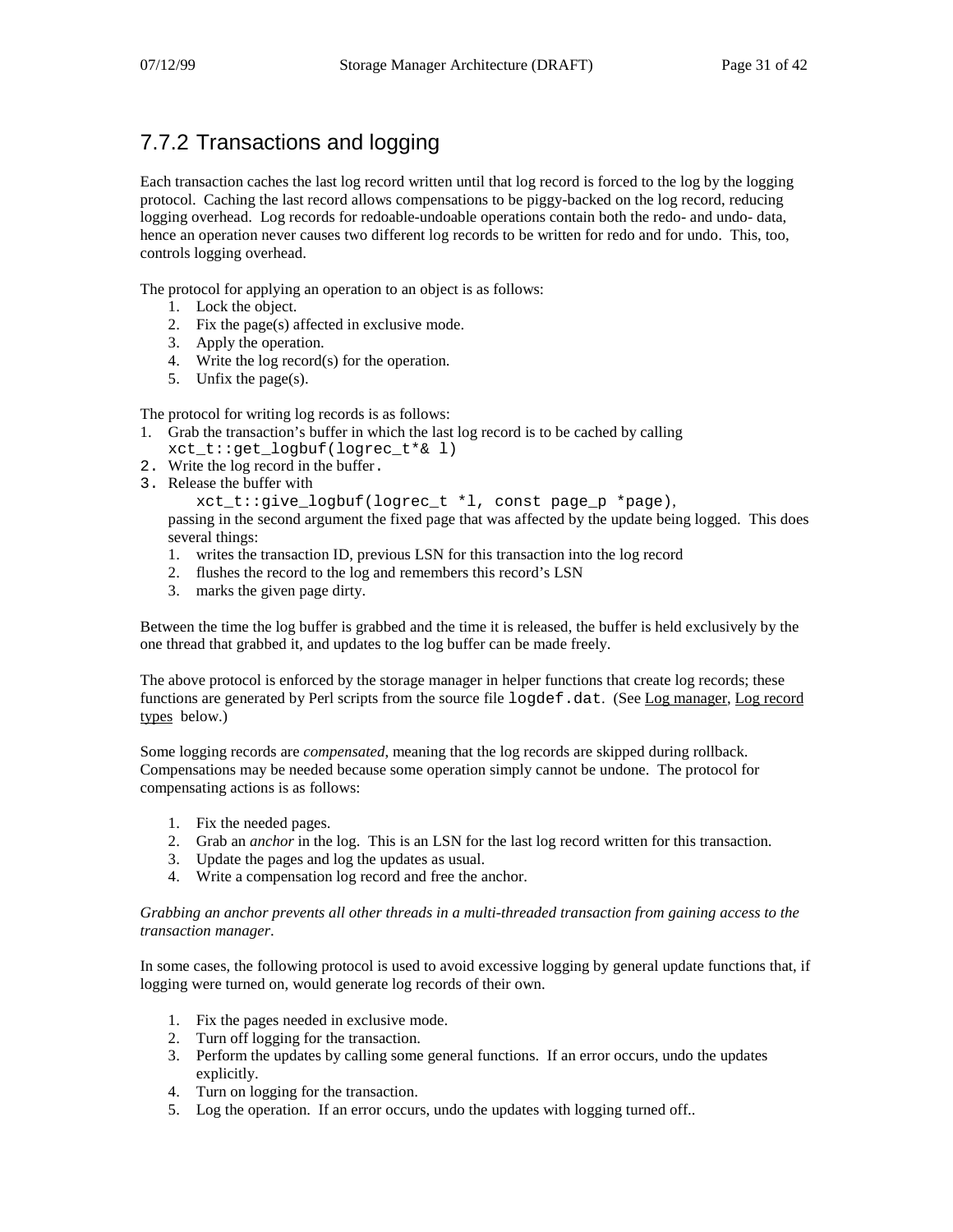6. Unfix the pages.

The mechanism for turning off logging for a transaction is to construct an instance of  $xct$  log switch  $t$ . When the instance is destroyed, the original logging state is restored. The switch applies only to the transaction that is attached to the thread at the time the switch instance is constructed, and it prevents other threads of the transaction from using the log (or doing much else in the transaction manager) while the switch exists.. An example from the B-tree code:

```
{// open scope
xct_log_switch_t toggle(OFF);
rc = leaf.insert(key, el, slot);
if(rc) {
      leaf.discard();
      return rc.reset(); // force caller to check rc
}
}// close scope
```
## 7.7.3 Concurrency control

The storage manager locks data when they are read and updated. The locking is implicit, but explicit locking can be done with calls to  $ss_m::lock($ ). Arbitrary unlocking is not allowed. Two-phase locking is used unless *quarks* are used by the server (see Lock manager, below). Each transaction keeps a list of the locks it holds, so that the locks can be logged when the transaction is prepared and released at the end of the transaction. Furthermore, to avoid expensive lock manager queries, each transaction keeps a cache of the last 5 locks of each kind in the lock hierarchies. This close association between the transaction manager and the lock manager is encapsulated in several classes in the file

lock\_x.h

which is well-commented.

Files: lock\_x.h, sm.h, sm.cpp, xct.h, xct.cpp xct\_impl.h, xct\_impl.cpp.

# 7.8 Log manager (log\_m)

The storage manager performs ARIES-style logging and recovery. This means the logging and recovery system has these characteristics:

- uses write-ahead logging (WAL)
- repeats history on restart before doing any rollback
- all updates are logged, including those performed during rollback
- compensation records are used in the log to bound the amount of logging done and guarantee progress in the case of repeated failures and restarts.

## 7.8.1 Log Sequence Numbers (LSNs)

Write-ahead logging requires a close interaction between the log manager and the buffer manager: before a page can be flushed from the buffer pool, the log might have to be flushed.

This also requires a close interaction between the transaction manager and the log manager.

All three managers understand a log sequence number (LSN) , implemented by

class lsn\_t.

Log sequence numbers serve to identify and locate log records in the log, to timestamp pages, identify timestamp the last update performed by a transaction, and the last log record written by a transaction. Since every update is logged, every update can be identified by a log sequence number. Each page bears the log sequence number of the last update that affected that page.

A page cannot be written to disk until the log record with that page's LSN has been written to the log (and is on stable storage).

A log sequence number is a 64-bit structure, with a 32-bit lsn  $t:ihi()$  and a 32-bit lsn  $t:lo()$ .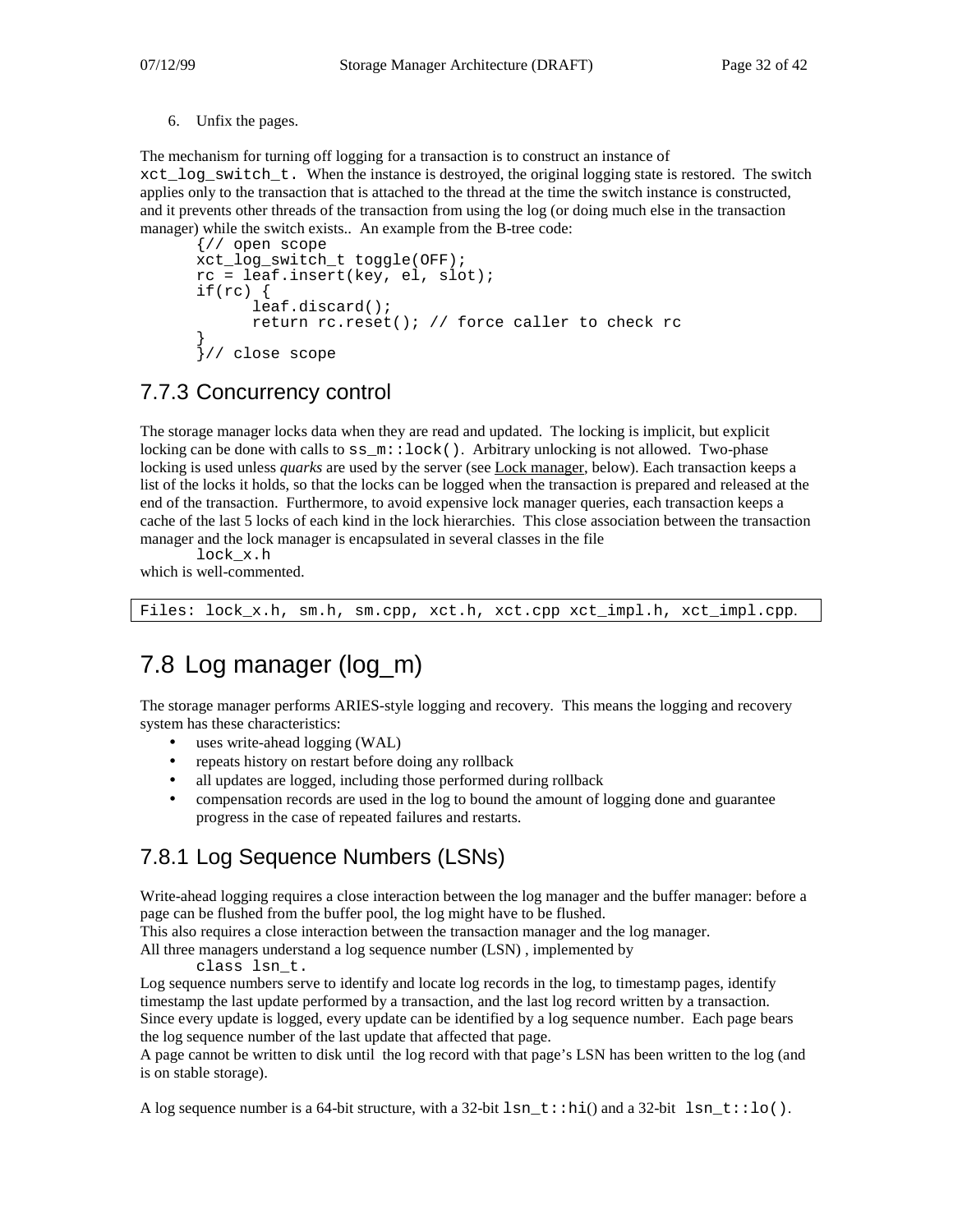# 7.8.2 Log partitions

The log is partitioned to simplify archiving to tape (future work).The log comprises 8 partitions, where each partition's size is limited to approximately 1/8 the maximum log size given in the run-time configuration option sm\_logsize.

In the Unix-files case, the configuration option sm\_log names a directory (which must exist before the storage manager is started) in which the storage manager may create and destroy files. In the raw case, the option sm\_log names a raw disk partition, which the storage manager further splits into 8 log partitions (these "partitions" are not to be confused with disk partitions). The storage manger may have at most 8 active partitions at any one time. An active partition is one that is needed because it contains log records for running transactions. Such partitions could (if it were supported) be streamed to tape and their disk space reclaimed. Space is reclaimed when the oldest transaction ends and the new oldest transaction's first log record is in a newer partition (call this Pnew) than that in which the old oldest transaction's first log record resided. When this happens, all partitions created before Pnew are superfluous and their space is reclaimed. Until tape archiving is implemented, the storage manager issues an error (eOUTOFLOGSPACE) if it consumes sufficient log space to be unable to abort running transactions and perform all resulting necessary logging within the 8 partitions available. *Determining the point at which there is insufficient space to abort all running transactions is a heuristic matter and it is not reliable*. Ultimately, archiving to tape is necessary. The storage manager does not perform write-aside or any other work in support of longrunning transactions.

In the Unix-file case, a partition is a file called log.N where N is the Nth partition created.

The high 32 bits of an LSN identifies the partition in which the log record with that LSN resides. The low 32 bits is a byte-offset in that partition.

## 7.8.3 Checkpoints

The class

chkpt\_m

sleeps until kicked by the log manager, and when it is kicked, takes a checkpoint, then sleeps again. Taking a checkpoint amounts to these steps:

- 1. Write a chkpt\_begin log record.
- 2. Write a series of chkpt\_dev\_tab log records to log the device table (list of volumes and devices mounted).
- 3. Write one or more chkpt\_bf\_tab log records to record the buffer pool's dirty-page information. For each dirty page in the buffer pool, the page id and its *recovery LSN* (rec\_lsn) is logged. A page's recovery LSN is metadata stored in the buffer manager's control block, but is not written on the page. It represents an LSN prior to or equal to the log's current LSN at the time the page was first marked dirty. Hence, it is less than or equal to the LSN of the log record for the first update to that page after the page was read into the buffer pool (and remained there until this checkpoint). The minimum of all the *recovery LSNs* written in this checkpoint will be a starting point for crash-recovery, if this is the last checkpoint completed before a crash.
- 4. Write one or more chkpt\_xct\_tab log records to record the states of the transactions.
- 5. Log the prepared transactions, using the same log records used for a normal transactionprepare operation.
- 6. Write a chkpt\_end record.
- 7. Tell the log manager where this checkpoint is: the LSN of the chkpt\_begin record becomes the new *master LSN* for the log. The master LSN is written in a special place in the log so that it can always be discovered when the log manager is constructed (on restart).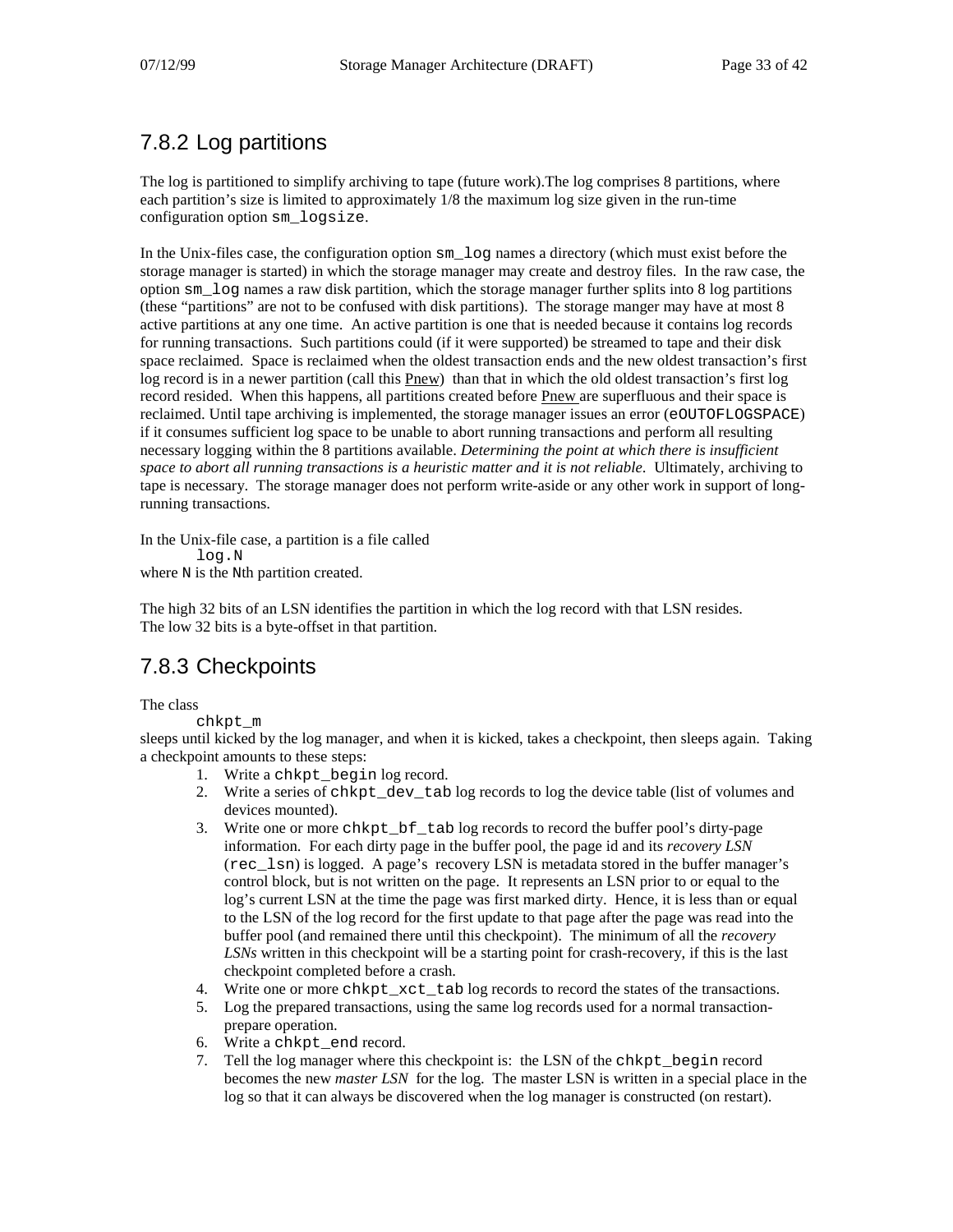Certain things cannot occur during a checkpoint, but otherwise, the checkpoint records can be interspersed with other log records. What cannot occur are:

- Certain logging during a transaction-prepare operation.
- Certain logging during a transaction-commit operation.
- Mounting a volume.
- Dismounting a volume.

### 7.8.4 Recovery

When the storage manager object is constructed, the logs are inspected, the start of the last completed checkpoint is located, and its LSN is remembered as the master\_LSN. Recovery is performed in these phases:

- 1. ANALYSIS: The analysis pass begins analyzing the log at the master\_LSN. It reads the log records of the last completed checkpoint and reconstructs the transaction table, an in-memory dirty page table, and the device table, mounting devices and volumes as needed. From the dirty page table, it computes the LSN where recovery must begin, redo\_lsn, which is the lowest of all the recovery LSNs in the dirty page table.
- 2. REDO: The redo pass scans the log, starting at redo\_lsn, and for each log record it encounters, decides whether or not that log record's action must be redone*.* The general rule for redoing a log record's operation is:

If the log record is not *redoable,* the log record is ignored. A redoable record might contain a page ID. If it does not, the redo method for the log record is called. If the record does contain a page ID, the page is inspected, and if the page's LSN is older than the LSN of the log record, the record's undo method is called.

Formatting of pages presents a special case. Page formats can be handled in one of two ways:

- 1. Trust the LSN on the page to be correct. This works only if every page on the volume is initialized when the volume is formatted. For large volumes, this can take a long time, but it means that during recovery, the page\_format log records can be skipped if the LSN on the page is older than the LSN of the log record. This is the default.
- 2. Don't initialize each page when formatting a volume. The LSN on the page cannot be trusted in this case, and every page\_format log record is redone during recovery; this means that every subsequent log record for that page must be redone. The storage manager can be configured to work this way by #defineing DONT\_TRUST\_PAGE\_LSN in the configuration file shore.def.
- 3. UNDO: After all log records have been inspected and applied if necessary, the state of the database matches that at the time of the crash. Now the storage manager rolls back the transactions that remain active. Care is taken to undo the log records in reverse chronological order, rather than allowing several transactions to roll back at their own paces. This is necessary because some operations use page-fixing to for concurrency-control (pages are protected only with latches if there is no page lock in the lock hierarchy -- this occurs when logical logging and high-concurrency locking are used, in the Btrees, for example. A crash in the middle of a compensated action such as a page split must result in the split being undone before any other operations on the tree are undone.). After the storage manager has recovered, there can be transactions left in *prepared* state. The server is now free to resolve these transactions by communicating with its coordinator. (See Distributed Transactions, Two-phase commit, Internally-coordinated transactions, below.)

Locks are not acquired during recovery.

Files: restart.cpp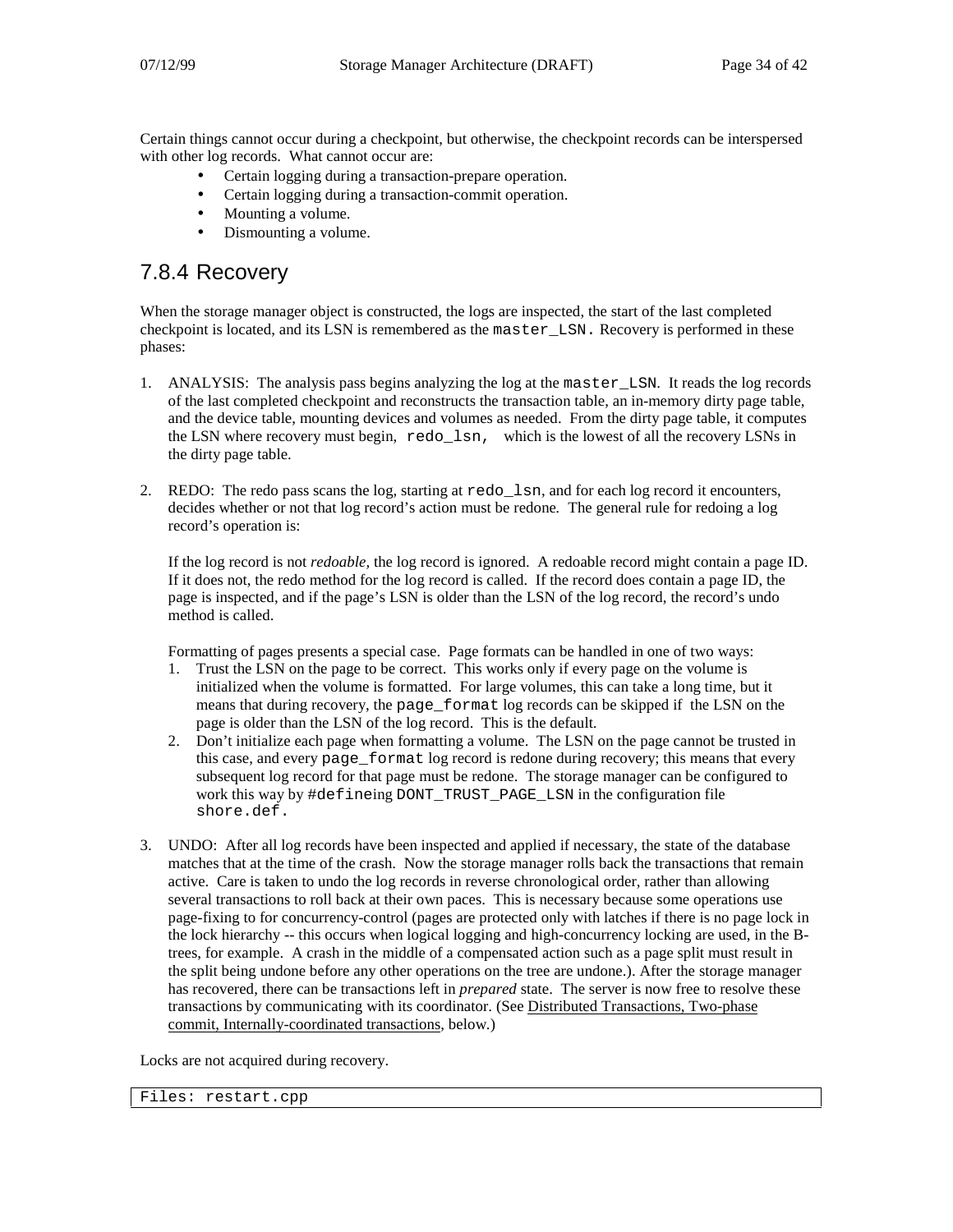## 7.8.5 Log Buffering and I/O

The log manager can be configured at compile-time to perform local I/O or use remote processes for nonblocking I/O. Log records are buffered until forced to stable storage to reduce I/O costs. The log manager keeps a buffer of a size that is determined by a run-time configuration option. The buffer is flushed to stable storage when necessary. The last log in the buffer is always a *skip* log record, which indicates the end of the log partition.

Files: log\_buf.h, log\_buf.cpp

### 7.8.6 Controlling logging overhead

Logging can be turned on and off on the basis of

- store property,
- a storage structure's protocol, or
- a system-wide configuration option, although this is of limited use.

A store's property greatly affects the amount of logging that is required for updates to the store or to the pages in a store. Temporary files, for example, do not need to have data updates logged; only metadata updates are logged.

## 7.8.7 Turning off logging

Each storage structure has its own protocol for controlling logging. The B-tree code, for example, turns off logging for short periods to avoid physical logging of updates, then back on while it explicitly logs updates logically. The section Transactions and logging describes the mechanism.

Updates to the user data in temporary files never get logged.

There is a run-time configuration option sm\_logging, which was added long ago in the hope of making it possible to measure logging overhead by forcing all logging to be turned off for an experiment. This must be used with care, if at all, because it might break some assumptions in the code.

# 7.8.8 Measuring logging overhead

The best way to measure logging overhead is to look at the statistics kept by the log manager. The following statistics are apropos:

- log sync nrec max: the maximum number of log records collected in the log buffer before the log was flushed to stable storage.
- log sync nbytes max: the maximum number of bytes collected in the log buffer before the log was forced to stable storage. These two help measure the effectiveness of buffering the log.
- log\_sync\_cnt: the number of times the log was forced to stable storage.
- log\_chkpt\_cnt: the number of checkpoints taken
- log\_switches: the number of times the log was turned off for a transaction
- await\_1thread\_log: the number of times a thread of a multi-threaded transaction had to wait for access to the transaction manager.
- acquire 1thread log: the number of times the mutex protecting the transaction manager class was acquired.
- get\_logbuf: the number of calls to xct\_t::get\_logbuf()
- anchors: number of log anchors grabbed
- log\_records\_generated: number of log records written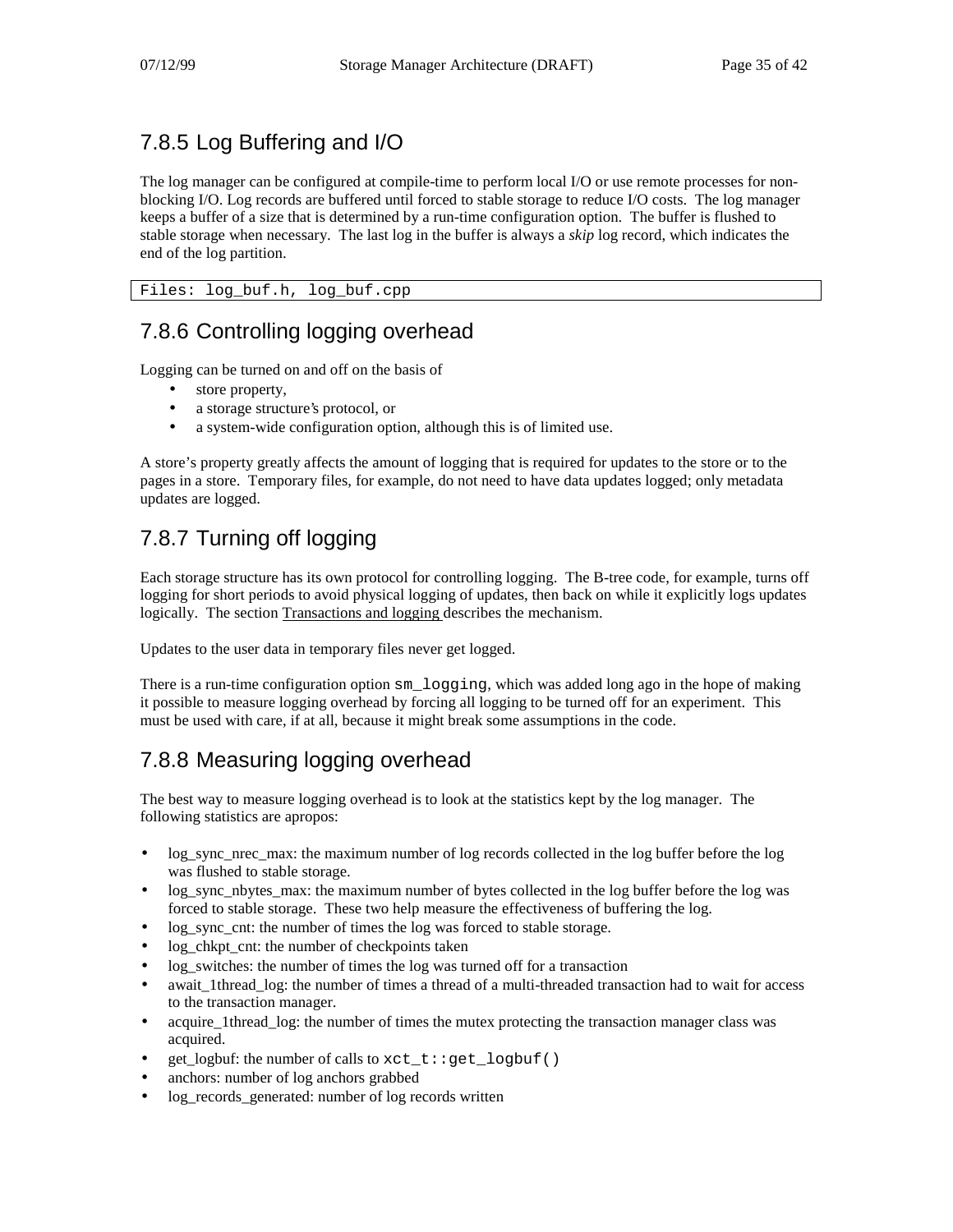- log bytes generated: number of bytes written to the log
- await log monitor: times a thread had to wait for access to the log manager class for certain operations
- await log monitor var: times a thread had to wait for access to the log manager class variables

The log manager is a performance bottleneck for loads that involve many updates.

### 7.8.9 Log record types

There are three styles of logging described in the literature: *physical* logging (the record contains beforeand after-images of the data), *logical* logging (the record describes the operation rather than its effect, e.g., "add 3 to the value in the 4<sup>th</sup> slot), and *physiological* logging (a combination of the two, which has the space-savings and allows high concurrency locking protocols offered by logical logging wherever possible, and it has the simplicity of physical logging where logical logging is not used).

The storage manager uses physiological logging, but the language used in the code and comments can be misleading, in that much of what is called "physical" logging is in fact logical by the commonly-accepted definitions above. Very few operations are, in fact, physically logged (page\_link, page\_set\_byte, page\_splice, set\_store\_flags, set\_deleting). In the storage manager argot, a log record is "physical" if it is *page-oriented* (it applies to a page whose page ID is in the record), and "logical" it is *operation-oriented* (also called *functional* logging). For example, a B-tree insert results in a log record that is physically redone (insert this value on this page) and logically undone (remove this value from the B-tree; start by traversing the B-tree from the root).

Much of the log-record-specific code is generated by a Perl script. This makes it easy to change the logging scheme. The input file is logdef.dat, which contains a set of lines of the form

```
name mask args
```
for which the Perl script generates the following:

```
A class definition (in logdef gen.cpp):
      class name log: public logrec t {
              ...
      public:
             name_log ( args );
              ...
             void redo ( page_p * ); // optional
             void undo ( page_p * ); // optional};
A free function (in logstub gen.cpp):
      rc t log name ( args ) \{ \ldots \}A case of a switch statement (in redo_gen.cpp):
      case t_name:
              (name log *) this) -> redo(page);
A case of a switch statement (in undo_gen.cpp):
      case t_name:
             ((name_log *) this) -> undo(page);
A value for an enumeration (in logtype_gen.h):
      t_name = \ldots,
```
The bodies of the methods of class name  $log$  are hand-written and reside in  $logrec$ .cpp. The switch cases are included in general redo and undo function in logrec.cpp. Adding a new log record type consists of adding a line to logdef.dat, adding the method definitions to logrec.cpp, and adding the appropriate calls to the free function  $log$  name (args) in the storage manager.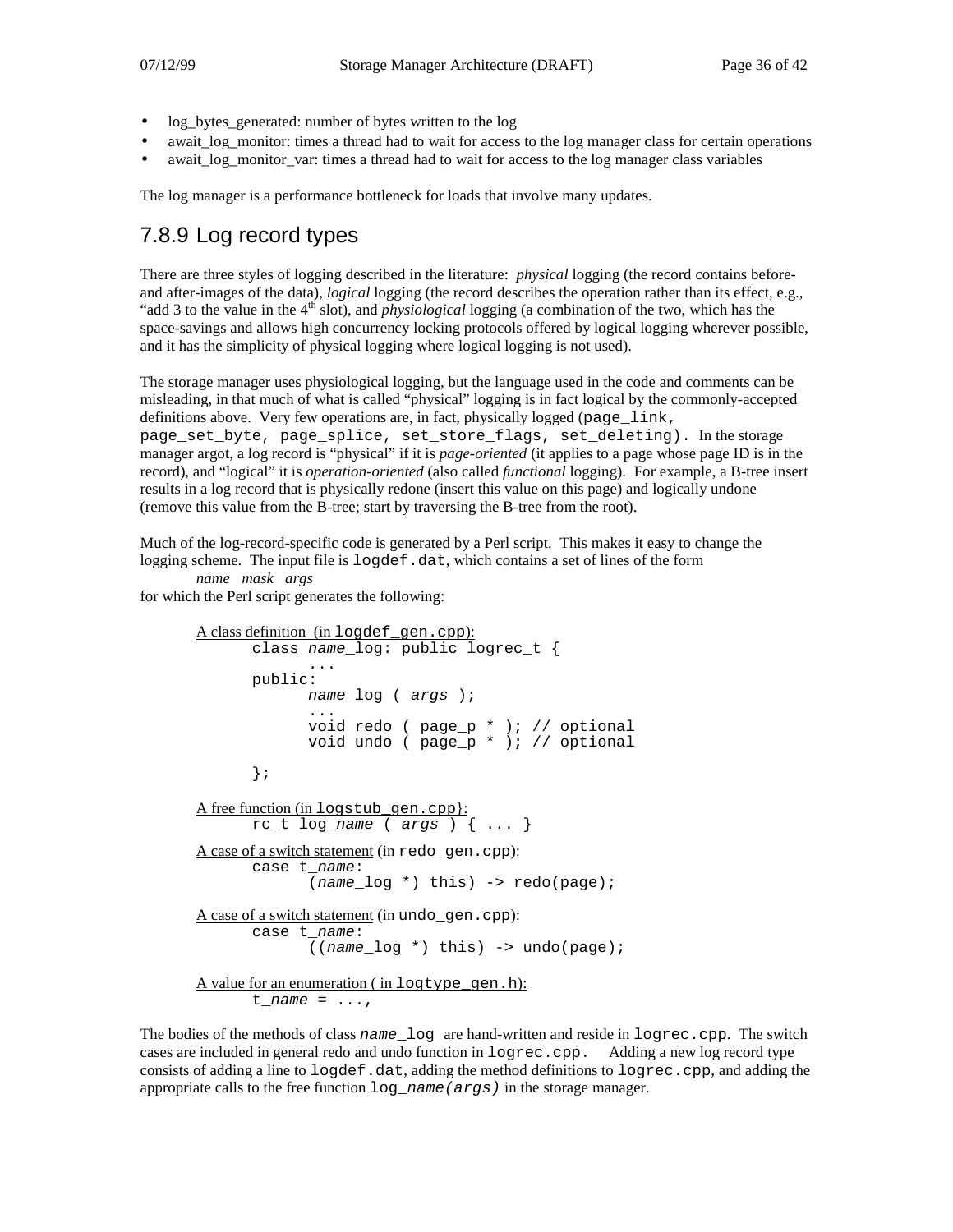The base class for every log record is logrec\_t, which is worth studying. It is in logrec.h. Every log record has one or more of the following characteristics (See the comments in logdef.dat, where some of these characteristics are set with the *mask*.)

- X: it is generated by a transaction (some log records are not, e.g., those used for checkpointing). If it is generated by a transaction, the log record will contain a transaction ID, and the  $log_name()$ function will be generated by the Perl script.
- R: it is redoable -- the general redo function will contain a switch case for this log record.
- U: it is undoable -- the general undo function will contain a switch case for this log record. An undoable log record is either page-oriented or logical (operation-oriented).
- A: it is a log record for space allocation, so its generation cannot be turned off by log switches or by store flags on a page.
- L: it is a logical log record -- it does not need a page pinned for undo.
- C: It is a compensation record. There is a log record whose sole purpose is to compensate around other log records, but compensations can be piggy-backed on other log records.

Certain methods of logrec\_t refer to these characteristics:

- bool logrec\_t:: $is\_redo()$  const returns true if the log record is redoable
- bool logrec\_t::is\_undo() const returns true if the log record is undoable
- bool logrec\_t::is\_cpsn() const returns true for compensation records. These log records are not undoable. Instead of applying undo and then reading the previous log record for the transaction, the undo code skips this log record and simply goes on to look at the previous log record (logrec\_t::prev().
- bool logrec\_t:: is\_page\_update() const returns true if the log record is redoable, is not a compensation log record, and has a legitimate page ID to which to apply changes.
- bool logrec\_t::is\_logical() const returns true for logical log records.

```
Files: log.h, log.cpp, log_base.cpp, log_buf.h, log_buf.cpp, unix_log.h,
unix_log.cpp, srv_log.h, srv_log.cpp, raw_log.h, raw_log.cpp,
logdef.dat, logrec.h, logrec.cpp, logstub.cpp
```
# 7.9 External sort

The storage manager contains a set of sorting routines for use by the server. They are included in the storage manager for performance. File sort could be written at the server level, but it would require many record pins through the pin\_i interface, which is costly. There are two sort implementations with two APIs for sorting files. One (the "old") sort implementation sorts on a fixed set of keys. The other (the "new") implementation is more general, and does much of its work through callbacks to the serverprovided functions. This makes the storage manager prone to crashes if the callback functions contain any bugs. If the generality of the latter implementation is not needed, use the former.

The new sort implementation produces output directly usable for bulk-loading R-tree and B-tree indexes. It performs a polyphase mege sort with callbacks for key comparisons. If the type of the key is one of the fundamental types supported by the old sort implementation, the internal key comparison functions from the old sort implementation are used. For performance comparisons, the old sort can be made to invoke the new sort implementation. A Boolean argument to the old sort API controls this option.:

There are some significant differences that are worth mentioning here. The B-tree implementation sorts on key-value pairs, so in the event that a B-tree holds <key,OID> pairs, the records with duplicate keys must be sorted on the OIDs. The B-tree bulk-load method contains a hack to sort duplicates on their OIDs, so that bulk-loading can work with the old sort code. The new sort can be made to guarantee a stable sort, but in the event that the sort is producing records for bulk-loading a B-tree, this can be counter-productive. The new sort code handles duplicates as follows: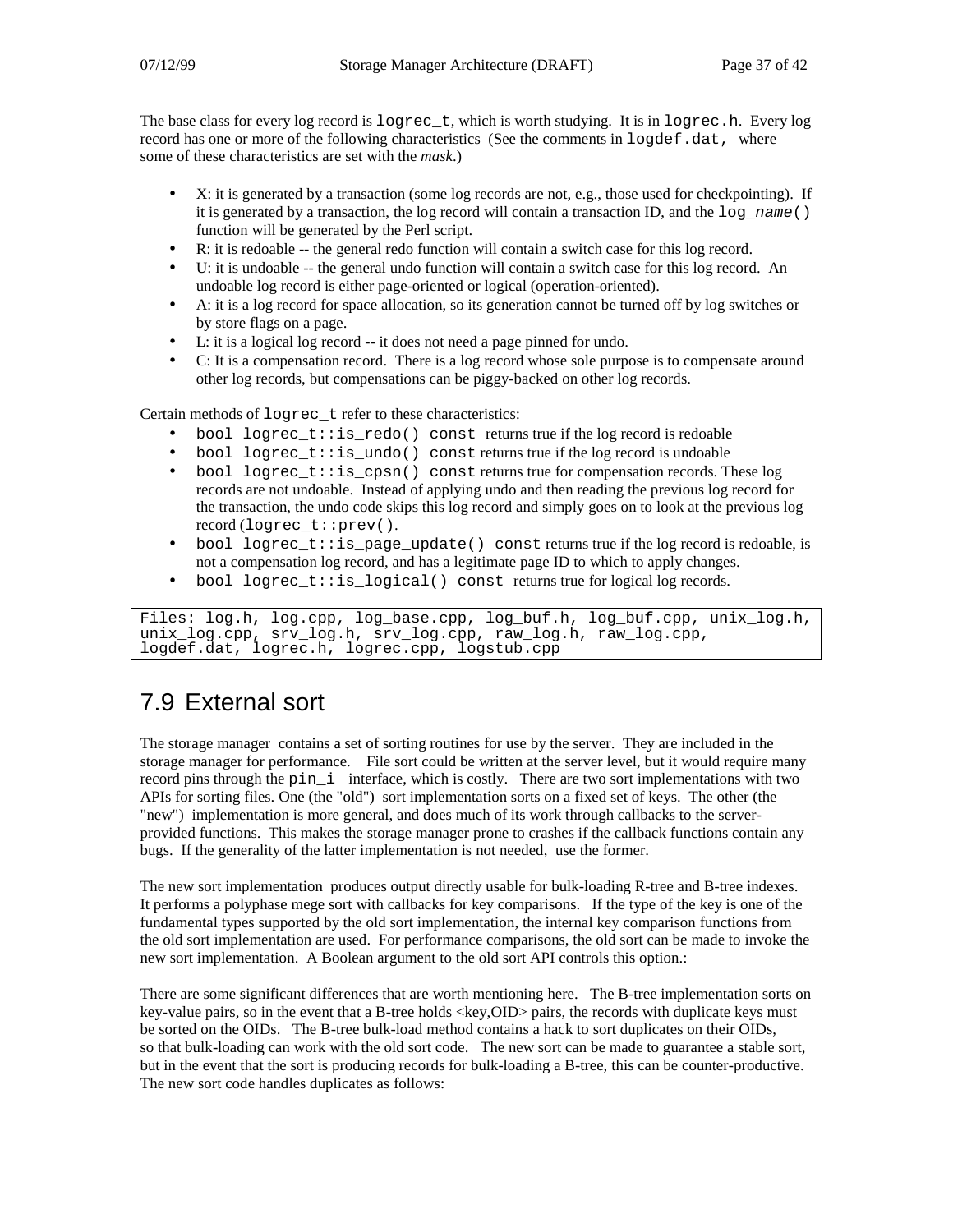```
if (duplicates are being eliminated) {
  remove the one with the larger OID
} else if (this is a stable sort) {
  sort by input order
 else if (this is output for an index) {
  sort by OID
 } else {
  don't guarantee any thing about their relative order
}
```
The old sort eliminates duplicates as follows:

```
if (duplicates are being eliminated) {
   if (entire object is a duplicate) {
       remove one of the objects
   }
}
```
# 7.10 Statistics

The storage manager keeps server-wide statistics. It also keeps some per-transaction- and per-thread statistics. Per-thread statistics can be aggregated into the per-transaction statistics, and per-transaction statistics can be reaped by the server at the end of a transaction. Some of the data structures and code for managing counter-type statistics is generated from Perl scripts and .dat files. To add a counter to the storage manager, simply add a line to the (mostly self-explanatory) sm\_stats\_info.dat and add code to update the counter in the appropriate places in the storage manager. The macros INC\_TSTAT and INC STAT update statistics. Grep for the definitions of these macros in  $\text{sm}/*$ .  $\{\text{h},\text{cpp}\}\;$  to see how they are used.

# 7.11 Distributed Transactions

The support for distributed transactions is described separately from the transaction manager because it is separable from the rest of the storage manager, for single-server systems (single-process servers).

The server library contains a set of classes that support two-phase commit and centralized global deadlock detection. These classes use the communications package for inter-process communication. Because the communications package is not included with the storage manager, the details for these two modules are omitted.

# 7.12 Two-phase commit

The storage manager contains hooks for two different flavors of distributed transactions.

### 7.12.1 Internally-coordinated transactions

When two or more SHORE storage manager-based server processes cooperate to implement distributed transactions, the coordinator in the storage manager library can be used. All over-the-wire communication is performed with the communications system described above. The coordinator implements the presumed-abort commit protocol. The coordinator's log is a B+-tree.

```
Files: coord.cpp, coord.h, coord_log.cpp, coord_log.h, coord_thread.cpp,
subord.cpp, participant.cpp, participant2.cpp
```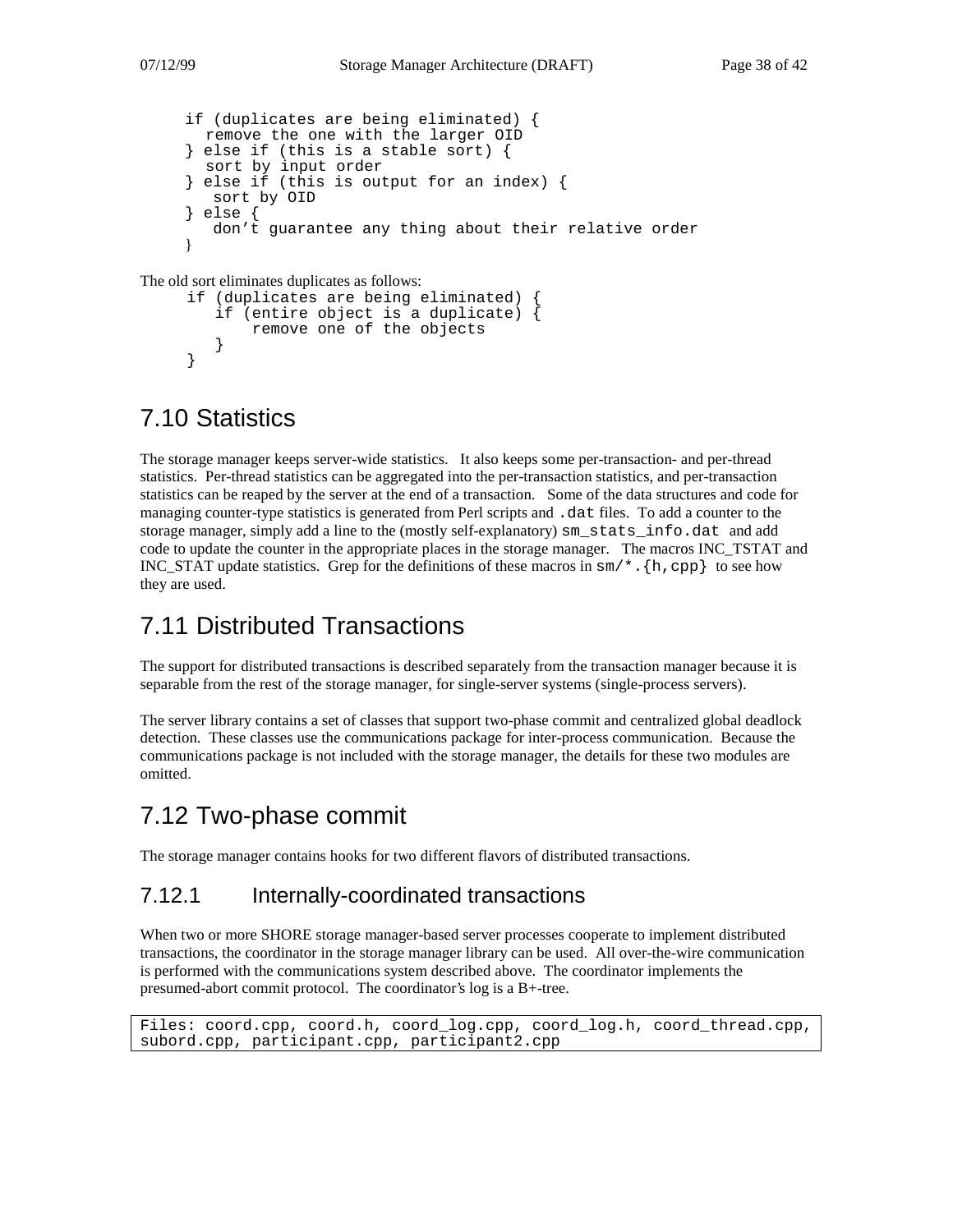### 7.12.2 Externally-coordinated transactions

When a (one or more) server(s) cooperates with one or more external entities to implement distributed transactions, the server must use an external coordinator, and all interaction with the storage manager is through the storage manager's API (no over-the-wire interaction with external coordinators). The storage manager library contains a coordinator that uses the communications package (not included). The coordinator is a class that is meant to be instantiated by a server after (local) recovery is finished. If recovery yields any prepared transactions that the server considers to be in-doubt, the server is expected to initiate global recovery before accepting any more work from clients. The tester shell (ssh) contains code that handles recovery for testing purposes; it can be examined to see how recovery is done.

# 7.13 Centralized global deadlock detection

The storage manager library contains a module that performs deadlock detection on global and local transaction. This module interacts directly with the lock manager.

The lock manager, after waiting a (configurable) period of time for a lock, invokes the global deadlock detection class (which may be replaced, for example, with timeout). The deadlock detector provided with the library collects the waits-for edges, filtering out unnecessary local-only edges to reduce traffic, and detects cycles. The server is invoked through a callback to choose a victim if a cycle is detected. The policy regarding choice of a victim is thereby left with the server.

Inter-server communication uses the communication module described above.

The implementation of global deadlock detection separates policy from mechanism. The policy of selecting a victim in the event of a deadlock is implemented by the server in a callback function. Certain events can be monitored by the server through callbacks:

- 1. a global deadlock is detected
- 2. a local deadlock is detected
- 3. a global victim was selected
- 4. the storage manager is about to kill the victim selected

The cooperating servers use global deadlock detection through a few methods in the storage manager and by instantiating several classes. Each server's lock manager, upon finding that a transaction (thread) must block awaiting a lock, performs local deadlock detection, then, if necessary, global deadlock detection through a hook to a class GlobalDeadlockClient. In this context, all cooperating servers are clients of a deadlock detection service. The only such service implemented in the storage manager is a centralized service (class CentralizedGlobalDeadlockClient: public GlobalDeadlockClient, along with class CentralizedGlobalDeadlockServer), although one could extend the storage manager, implementing a distributed service by writing a class DistributedGlobalDeadlockClient. Any one of the cooperating processes must be running an instance of the CentralizedGlobalDeadlockServer. This class has a thread that listens for requests on a well-known Endpoint. It is a well-known endpoint in the sense that the cooperating servers, when they start up, create instances of CentralizedGlobalDeadlockClient, giving these classes the well-known endpoint. When these instances are initialized, they contact the deadlock server and, with a handshake, identify themselves as deadlock clients, in return getting identifiers assigned by the deadlock server.

The deadlock client and deadlock server classes use helper classes that implement the protocol among them. These helper classes allow the mechanism of communication to be separated from the deadlock detection algorithm (centralized or distributed) to some extent. The helper classes are DeadlockServerCommunicator and DeadlockClientCommunicator. These two classes implement the following protocol elements:

• msqRequestClientId: a client sends this message to the server, which response with a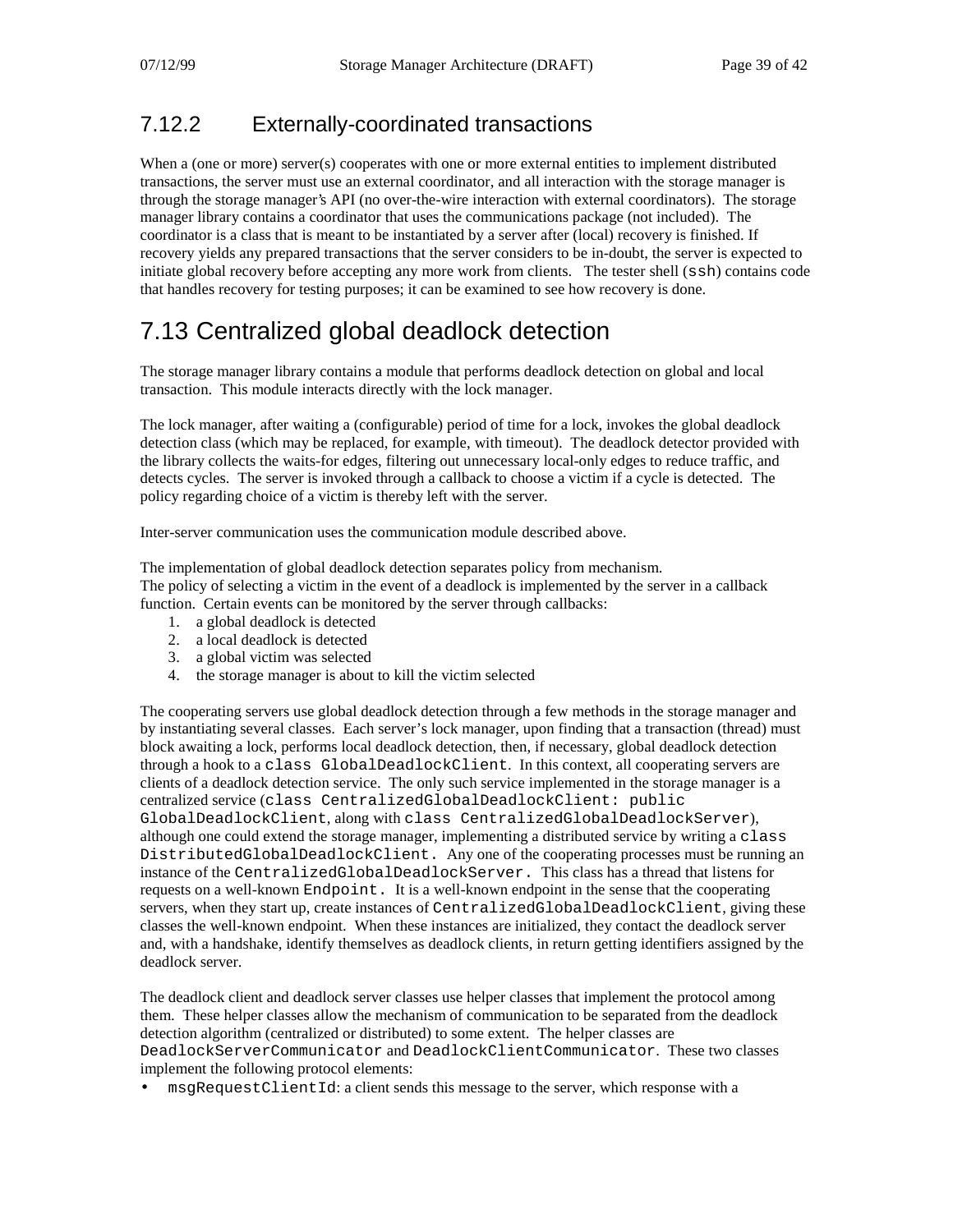- msgAssignClientId: the server assigns an identifier (a bit in a bit mask) to each active client, and responds with the identifier.
- msgVictimizerEndpoint: sent by one client or server to a server to indicate a remote entity that will receive msgSelectVictim requests.
- msgRequestDeadlockCheck: a client sends this to a server when the client's lock manager causes a transaction thread to block.
- msqRequestWaitFors: sent by a server to a client whose waits-for graph the server wants
- msqWaitForList: the client's response to the above request
- msgSelectVictim: sent by a server to whatever cooperating process is responsible for selecting a victim once a deadlock is detected. This message contains a list of global transaction IDs representing the transactions deadlocked.
- msgVictimSelected: response to the above request
- msgKillGtid: once a victim is selected, the server sends a message to the client that is running the victim transaction thread
- msqQuit: sent from any cooperating process to another to cause the entire set of classes to shut down.
- msgClientEndpointDied, msgVictimizerEndpointDied, msgServerEndpointDied: send by the communications package when any of the endpoints detects a network or server failure.

The centralized server does not use the msqVictimizerEndpoint, msqSelectVictim and msgVictimSelected messages. Instead, it asks its own server to select victims through the callback function mentioned above. If the centralized server is not given a callback function in its constructor, a default policy is used. The default policy is to choose the first transaction in the list of transactions involved in a deadlock.

The centralized server awaits msgRequestDeadlockCheck requests, and responds by broadcasting requests for waits-for graphs. It uses its bit mask of clients to determine when it has received a response (waits-for graph) for each of the active clients; at that time it checks for deadlocks, and, if so, selects a victim and issues a msgKillGtid to the right client.

The cycles of broadcasting and collecting waits-for graphs are serialized. Several requests are satisfied with a single cycle.

Files: sm\_global\_deadlock.h, sm\_global\_deadlock.cpp, deadlock\_events.h, deadlock\_events.cpp

# 7.14 Callback Classes

In order to simplify testing and to allow servers to manage policy regarding distributed transactions, the storage manager defines interfaces for two simple mapping classes, which the server is expected to implement:

- Global transaction ids ---> local transaction ids
- Server name <---> communication endpoint

Global transaction IDs and server names are treated as opaque data by the storage manager.

# 8 Testing the storage manager - sm/ssh

Unit-testing of the storage manager is performed with a server that interprets Tcl scripts. The interpreter contains functions for each element of the storage manager's API.

In addition, there are some shell scripts that run and restart the Tcl-based server, invoking hooks in the server to cause controlled crashes.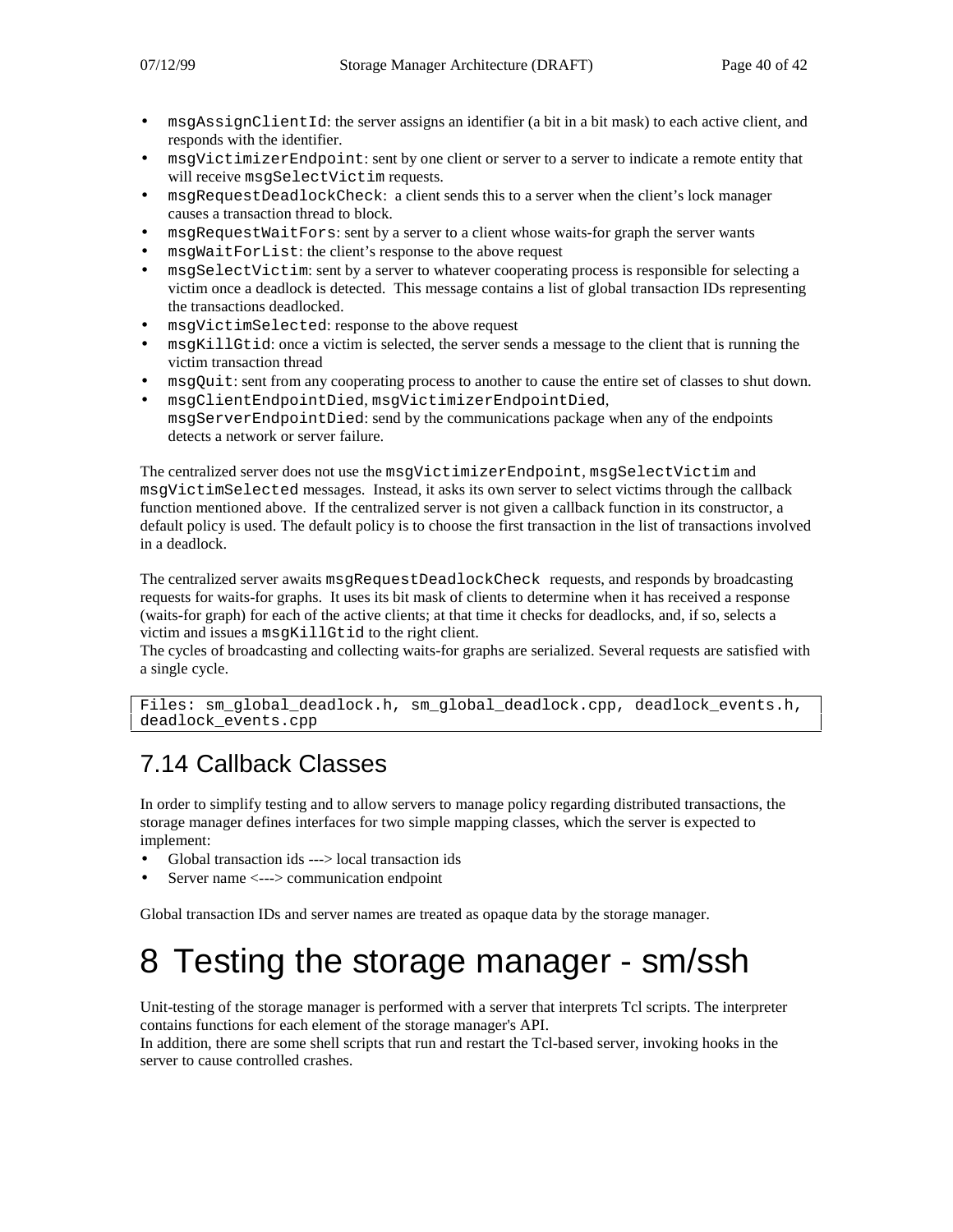Altogether, these tests include single- and multi- transaction tests, multi-threaded-transaction tests, distributed transaction tests, and a few tests with pseudo-randomness.